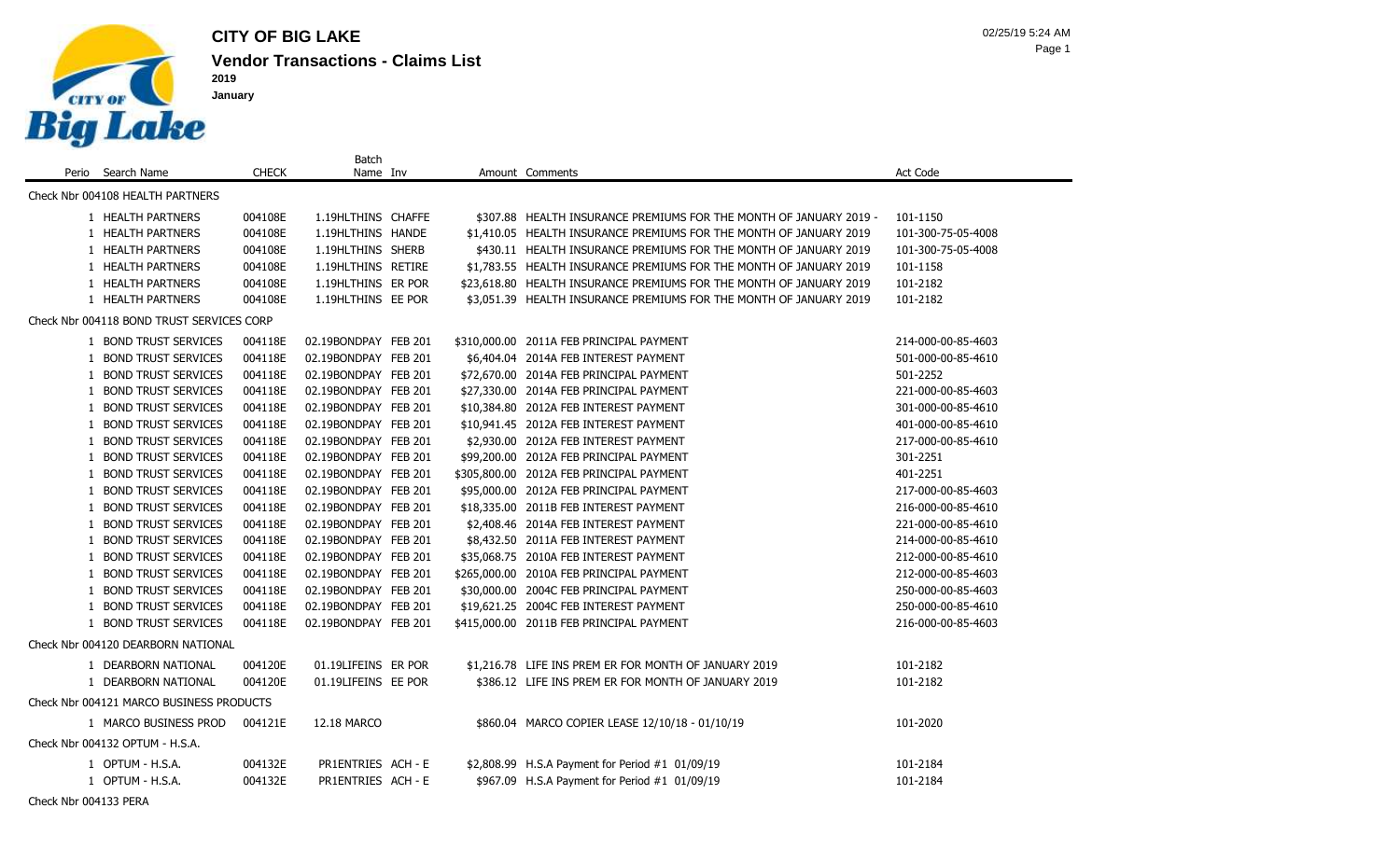

|                                               |              | <b>Batch</b>      |  |                                                                               |                    |
|-----------------------------------------------|--------------|-------------------|--|-------------------------------------------------------------------------------|--------------------|
| Perio Search Name                             | <b>CHECK</b> | Name Inv          |  | Amount Comments                                                               | Act Code           |
| 1 PERA                                        | 004133E      | PR1ENTRIES ACH    |  | \$12,913.95 PERA Payment for Pay Period #1 01/09/19                           | 101-2174           |
| 1 PERA                                        | 004133E      | PR1ENTRIES ACH    |  | \$10,874.68 PERA Payment for Pay Period #1 01/09/19                           | 101-2178           |
| Check Nbr 004134 ICMA                         |              |                   |  |                                                                               |                    |
| 1 ICMA                                        | 004134E      | PR1ENTRIES ACH    |  | \$1,684.00 ICMA Payment for Pay Period #1 01/09/19                            | 101-2177           |
| Check Nbr 004135 TASC                         |              |                   |  |                                                                               |                    |
| 1 TASC                                        | 004135E      | PR1ENTRIES ACH    |  | \$430.76 FLEX Payment for Employee Portion/Pay Period #1 01/09/19             | 101-2183           |
| Check Nbr 004136 MN CHILD SUPPORT PAYMENT CTR |              |                   |  |                                                                               |                    |
| 1 MN CHILD SUPPORT PAY 004136E                |              | PR1ENTRIES ACH    |  | \$191.34 CHILD SUPPORT PAYMENT - MARKUS PASSER FOR PAY PERIOD #1 01/ 101-2175 |                    |
| Check Nbr 004137 PAYROLL TAXES - FED/FICA     |              |                   |  |                                                                               |                    |
| 1 PAYROLL TAXES - FED/FI 004137E              |              | PR1TAXES          |  | \$14,534.24 Federal/FICA Payroll Taxes for Pay Period #1 01/09/19             | 101-2173           |
| 1 PAYROLL TAXES - FED/FI 004137E              |              | PR1TAXES          |  | \$10,378.04 Federal/FICA Payroll Taxes for Pay Period #1 01/09/19             | 101-2171           |
| Check Nbr 004138 PAYROLL TAX - STATE          |              |                   |  |                                                                               |                    |
| 1 PAYROLL TAX - STATE                         | 004138E      | PR1TAXES ACH      |  | \$5,342.50 State Payroll Taxes for Pay Period $#1$ 01/09/19                   | 101-2172           |
| Check Nbr 004139 MN DEPT OF REVENUE-SALES TAX |              |                   |  |                                                                               |                    |
| 1 MN DEPT OF REVENUE-S 004139E                |              | 12.18SALESTX      |  | \$629.00 SALES TAX PAYMENT DECEMBER 2018                                      | 301-2176           |
| 1 MN DEPT OF REVENUE-S 004139E                |              | 12.18SALESTX      |  | \$38,448.00 SALES TAX PAYMENT DECEMBER 2018                                   | 501-2176           |
| Check Nbr 004140 PAYROLL TAXES - FED/FICA     |              |                   |  |                                                                               |                    |
| 1 PAYROLL TAXES - FED/FI 004140E              |              | MO1PRTAX          |  | \$260.10 Federal/FICA Payroll Taxes for Pay Period #1 MONTHLY 01/11/19        | 101-2173           |
| 1 PAYROLL TAXES - FED/FI 004140E              |              | MO1PRTAX          |  | \$50.00 Federal/FICA Payroll Taxes for Pay Period #1 MONTHLY 01/11/19         | 101-2171           |
| Check Nbr 004141 PAYROLL TAX - STATE          |              |                   |  |                                                                               |                    |
| 1 PAYROLL TAX - STATE                         | 004141E      | MO1PRTAX ACH      |  | \$50.00 State Payroll Taxes for Pay Period #1 MONTHLY 01/11/19                | 101-2172           |
| Check Nbr 004143 PITNEY BOWES INC             |              |                   |  |                                                                               |                    |
| 1 PITNEY BOWES INC                            | 004143E      | 1.19POSTGE        |  | \$200.00 POSTAGE PURCHASE 1/11/19                                             | 101-1555           |
| Check Nbr 004144 ELAVON                       |              |                   |  |                                                                               |                    |
| 1 ELAVON                                      | 004144E      | 12.18FARMMKT      |  | \$29.62 Farmer's Market EBT Device - ACH for Month of DECEMBER 2018           | 280-2026           |
| 1 ELAVON                                      | 004144E      | 12.18FARMMKT      |  | \$29.62 Farmer's Market EBT Device - ACH for Month of DECEMBER 2018           | 280-2020           |
| 1 ELAVON                                      | 004144E      | 12.18FARMMKT      |  | -\$29.62 Farmer's Market EBT Device - ACH for Month of DECEMBER 2018          | 280-2026           |
| Check Nbr 004145 AMERITAS LIFE INSURANCE CO.  |              |                   |  |                                                                               |                    |
| 1 AMERITAS LIFE INSURA                        | 004145E      | 1.19VISION        |  | \$134.12 VISION INSURANCE PREMIUMS MONTH OF JANUARY 2019                      | 101-2183           |
| Check Nbr 004146 DELTA DENTAL                 |              |                   |  |                                                                               |                    |
| 1 DELTA DENTAL                                | 004146E      | 1.19DENTAL HANDE  |  | \$110.65 DELTA DENTAL PREM ACH ER - JANUARY 2019                              | 101-300-75-05-4008 |
| 1 DELTA DENTAL                                | 004146E      | 1.19DENTAL ER POR |  | \$2,644.15 DELTA DENTAL PREM ACH ER - JANUARY 2019                            | 101-2182           |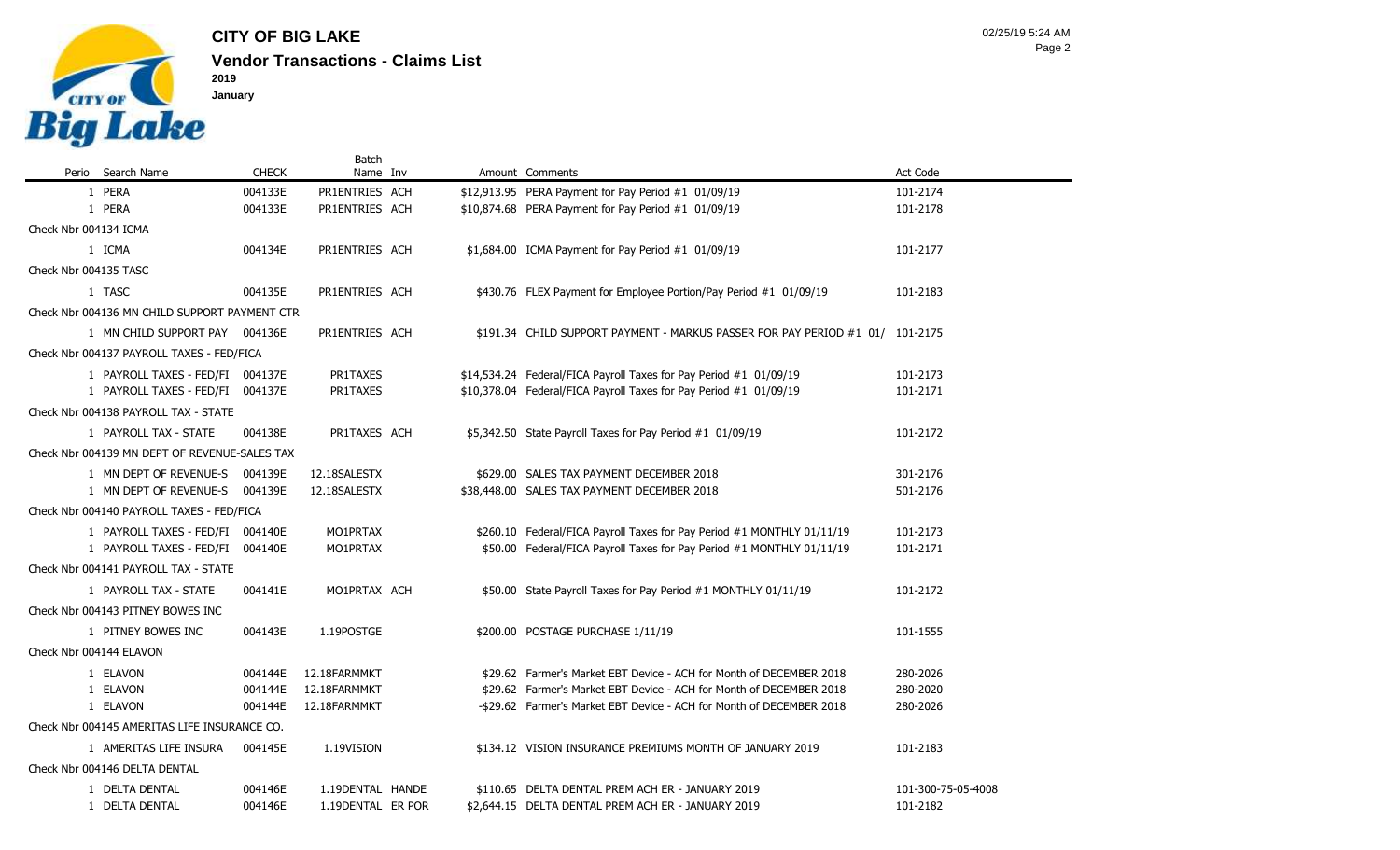

**January**

**Vendor Transactions - Claims List CITY OF BIG LAKE 2019**

|                       |                                           |              | <b>Batch</b>     |  |                                                                                      |                    |
|-----------------------|-------------------------------------------|--------------|------------------|--|--------------------------------------------------------------------------------------|--------------------|
|                       | Perio Search Name                         | <b>CHECK</b> | Name Inv         |  | Amount Comments                                                                      | Act Code           |
|                       | 1 DELTA DENTAL                            | 004146E      | 1.19DENTAL COBRA |  | \$246.10 DELTA DENTAL PREM ACH ER - JANUARY 2019                                     | 101-1158           |
| Check Nbr 004148 PERA |                                           |              |                  |  |                                                                                      |                    |
|                       | 1 PERA                                    | 004148E      | PR1.1ENTRY ACH   |  | \$50.53 PERA Payment for Pay Period #1.1 SUPPLEMENTAL 01/17/19                       | 101-2174           |
|                       | Check Nbr 004149 PAYROLL TAXES - FED/FICA |              |                  |  |                                                                                      |                    |
|                       | 1 PAYROLL TAXES - FED/FI 004149E          |              | SPR1.1TAXES      |  | \$55.22 Federal/FICA Payroll Taxes for Pay Period #1.1 SUPPLEMENTAL 01/17/1 101-2173 |                    |
|                       | Check Nbr 004150 WORLDPAY-NCR             |              |                  |  |                                                                                      |                    |
|                       | 1 WORLDPAY-NCR                            | 004150E      | 12.18LQCCFEE     |  | \$5,740.32 LIQUOR STORE CC PROCESSING FEE                                            | 501-2020           |
|                       | Check Nbr 004151 VONAGE BUSINESS          |              |                  |  |                                                                                      |                    |
|                       | 1 VONAGE BUSINESS                         | 004151E      | 01.19VONAGE ACH  |  | \$29.27 TELEPHONE BILL FOR MONTH OF JANUARY 2019                                     | 601-000-00-25-4230 |
|                       | 1 VONAGE BUSINESS                         | 004151E      | 01.19VONAGE ACH  |  | \$146.34 TELEPHONE BILL FOR MONTH OF JANUARY 2019                                    | 501-000-00-25-4230 |
|                       | 1 VONAGE BUSINESS                         | 004151E      | 01.19VONAGE ACH  |  | \$29.27 TELEPHONE BILL FOR MONTH OF JANUARY 2019                                     | 101-200-50-25-4230 |
|                       | 1 VONAGE BUSINESS                         | 004151E      | 01.19VONAGE ACH  |  | \$278.38 TELEPHONE BILL FOR MONTH OF JANUARY 2019                                    | 101-300-75-25-4230 |
|                       | 1 VONAGE BUSINESS                         | 004151E      | 01.19VONAGE ACH  |  | \$29.27 TELEPHONE BILL FOR MONTH OF JANUARY 2019                                     | 101-200-55-25-4230 |
|                       | 1 VONAGE BUSINESS                         | 004151E      | 01.19VONAGE ACH  |  | \$449.01 TELEPHONE BILL FOR MONTH OF JANUARY 2019                                    | 101-100-15-25-4230 |
|                       | 1 VONAGE BUSINESS                         | 004151E      | 01.19VONAGE ACH  |  | \$58.54 TELEPHONE BILL FOR MONTH OF JANUARY 2019                                     | 301-000-00-25-4230 |
|                       | 1 VONAGE BUSINESS                         | 004151E      | 01.19VONAGE ACH  |  | \$29.27 TELEPHONE BILL FOR MONTH OF JANUARY 2019                                     | 401-000-00-25-4230 |
|                       | Check Nbr 004152 PAYROLL TAXES - FED/FICA |              |                  |  |                                                                                      |                    |
|                       | 1 PAYROLL TAXES - FED/FI 004152E          |              | PR2TAXES         |  | \$15,076.00 Federal/FICA Payroll Taxes for Pay Period #2 01/23/19                    | 101-2173           |
|                       | 1 PAYROLL TAXES - FED/FI 004152E          |              | PR2TAXES         |  | \$11,104.15 Federal/FICA Payroll Taxes for Pay Period #2 01/23/19                    | 101-2171           |
|                       | Check Nbr 004153 PAYROLL TAX - STATE      |              |                  |  |                                                                                      |                    |
|                       | 1 PAYROLL TAX - STATE                     | 004153E      | PR2TAXES ACH     |  | \$5,677.02 State Payroll Taxes for Pay Period #2 01/23/19                            | 101-2172           |
|                       | Check Nbr 004154 OPTUM - H.S.A.           |              |                  |  |                                                                                      |                    |
|                       | 1 OPTUM - H.S.A.                          | 004154E      | PR2ENTRIES ACH   |  | \$967.09 H.S.A Payment for Period #2 01/23/19                                        | 101-2184           |
|                       | 1 OPTUM - H.S.A.                          | 004154E      | PR2ENTRIES ACH   |  | \$2,898.99 H.S.A Payment for Period #2 01/23/19                                      | 101-2184           |
| Check Nbr 004155 PERA |                                           |              |                  |  |                                                                                      |                    |
|                       | 1 PERA                                    | 004155E      | PR2ENTRIES ACH   |  | \$13,105.99 PERA Payment for Pay Period #2 01/23/19                                  | 101-2174           |
|                       | 1 PERA                                    | 004155E      | PR2ENTRIES ACH   |  | \$11,533.74 PERA Payment for Pay Period #2 01/23/19                                  | 101-2178           |
| Check Nbr 004156 ICMA |                                           |              |                  |  |                                                                                      |                    |
|                       | 1 ICMA                                    | 004156E      | PR2ENTRIES ACH   |  | \$1,684.00 ICMA Payment for Pay Period #2 01/23/19                                   | 101-2177           |
| Check Nbr 004157 TASC |                                           |              |                  |  |                                                                                      |                    |
|                       | 1 TASC                                    | 004157E      | PR2ENTRIES ACH   |  | \$430.76 FLEX Payment for Employee Portion/Pay Period #2 01/23/19                    | 101-2183           |

Check Nbr 004158 MN CHILD SUPPORT PAYMENT CTR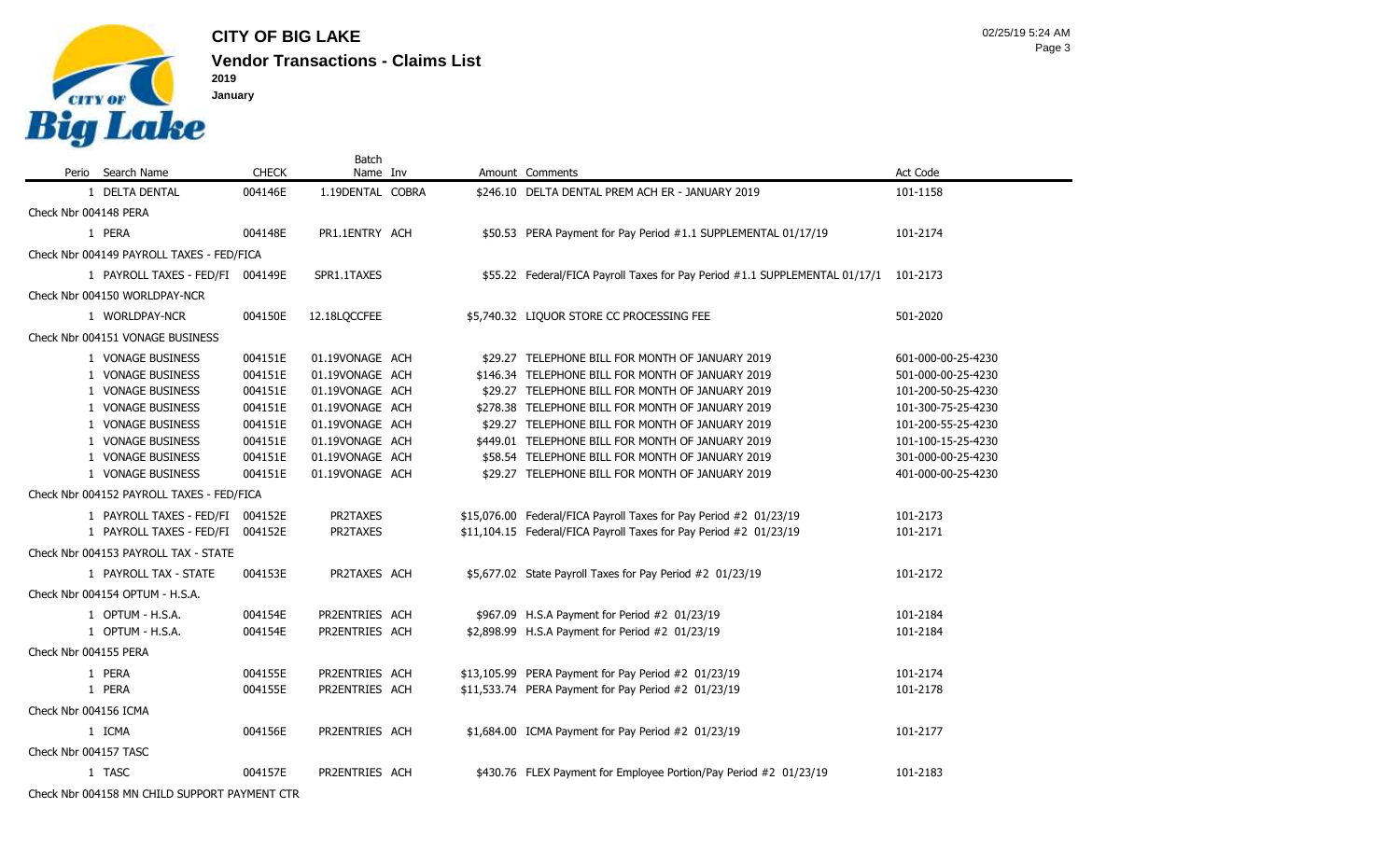

**CITY OF BIG LAKE January**

|                      |                                              |              | Batch               |  |                                                         |                    |
|----------------------|----------------------------------------------|--------------|---------------------|--|---------------------------------------------------------|--------------------|
|                      | Perio Search Name                            | <b>CHECK</b> | Name Inv            |  | Amount Comments                                         | <b>Act Code</b>    |
|                      | 1 MN CHILD SUPPORT PAY                       | 004158E      | PR2ENTRIES          |  | \$156.57 CHILD SUPPORT - M. PASSER                      | 101-2175           |
|                      | Check Nbr 004159 MN DEPT OF LABOR & INDUSTRY |              |                     |  |                                                         |                    |
|                      | 1 MN DEPT OF LABOR & IN 004159E              |              | 402018BLDG          |  | \$1,779.87 BUILDING PERMIT SURCHARGE FOR OTR 4 2018     | 101-100-30-25-4412 |
|                      | Check Nbr 004160 COLONIAL LIFE               |              |                     |  |                                                         |                    |
|                      | 1 COLONIAL LIFE                              | 004160E      | 1.19COLONIAL        |  | \$180.56 COLONIAL LIFE DEDUCTIONS FOR JANUARY 2019      | 101-2183           |
|                      | 1 COLONIAL LIFE                              | 004160E      | 1.19COLONIAL        |  | \$50.14 COLONIAL LIFE DEDUCTIONS FOR JANUARY 2019       | 101-2175           |
| Check Nbr 004168 PSN |                                              |              |                     |  |                                                         |                    |
|                      | 1 PSN                                        | 004168E      | 12.18PSNPD          |  | \$2,264.04 PSN FEES PAID FOR DEC 2018                   | 101-2020           |
|                      | Check Nbr 004172 NORTHLAND SECURITIES-BONDS  |              |                     |  |                                                         |                    |
|                      | 1 NORTHLAND SECURITIE                        | 004172E      | 02.19BNDPYT 020119  |  | \$238.30 FBRUARY BOND PAYMENTS - 2015A PAYING AGENT FEE | 222-000-00-85-4611 |
|                      | 1 NORTHLAND SECURITIE                        | 004172E      | 02.19BNDPYT 020119  |  | \$199.65 FBRUARY BOND PAYMENTS - 2015A PAYING AGENT FEE | 401-000-00-85-4611 |
|                      | 1 NORTHLAND SECURITIE                        | 004172E      | 02.19BNDPYT 020119  |  | \$12,416.50 FBRUARY BOND PAYMENTS - 2015A               | 301-000-00-85-4610 |
|                      | 1 NORTHLAND SECURITIE                        | 004172E      | 02.19BNDPYT 020119  |  | \$57.05 FBRUARY BOND PAYMENTS - 2015A PAYING AGENT FEE  | 301-000-00-85-4611 |
|                      | 1 NORTHLAND SECURITIE                        | 004172E      | 02.19BNDPYT 020119  |  | \$4,300.00 FBRUARY BOND PAYMENTS - 2016B                | 224-000-00-85-4610 |
|                      | 1 NORTHLAND SECURITIE                        | 004172E      | 02.19BNDPYT 020119  |  | \$495.00 FBRUARY BOND PAYMENTS - 2016B PAYING AGENT     | 224-000-00-85-4611 |
|                      | 1 NORTHLAND SECURITIE                        | 004172E      | 02.19BNDPYT 020119  |  | \$40,083.34 FBRUARY BOND PAYMENTS - 2018A               | 227-000-00-85-4610 |
|                      | 1 NORTHLAND SECURITIE                        | 004172E      | 02.19BNDPYT 020119  |  | \$495.00 FBRUARY BOND PAYMENTS - 2016A PAYING AGENT FEE | 223-000-00-85-4611 |
|                      | 1 NORTHLAND SECURITIE                        | 004172E      | 02.19BNDPYT 020119  |  | \$45,000.00 FBRUARY BOND PAYMENTS - 2016B               | 224-000-00-85-4603 |
|                      | 1 NORTHLAND SECURITIE                        | 004172E      | 02.19BNDPYT 020119  |  | \$79,587.50 FBRUARY BOND PAYMENTS - 2015A               | 301-2251           |
|                      | 1 NORTHLAND SECURITIE                        | 004172E      | 02.19BNDPYT 020119  |  | \$28,187.50 FBRUARY BOND PAYMENTS - 2016A               | 223-000-00-85-4610 |
|                      | 1 NORTHLAND SECURITIE                        | 004172E      | 02.19BNDPYT 020119  |  | -\$9,161.25 FBRUARY BOND PAYMENTS - 2016A               | 223-1030           |
|                      | 1 NORTHLAND SECURITIE                        | 004172E      | 02.19BNDPYT 020119  |  | \$18,750.00 FBRUARY BOND PAYMENTS - 2016C               | 226-000-00-85-4610 |
|                      | 1 NORTHLAND SECURITIE                        | 004172E      | 02.19BNDPYT 020119  |  | \$210,000.00 FBRUARY BOND PAYMENTS - 2016A              | 223-000-00-85-4603 |
|                      | 1 NORTHLAND SECURITIE                        | 004172E      | 02.19BNDPYT 020119  |  | -\$18,750.00 FBRUARY BOND PAYMENTS - 2016C              | 226-1030           |
|                      | 1 NORTHLAND SECURITIE                        | 004172E      | 02.19BNDPYT 020119  |  | \$255,412.50 FBRUARY BOND PAYMENTS - 2015A              | 401-2251           |
|                      | 1 NORTHLAND SECURITIE                        | 004172E      | 02.19BNDPYT 020119  |  | \$47,681.25 FBRUARY BOND PAYMENTS - 2015A               | 222-000-00-85-4610 |
|                      | 1 NORTHLAND SECURITIE                        | 004172E      | 02.19BNDPYT 020119  |  | \$44,783.50 FBRUARY BOND PAYMENTS - 2015A               | 401-000-00-85-4610 |
|                      | 1 NORTHLAND SECURITIE                        | 004172E      | 02.19BNDPYT 020119  |  | \$500,000.00 FBRUARY BOND PAYMENTS - 2015A              | 222-000-00-85-4603 |
|                      | Check Nbr 078934 HARD DRIVES INC             |              |                     |  |                                                         |                    |
|                      | 1 HARD DRIVES INC                            | 078934       | 01-02-19 AP 12/31/1 |  | \$18,828.22 CR 5 SIGNAL PAY EST 4                       | 175-2020           |
|                      | 1 HARD DRIVES INC                            | 078934       | 01-02-19 AP 13/31/1 |  | -\$941.41 CR 5 SIGNAL PAY EST 4 RETAIN                  | 175-2020           |
|                      | Check Nbr 078935 PARK CONSTRUCTION           |              |                     |  |                                                         |                    |
|                      | 1 PARK CONSTRUCTION                          | 078935       | 01-02-19 AP 12/31/1 |  | \$14,211,00 2018 STREET PRO PAY EST 10                  | 175-2020           |

PARK CONSTRUCTION 078935 01-02-19 AP 12/31/1 -\$426.33 2018 STREET PROJ PAY EST 10 RETAINAGE 175-2020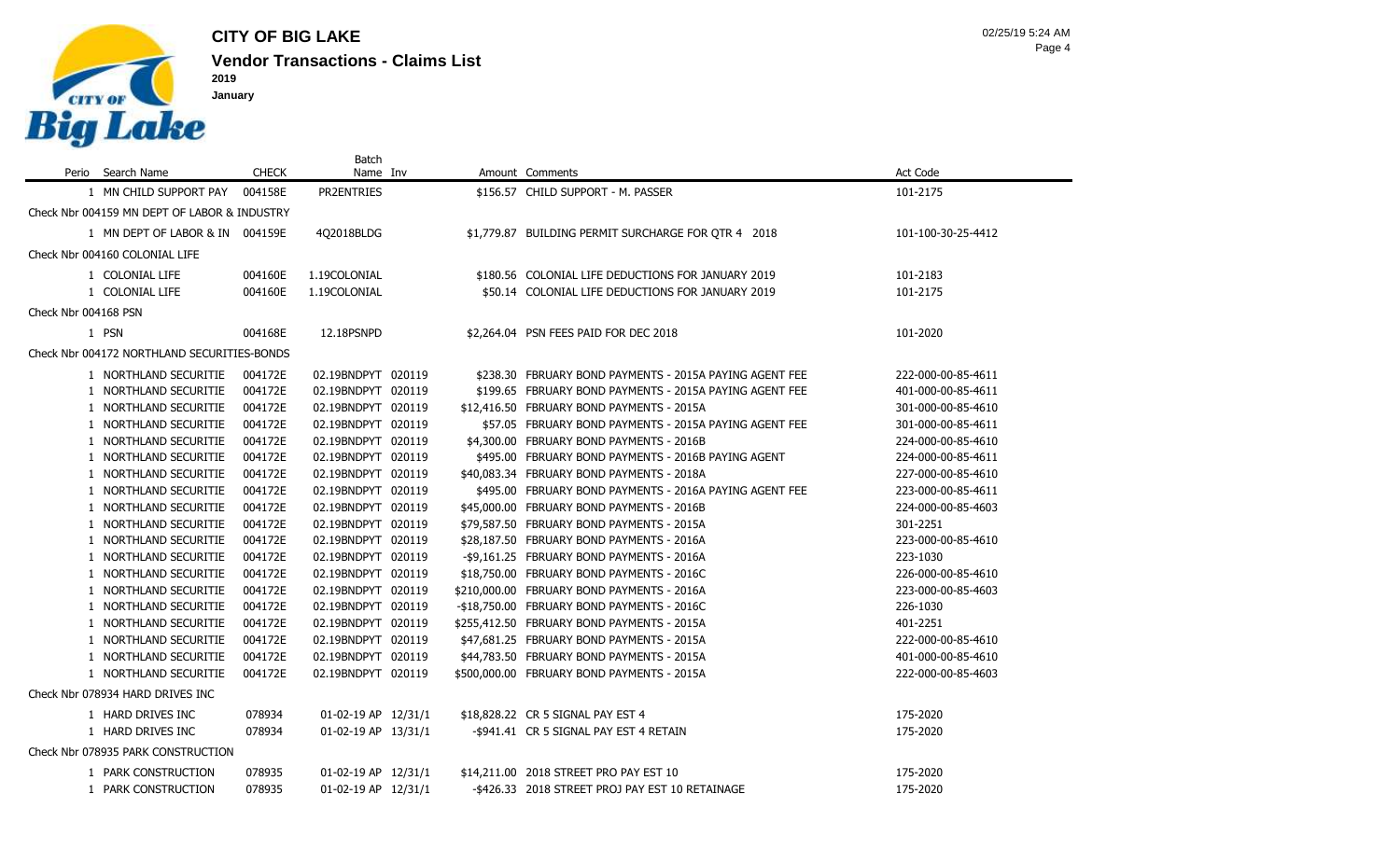

Batch

 **January**

| Perio Search Name                            | <b>CHECK</b> | Name Inv            |                    | Amount Comments                     | Act Code |
|----------------------------------------------|--------------|---------------------|--------------------|-------------------------------------|----------|
| Check Nbr 078936 UNUM LIFE INSURANCE COMPANY |              |                     |                    |                                     |          |
| 1 UNUM LIFE INSURANCE                        | 078936       | 01.19LIFEINS EE POR |                    | \$0.00 LIFE INS PREM EE - MONTH     | 101-2182 |
| Check Nbr 078937 CONNEXUS ENERGY             |              |                     |                    |                                     |          |
| 1 CONNEXUS ENERGY                            | 078937       | 01-02-19 AP 390212  |                    | \$399.26 WATER TOWER                | 301-2020 |
| 1 CONNEXUS ENERGY                            | 078937       | 01-02-19 AP 390212  |                    | \$34.70 PUBLIC WORKS SHED           | 101-2020 |
| 1 CONNEXUS ENERGY                            | 078937       | 01-02-19 AP 390212  |                    | \$13.50 HIGHLINE PARK               | 101-2020 |
| 1 CONNEXUS ENERGY                            | 078937       | 01-02-19 AP 390212  |                    | \$1,878.06 STREET LIGHTS            | 101-2020 |
| 1 CONNEXUS ENERGY                            | 078937       | 01-02-19 AP 390212  | \$1,513.22 WELL #4 |                                     | 301-2020 |
| 1 CONNEXUS ENERGY                            | 078937       | 01-02-19 AP 390212  |                    | \$264.90 POLICE/LIBRARY BLDG        | 101-2020 |
| 1 CONNEXUS ENERGY                            | 078937       | 01-02-19 AP 390212  |                    | \$883.23 WELL #3                    | 301-2020 |
| 1 CONNEXUS ENERGY                            | 078937       | 01-02-19 AP 390212  | \$202.17 LIFT #1   |                                     | 401-2020 |
| 1 CONNEXUS ENERGY                            | 078937       | 01-02-19 AP 390212  |                    | \$36.41 LIFT #4                     | 401-2020 |
| 1 CONNEXUS ENERGY                            | 078937       | 01-02-19 AP 390212  |                    | \$7.69 CR 5 PARK                    | 101-2020 |
| 1 CONNEXUS ENERGY                            | 078937       | 01-02-19 AP 390212  |                    | \$13.73 STREET LIGHTS               | 101-2020 |
| 1 CONNEXUS ENERGY                            | 078937       | 01-02-19 AP 390212  |                    | \$151.09 STREET LIGHTS              | 101-2020 |
| 1 CONNEXUS ENERGY                            | 078937       | 01-02-19 AP 390212  |                    | \$35.56 STREET LIGHTS               | 101-2020 |
| 1 CONNEXUS ENERGY                            | 078937       | 01-02-19 AP 390212  |                    | \$13.50 PINTAIL PARK                | 101-2020 |
| 1 CONNEXUS ENERGY                            | 078937       | 01-02-19 AP 390212  |                    | \$13.50 TEAL PARK                   | 101-2020 |
| 1 CONNEXUS ENERGY                            | 078937       | 01-02-19 AP 390212  |                    | \$5.00 POWELL PARK                  | 101-2020 |
| 1 CONNEXUS ENERGY                            | 078937       | 01-02-19 AP 390212  | \$116.42 LIFT #7   |                                     | 401-2020 |
| 1 CONNEXUS ENERGY                            | 078937       | 01-02-19 AP 390212  | \$114.05 LIFT #8   |                                     | 401-2020 |
| 1 CONNEXUS ENERGY                            | 078937       | 01-02-19 AP 390212  |                    | \$15.00 LAKESIDE PARK               | 101-2020 |
| 1 CONNEXUS ENERGY                            | 078937       | 01-02-19 AP 390212  |                    | \$13.50 RIDGE DR PARK               | 101-2020 |
| 1 CONNEXUS ENERGY                            | 078937       | 01-02-19 AP 390212  |                    | \$561.99 WELL #5                    | 301-2020 |
| 1 CONNEXUS ENERGY                            | 078937       | 01-02-19 AP 390212  |                    | \$735.80 STREET LIGHTS              | 101-2020 |
| 1 CONNEXUS ENERGY                            | 078937       | 01-02-19 AP 390212  |                    | \$6,341.97 WASTEWATER FACILITY      | 401-2020 |
| 1 CONNEXUS ENERGY                            | 078937       | 01-02-19 AP 390212  |                    | \$39.40 LIFT #6                     | 401-2020 |
| 1 CONNEXUS ENERGY                            | 078937       | 01-02-19 AP 390212  |                    | \$60.12 POLICE/LIBRARY BLDG         | 101-2020 |
| 1 CONNEXUS ENERGY                            | 078937       | 01-02-19 AP 390212  |                    | \$294.40 PUBLICE WORKS FACILITY     | 401-2020 |
| 1 CONNEXUS ENERGY                            | 078937       | 01-02-19 AP 390212  |                    | \$13.50 LAKESIDE PARK               | 101-2020 |
| 1 CONNEXUS ENERGY                            | 078937       | 01-02-19 AP 390212  |                    | \$3,905.71 WATER TREATMENT FACILITY | 301-2020 |
| 1 CONNEXUS ENERGY                            | 078937       | 01-02-19 AP 390212  |                    | \$97.66 LIFT #9                     | 401-2020 |
| 1 CONNEXUS ENERGY                            | 078937       | 01-02-19 AP 390212  |                    | \$77.49 LIFT #11                    | 401-2020 |
| 1 CONNEXUS ENERGY                            | 078937       | 01-02-19 AP 390212  |                    | \$240.11 LIFT #10                   | 401-2020 |
| 1 CONNEXUS ENERGY                            | 078937       | 01-02-19 AP 390212  |                    | \$139.72 LIFT #12                   | 401-2020 |
| 1 CONNEXUS ENERGY                            | 078937       | 01-02-19 AP 390212  |                    | \$62.10 PACIFIC ST LIFT             | 401-2020 |
| 1 CONNEXUS ENERGY                            | 078937       | 01-02-19 AP 390212  |                    | \$344.81 WATER TOWER 4              | 301-2020 |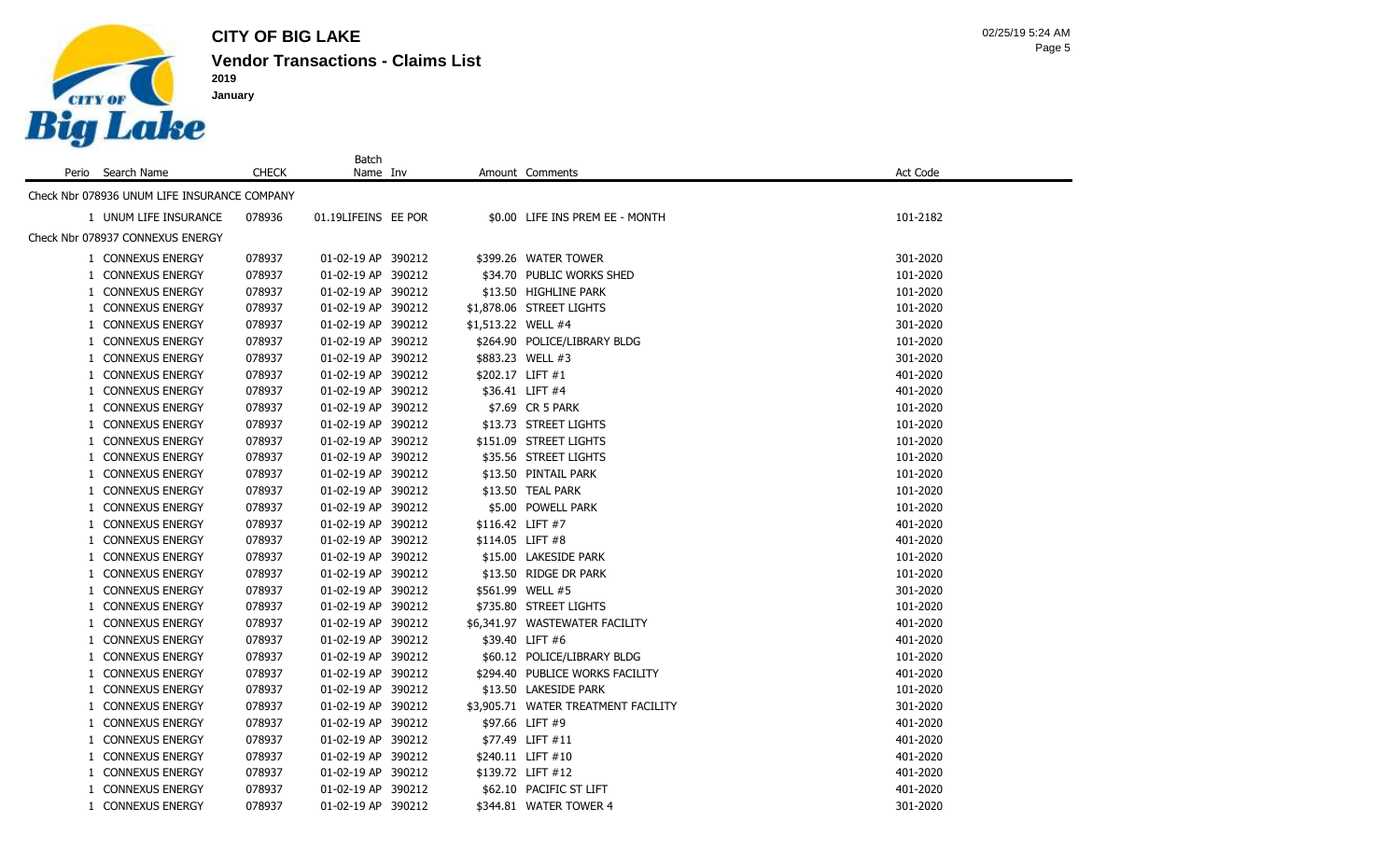

Batch

**January**

Perio Search Name CHECK Name Inv Amount Comments Act Code CONNEXUS ENERGY 078937 01-02-19 AP 390212 \$822.89 STREET LIGHTS 101-2020 CONNEXUS ENERGY 078937 01-02-19 AP 390212 \$135.99 WATER TOWER 3 301-2020 CONNEXUS ENERGY 078937 01-02-19 AP 390212 \$30.31 LAKESHORE DR 101-2020 CONNEXUS ENERGY 078937 01-02-19 AP 390212 \$470.40 POLICE/LIBRARY BLDG 101-2020 CONNEXUS ENERGY 078937 01-02-19 AP 390212 \$268.41 WELL #7 301-2020 CONNEXUS ENERGY 078937 01-02-19 AP 390212 \$5,030.32 WASTEWATER TREATMENT FACILITY 401-2020 CONNEXUS ENERGY 078937 01-02-19 AP 390212 \$5.34 NEDD PARK 101-2020 CONNEXUS ENERGY 078937 01-02-19 AP 390212 \$61.98 PUBLICE WORKS FACILITY 601-2020 CONNEXUS ENERGY 078937 01-02-19 AP 390212 \$294.40 PUBLICE WORKS FACILITY 101-2020 CONNEXUS ENERGY 078937 01-02-19 AP 390212 \$294.40 PUBLICE WORKS FACILITY 101-2020 CONNEXUS ENERGY 078937 01-02-19 AP 390212 \$294.40 PUBLICE WORKS FACILITY 301-2020 CONNEXUS ENERGY 078937 01-02-19 AP 390212 \$13.50 MAY CIRCLE PARK 101-2020 CONNEXUS ENERGY 078937 01-02-19 AP 390212 \$71.25 STREET LIGHTS 101-2020 Check Nbr 078938 AFLAC AFLAC 078938 01-04-19 AP 897237 \$272.61 INSURANCE 2018 DEC 101-2020 Check Nbr 078939 AMERICAN SOLUTINS FOR BUSINESS AMERICAN SOLUTINS FO 078939 01-04-19 AP INV038 \$65.30 ADM/FINANCE CITY SHIRTS 101-2020 AMERICAN SOLUTINS FO 078939 01-04-19 AP INV038 \$21.78 ENGINEERING CITY SHIRT 101-2020 AMERICAN SOLUTINS FO 078939 01-04-19 AP INV039 \$461.15 2019 PARKING PERMITS 101-2020 AMERICAN SOLUTINS FO 078939 01-04-19 AP INV038 \$24.04 REC COORDINATOR CITY SHIRT 101-2020 AMERICAN SOLUTINS FO 078939 01-04-19 AP INV038 \$17.26 PLANNING CITY SHIRT 101-2020 AMERICAN SOLUTINS FO 078939 01-04-19 AP INV038 \$24.04 EDA CITY SHIRT 101-2020 AMERICAN SOLUTINS FO 078939 01-04-19 AP INV038 \$24.04 BUILDING CITY SHIRT 101-2020 AMERICAN SOLUTINS FO 078939 01-04-19 AP INV038 \$49.76 PUBLIC WORKS CITY SHIRT 101-2020 AMERICAN SOLUTINS FO 078939 01-04-19 AP INV038 \$17.26 POLICE CITY SHIRT 101-2020 AMERICAN SOLUTINS FO 078939 01-04-19 AP INV038 \$295.50 CITY ENVELOPES 101-2020 1 AMERICAN SOLUTINS FO 078939 01-04-19 AP INV038 -\$5.91 DISCOUNT 101-2020 101-2020 AMERICAN SOLUTINS FO 078939 01-04-19 AP INV038 \$120.71 CITY COUNCIL CITY SHIRTS 101-2020 Check Nbr 078940 ARONES, COREY ARONES, COREY 078940 01-04-19 AP 12/31/2 \$1,860.00 LANDSCAPE ESCROW 20830 PACIFIC CIRCLE 701-2020 Check Nbr 078941 AT & T MOBILITY AT & T MOBILITY 078941 01-04-19 AP 287284 \$899.97 POLICE 3 NEW PHONES (450.00) REBATE COMES IN JAN 2019 101-2020 AT & T MOBILITY 078941 01-04-19 AP 287284 \$1,136.88 POLICE TELEPHONES 101-2020

Check Nbr 078942 AUDIO COMMUNICATIONS

- AUDIO COMMUNICATIO 078942 01-04-19 AP 12358 \$21.25 EQUIPMENT REPAIR 101-2020
	-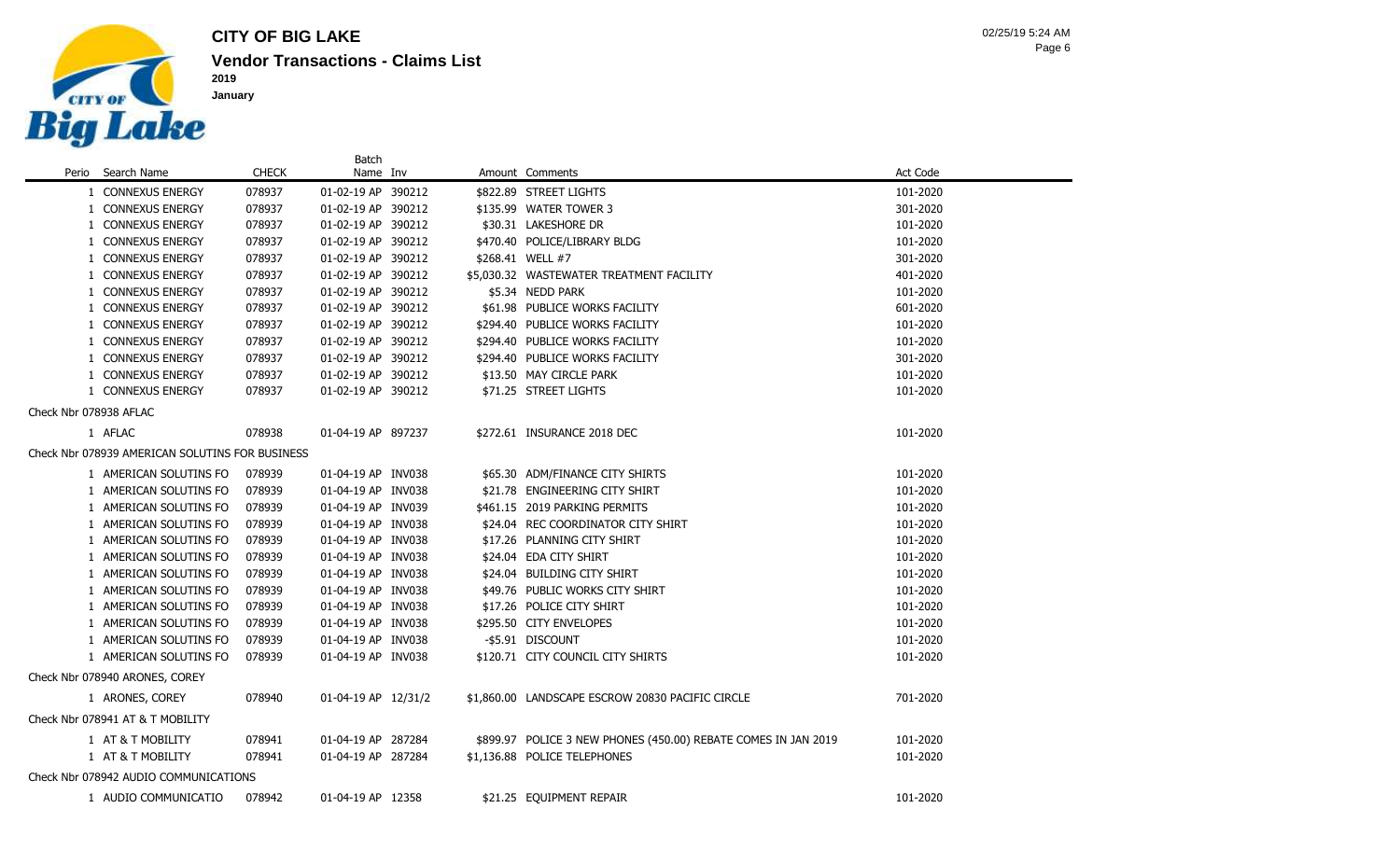

**CITY OF BIG LAKE 2019**

**January**

Perio Search Name CHECK Batch<br>Name Inv Amount Comments **Act Code** 1 AUDIO COMMUNICATIO 078942 01-04-19 AP 12327 \$502.50 BAR CONSOLE FEDERAL BAR SIREN CONTROL 278-2020 Check Nbr 078943 BELL BOY CORPORATION-1 1 BELL BOY CORPORATION 078943 01-04-19 AP 006768 \$80.00 WINE 501-2020 1 BELL BOY CORPORATION 078943 01-04-19 AP 006768 \$470.66 LIQUOR 501-2020 1 BELL BOY CORPORATION 078943 01-04-19 AP 009881 \$139.95 MISC 501-2020 1 BELL BOY CORPORATION 078943 01-04-19 AP 009881 \$2.65 FRT 501-2020 \$2.65 FRT 1 BELL BOY CORPORATION 078943 01-04-19 AP 006768 \$13.50 FRT \$13.50 FRT Check Nbr 078944 BERNICKS PEPSI 1 BERNICKS PEPSI 078944 01-04-19 AP 83106 -\$106.50 CREDIT 501-2020 1 BERNICKS PEPSI 078944 01-04-19 AP 83107 \$51.30 MIX 501-2020 501-2020 1 BERNICKS PEPSI 078944 01-04-19 AP 83107 \$2,997.20 BEER 501-2020 Check Nbr 078945 BOYER TRUCK PARTS 1 BOYER TRUCK PARTS 078945 01-04-19 AP 57448r \$191.92 kit filter/transynd 101-2020 Check Nbr 078946 BREAKTHRU BEVERAGE 1 BREAKTHRU BEVERAGE 078946 01-04-19 AP 108090 \$453.40 LIQUOR 501-2020 1 BREAKTHRU BEVERAGE 078946 01-04-19 AP 108090 \$2,802.90 LIQUOR 501-2020 Check Nbr 078947 C&L DISTRIBUTING COMPANY 1 C&L DISTRIBUTING COM 078947 01-04-19 AP 961063 \$4,673.37 BEER 501-2020 1 C&L DISTRIBUTING COM 078947 01-04-19 AP 961063 \$1,208.60 BEER 501-2020 501-2020 Check Nbr 078948 CENTRAL HYDRAULICS 1 CENTRAL HYDRAULICS 078948 01-04-19 AP 005682 \$268.70 SEALL KIT QUIK COUP PIPE 101-2020 Check Nbr 078949 CORE & MAIN LP 1 CORE & MAIN LP 078949 01-04-19 AP J93139 \$208.12 WATER METER 301-2020 Check Nbr 078950 CORNERSTONE FORD 1 CORNERSTONE FORD 078950 01-04-19 AP 162424 \$128.15 POLICE VEHICLE MAINT 101-2020 Check Nbr 078951 CRYSTEEL TRUCK EQUIPMENT 1 CRYSTEEL TRUCK EQUIP 078951 01-04-19 AP F43351 \$238.20 POWER SWITCH/START STOP SWITCH 101-2020 Check Nbr 078952 DAHLHEIMER DISTRIBUTING CO 1 DAHLHEIMER DISTRIBUT 078952 01-04-19 AP 138855 \$13,628.35 BEER 501-2020 Check Nbr 078953 DAILEY DATA & ASSOCIATES, INC

1 DAILEY DATA & ASSOCIA 078953 01-04-19 AP 102072 \$160.31 INVENTORY SCANNER FOR LIQUOR STORE 501-2020 Check Nbr 078954 FLAHERTY S HAPPY TYME COMPANY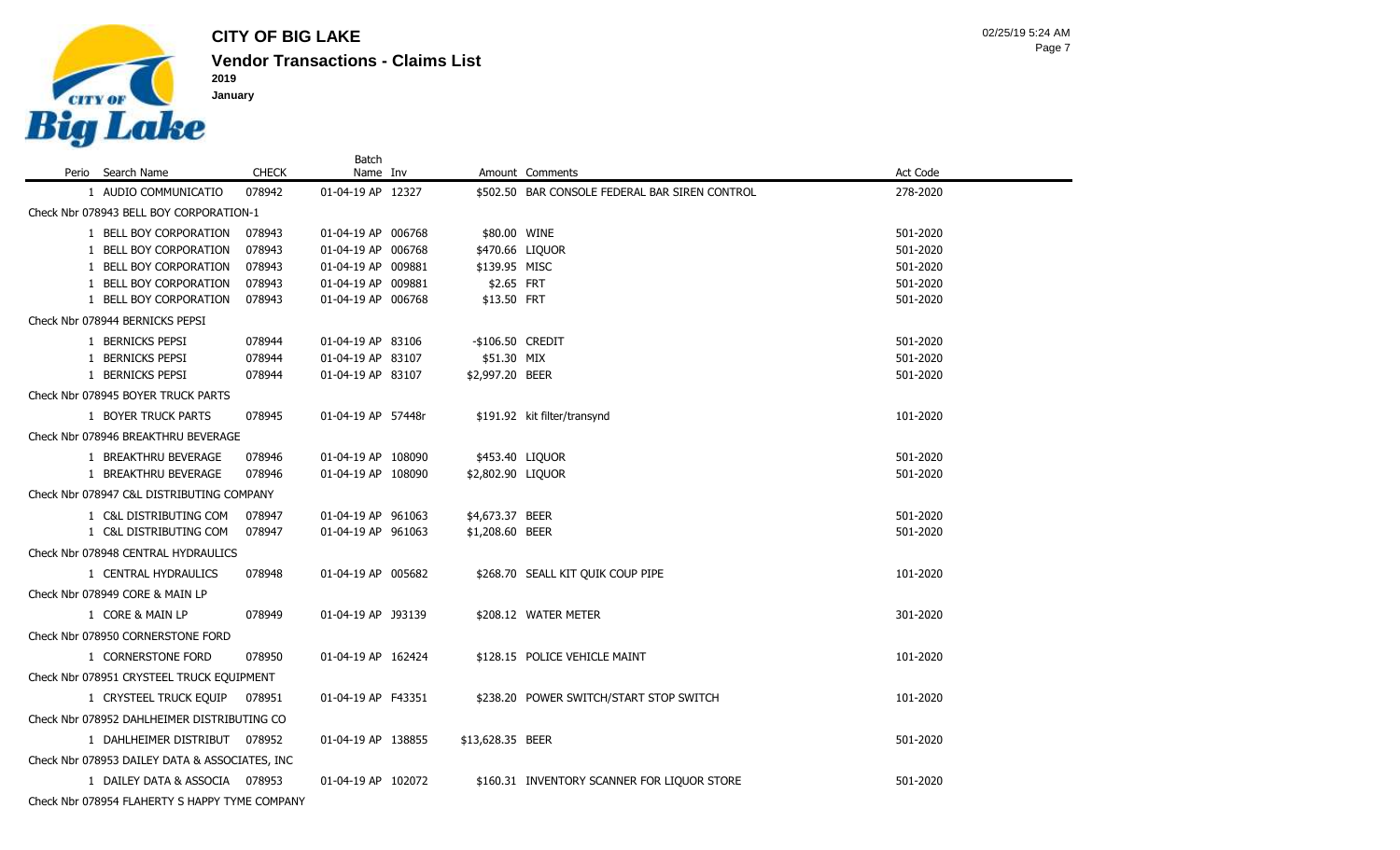

|                                             |              | Batch              |                   |                                            |          |
|---------------------------------------------|--------------|--------------------|-------------------|--------------------------------------------|----------|
| Perio Search Name                           | <b>CHECK</b> | Name Inv           |                   | Amount Comments                            | Act Code |
| 1 FLAHERTY S HAPPY TYM                      | 078954       | 01-04-19 AP 35141  | \$57.00 MIX       |                                            | 501-2020 |
| Check Nbr 078955 HACH COMPANY               |              |                    |                   |                                            |          |
| 1 HACH COMPANY                              | 078955       | 01-04-19 AP 112538 |                   | \$1,156.64 WATER CHEMICALS                 | 301-2020 |
| Check Nbr 078956 HAWKINS, INC-1             |              |                    |                   |                                            |          |
|                                             |              |                    |                   |                                            |          |
| 1 HAWKINS, INC-1                            | 078956       | 01-04-19 AP 441513 |                   | \$1,953.16 WATER CHEMICALS                 | 301-2020 |
| 1 HAWKINS, INC-1                            | 078956       | 01-04-19 AP 441434 |                   | \$2,373.74 SEWER CHEMICALS                 | 401-2020 |
| Check Nbr 078957 HOHENSTEINS                |              |                    |                   |                                            |          |
| 1 HOHENSTEINS                               | 078957       | 01-04-19 AP 113900 | \$268.00 BEER     |                                            | 501-2020 |
| Check Nbr 078958 INDIAN ISLAND WINERY       |              |                    |                   |                                            |          |
| 1 INDIAN ISLAND WINERY                      | 078958       | 01-04-19 AP 2462   | \$120.48 WINE     |                                            | 501-2020 |
| Check Nbr 078959 JOHNSON BROTHERS WHOLESALE |              |                    |                   |                                            |          |
| 1 JOHNSON BROTHERS W                        | 078959       | 01-04-19 AP 118739 | \$900.00 LIQUOR   |                                            | 501-2020 |
| 1 JOHNSON BROTHERS W                        | 078959       | 01-04-19 AP 118739 | \$2,052.22 LIQUOR |                                            | 501-2020 |
| 1 JOHNSON BROTHERS W                        | 078959       | 01-04-19 AP 118739 | \$442.95 WINE     |                                            | 501-2020 |
| 1 JOHNSON BROTHERS W                        | 078959       | 01-04-19 AP 118739 | \$101.00 LIQUOR   |                                            | 501-2020 |
| 1 JOHNSON BROTHERS W                        | 078959       | 01-04-19 AP 118739 | \$22.99 BEER      |                                            | 501-2020 |
| 1 JOHNSON BROTHERS W                        | 078959       | 01-04-19 AP 117794 | \$428.70 LIQUOR   |                                            | 501-2020 |
| 1 JOHNSON BROTHERS W                        | 078959       | 01-04-19 AP 118739 | \$1,396.10 LIQUOR |                                            | 501-2020 |
| 1 JOHNSON BROTHERS W                        | 078959       | 01-04-19 AP 118086 | \$91.00 WINE      |                                            | 501-2020 |
| 1 JOHNSON BROTHERS W                        | 078959       | 01-04-19 AP 118086 | \$359.00 LIQUOR   |                                            | 501-2020 |
| 1 JOHNSON BROTHERS W                        | 078959       | 01-04-19 AP 117794 | \$48.00 WINE      |                                            | 501-2020 |
| 1 JOHNSON BROTHERS W                        | 078959       | 01-04-19 AP 118739 | \$1,695.70 WINE   |                                            | 501-2020 |
| Check Nbr 078960 LEAGUE OF MN CITIES        |              |                    |                   |                                            |          |
| 1 LEAGUE OF MN CITIES                       | 078960       | 01-04-19 AP 285331 |                   | \$99.00 2019 LEAGUE CONF 2/21/CLAY         | 101-2020 |
| Check Nbr 078961 LUPULIN BREWING LLC        |              |                    |                   |                                            |          |
| 1 LUPULIN BREWING LLC                       | 078961       | 01-04-19 AP 17911  | \$315.00 BEER     |                                            | 501-2020 |
| 1 LUPULIN BREWING LLC                       | 078961       | 01-04-19 AP 17781  | \$1,008.00 BEER   |                                            | 501-2020 |
| 1 LUPULIN BREWING LLC                       | 078961       | 01-04-19 AP 17781  |                   | -\$60.00 KEG RETURN                        | 501-2020 |
| Check Nbr 078962 OMANN BROTHERS INC         |              |                    |                   |                                            |          |
| 1 OMANN BROTHERS INC                        | 078962       | 01-04-19 AP 27870  |                   | \$2,000.00 STORM WATER DRAINAGE OFF STREET | 101-2020 |
| Check Nbr 078963 PAUSTIS WINE COMPANY       |              |                    |                   |                                            |          |
| 1 PAUSTIS WINE COMPAN                       | 078963       | 01-04-19 AP 36427  | \$10.50 FRT       |                                            | 501-2020 |
| 1 PAUSTIS WINE COMPAN                       | 078963       | 01-04-19 AP 36427  | \$602.12 WINE     |                                            | 501-2020 |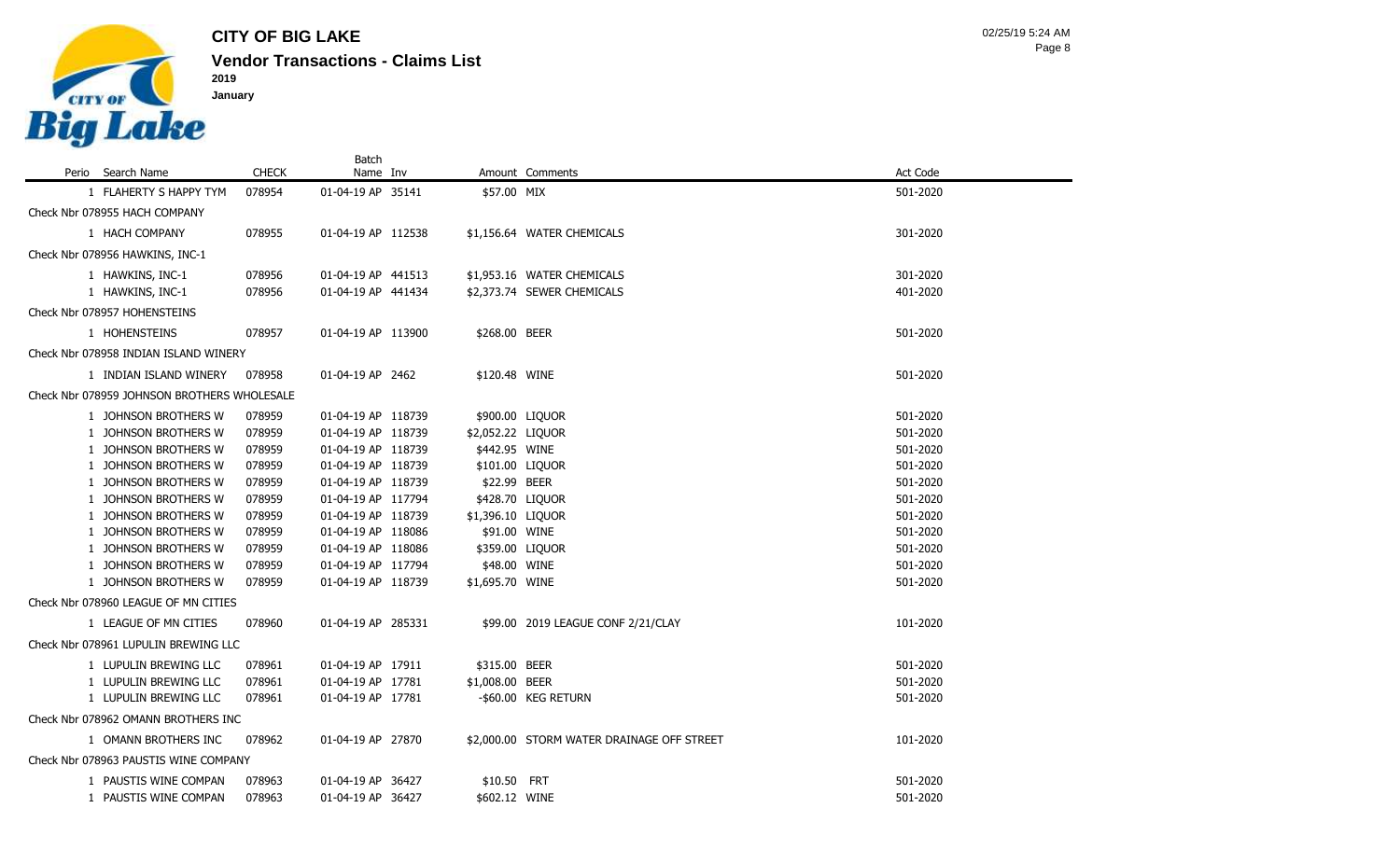

**CITY OF BIG LAKE 2019**

**January**

Perio Search Name **CHECK** Batch<br>Name Inv Amount Comments **Act Code** Check Nbr 078964 PHILLIPS WINE & SPIRITS 1 PHILLIPS WINE & SPIRIT 078964 01-04-19 AP 248155 \$646.82 LIQUOR \$646.92 SSP 301-2020 1 PHILLIPS WINE & SPIRIT 078964 01-04-19 AP 248155 \$916.00 WINE 501-2020 1 PHILLIPS WINE & SPIRIT 078964 01-04-19 AP 248155 \$45.00 MIX \$45.00 MIX 1 PHILLIPS WINE & SPIRIT 078964 01-04-19 AP 248155 \$509.92 LIQUOR 501-2020 Check Nbr 078965 RMR SERVICES 1 RMR SERVICES 078965 01-04-19 AP 201875 \$209.72 UTILITY BILLING READS NOV 2018 601-2020 1 RMR SERVICES 078965 01-04-19 AP 201875 \$943.78 UTILITY BILLING READS NOV 2018 301-2020 1 RMR SERVICES 078965 01-04-19 AP 201875 \$943.78 UTILITY BILLING READS NOV 2018 401-2020 Check Nbr 078966 ROY C INC 1 ROY C INC 078966 01-04-19 AP 74121 \$747.56 SERVICE CALL/UNISLIDE/AMD TOOTHBELT 501-2020 Check Nbr 078967 SHERBURNE CO AUDITOR-TREASURER 1 SHERBURNE CO AUDITO 078967 01-04-19 AP 9101 \$605.00 2019 CERTIFIED SPECIAL ASSESS 229 PARCELS 301-2020 1 SHERBURNE CO AUDITO 078967 01-04-19 AP 9101 \$540.00 2019 CERTIFIED SPECIAL ASSESS 229 PARCELS 101-2020 Check Nbr 078968 SHRED RIGHT 1 SHRED RIGHT 078968 01-04-19 AP 323848 \$16.00 SHRED SERVICES 101-2020 1 SHRED RIGHT 078968 01-04-19 AP 323848 \$16.00 SHRED SERVICES 101-2020 Check Nbr 078969 SOUTHERN WINE & SPIRITS OF MN 1 SOUTHERN WINE & SPIR 078969 01-04-19 AP 174773 \$188.25 LIQUOR \$189.25 LIQUOR 1 SOUTHERN WINE & SPIR 078969 01-04-19 AP 177063 \$1,845.38 LIQUOR 501-2020 1 SOUTHERN WINE & SPIR 078969 01-04-19 AP 177063 \$656.00 WINE 501-2020 Check Nbr 078970 STREICHERS 1 STREICHERS 078970 01-04-19 AP I13446 \$263.80 POLICE UNIFORMS 101-2020 Check Nbr 078971 VIKING COCA-COLA 1 VIKING COCA-COLA 078971 01-04-19 AP 227581 \$138.20 MIX 501-2020 501-2020 Check Nbr 078972 W. D. LARSON COMPANIES 1 W. D. LARSON COMPANI 078972 01-04-19 AP 250416 \$23.47 AIR FILTERS 101-2020 Check Nbr 078973 WILD MOUNTAIN WINERY 1 WILD MOUNTAIN WINER 078973 01-04-19 AP 1747 \$251.28 WINE \$251.29 AP \$251.28 WINE Check Nbr 078974 DAHLHEIMER DISTRIBUTING CO

1 DAHLHEIMER DISTRIBUT 078974 01-08-19 AP 138252 \$15,665.59 BEER PURCHASE 501-2020 Check Nbr 078975 ACE SOLID WASTE INC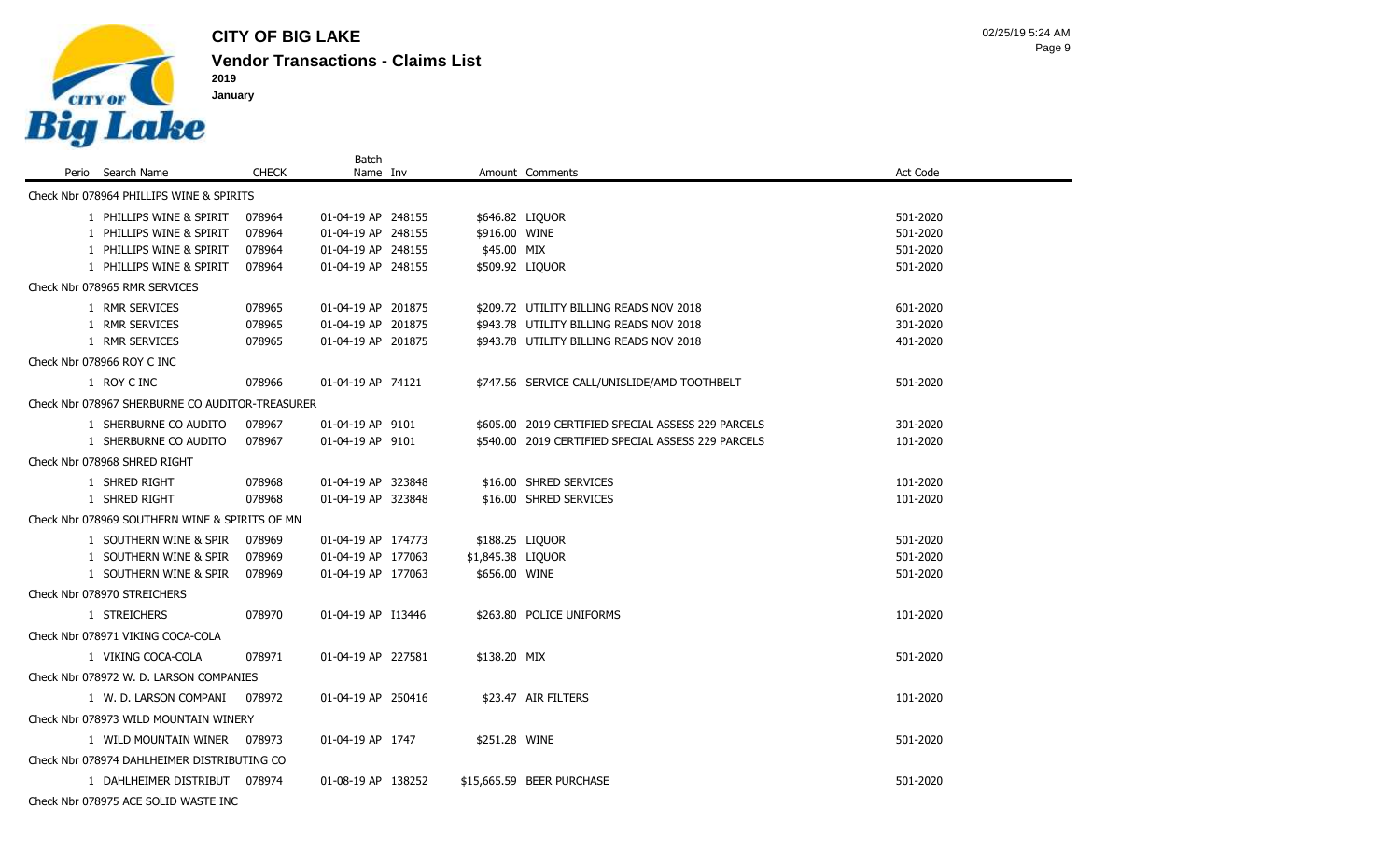

Page 10 02/25/19 5:24 AM

| Perio Search Name<br><b>CHECK</b><br>Name Inv<br>Act Code<br>Amount Comments<br>1 ACE SOLID WASTE INC<br>078975<br>AP010719 449903<br>\$228.65 WASTEWATER FACILITY SANITATION<br>401-000-00-25-4225<br>078975<br>AP010719 449903<br>1 ACE SOLID WASTE INC<br>\$111.10 POLICE/LIBRARY BLDG SANITATION<br>101-100-20-25-4225<br>1 ACE SOLID WASTE INC<br>078975<br>AP010719 449903<br>\$243.13 101 LAKESHORE SANITATION<br>101-200-55-25-4225<br>078975<br>AP010719 449903<br>1 ACE SOLID WASTE INC<br>\$208.04 LIQUOR STORE SANITATION<br>501-000-00-25-4225<br>1 ACE SOLID WASTE INC<br>078975<br>AP010719 449903<br>\$144.81 PUBLIC WORKS BLDG SANITATION<br>101-200-50-25-4225<br>AP010719 449903<br>1 ACE SOLID WASTE INC<br>078975<br>\$96.78 CITY HALL SANITATION<br>101-100-15-25-4225<br>Check Nbr 078976 AMERICAN MESSAGING<br>1 AMERICAN MESSAGING<br>078976<br>AP010719 D20808<br>\$1.26 PUBLIC WORKS PAGERS<br>601-000-00-25-4230<br>078976<br>AP010719 D20808<br>\$6.04 PUBLIC WORKS PAGERS<br>101-200-50-25-4230<br>1 AMERICAN MESSAGING<br>1 AMERICAN MESSAGING<br>078976<br>AP010719 D20808<br>\$6.04 PUBLIC WORKS PAGERS<br>101-200-55-25-4230<br>AP010719 D20808<br>\$6.04 PUBLIC WORKS PAGERS<br>1 AMERICAN MESSAGING<br>078976<br>301-000-00-25-4230<br>1 AMERICAN MESSAGING<br>078976<br>AP010719 D20808<br>\$6.04 PUBLIC WORKS PAGERS<br>401-000-00-25-4230<br>Check Nbr 078977 ASCAP<br>1 ASCAP<br>078977<br>AP010719<br>\$357.00 2019 LICENSE<br>101-100-15-25-4260<br>Check Nbr 078978 BANYON DATA SYSTEMS<br>1 BANYON DATA SYSTEMS<br>078978<br>AP010719 001583<br>\$195.00 PM/PET LICENSE BANYON SUPPORT 2019<br>101-105-15-25-4130<br>Check Nbr 078979 BELL BOY CORPORATION-1 |  | <b>Batch</b> |  |  |
|----------------------------------------------------------------------------------------------------------------------------------------------------------------------------------------------------------------------------------------------------------------------------------------------------------------------------------------------------------------------------------------------------------------------------------------------------------------------------------------------------------------------------------------------------------------------------------------------------------------------------------------------------------------------------------------------------------------------------------------------------------------------------------------------------------------------------------------------------------------------------------------------------------------------------------------------------------------------------------------------------------------------------------------------------------------------------------------------------------------------------------------------------------------------------------------------------------------------------------------------------------------------------------------------------------------------------------------------------------------------------------------------------------------------------------------------------------------------------------------------------------------------------------------------------------------------------------------------------------------------------------------------------------------------------------------------------------|--|--------------|--|--|
|                                                                                                                                                                                                                                                                                                                                                                                                                                                                                                                                                                                                                                                                                                                                                                                                                                                                                                                                                                                                                                                                                                                                                                                                                                                                                                                                                                                                                                                                                                                                                                                                                                                                                                          |  |              |  |  |
|                                                                                                                                                                                                                                                                                                                                                                                                                                                                                                                                                                                                                                                                                                                                                                                                                                                                                                                                                                                                                                                                                                                                                                                                                                                                                                                                                                                                                                                                                                                                                                                                                                                                                                          |  |              |  |  |
|                                                                                                                                                                                                                                                                                                                                                                                                                                                                                                                                                                                                                                                                                                                                                                                                                                                                                                                                                                                                                                                                                                                                                                                                                                                                                                                                                                                                                                                                                                                                                                                                                                                                                                          |  |              |  |  |
|                                                                                                                                                                                                                                                                                                                                                                                                                                                                                                                                                                                                                                                                                                                                                                                                                                                                                                                                                                                                                                                                                                                                                                                                                                                                                                                                                                                                                                                                                                                                                                                                                                                                                                          |  |              |  |  |
|                                                                                                                                                                                                                                                                                                                                                                                                                                                                                                                                                                                                                                                                                                                                                                                                                                                                                                                                                                                                                                                                                                                                                                                                                                                                                                                                                                                                                                                                                                                                                                                                                                                                                                          |  |              |  |  |
|                                                                                                                                                                                                                                                                                                                                                                                                                                                                                                                                                                                                                                                                                                                                                                                                                                                                                                                                                                                                                                                                                                                                                                                                                                                                                                                                                                                                                                                                                                                                                                                                                                                                                                          |  |              |  |  |
|                                                                                                                                                                                                                                                                                                                                                                                                                                                                                                                                                                                                                                                                                                                                                                                                                                                                                                                                                                                                                                                                                                                                                                                                                                                                                                                                                                                                                                                                                                                                                                                                                                                                                                          |  |              |  |  |
|                                                                                                                                                                                                                                                                                                                                                                                                                                                                                                                                                                                                                                                                                                                                                                                                                                                                                                                                                                                                                                                                                                                                                                                                                                                                                                                                                                                                                                                                                                                                                                                                                                                                                                          |  |              |  |  |
|                                                                                                                                                                                                                                                                                                                                                                                                                                                                                                                                                                                                                                                                                                                                                                                                                                                                                                                                                                                                                                                                                                                                                                                                                                                                                                                                                                                                                                                                                                                                                                                                                                                                                                          |  |              |  |  |
|                                                                                                                                                                                                                                                                                                                                                                                                                                                                                                                                                                                                                                                                                                                                                                                                                                                                                                                                                                                                                                                                                                                                                                                                                                                                                                                                                                                                                                                                                                                                                                                                                                                                                                          |  |              |  |  |
|                                                                                                                                                                                                                                                                                                                                                                                                                                                                                                                                                                                                                                                                                                                                                                                                                                                                                                                                                                                                                                                                                                                                                                                                                                                                                                                                                                                                                                                                                                                                                                                                                                                                                                          |  |              |  |  |
|                                                                                                                                                                                                                                                                                                                                                                                                                                                                                                                                                                                                                                                                                                                                                                                                                                                                                                                                                                                                                                                                                                                                                                                                                                                                                                                                                                                                                                                                                                                                                                                                                                                                                                          |  |              |  |  |
|                                                                                                                                                                                                                                                                                                                                                                                                                                                                                                                                                                                                                                                                                                                                                                                                                                                                                                                                                                                                                                                                                                                                                                                                                                                                                                                                                                                                                                                                                                                                                                                                                                                                                                          |  |              |  |  |
|                                                                                                                                                                                                                                                                                                                                                                                                                                                                                                                                                                                                                                                                                                                                                                                                                                                                                                                                                                                                                                                                                                                                                                                                                                                                                                                                                                                                                                                                                                                                                                                                                                                                                                          |  |              |  |  |
|                                                                                                                                                                                                                                                                                                                                                                                                                                                                                                                                                                                                                                                                                                                                                                                                                                                                                                                                                                                                                                                                                                                                                                                                                                                                                                                                                                                                                                                                                                                                                                                                                                                                                                          |  |              |  |  |
|                                                                                                                                                                                                                                                                                                                                                                                                                                                                                                                                                                                                                                                                                                                                                                                                                                                                                                                                                                                                                                                                                                                                                                                                                                                                                                                                                                                                                                                                                                                                                                                                                                                                                                          |  |              |  |  |
|                                                                                                                                                                                                                                                                                                                                                                                                                                                                                                                                                                                                                                                                                                                                                                                                                                                                                                                                                                                                                                                                                                                                                                                                                                                                                                                                                                                                                                                                                                                                                                                                                                                                                                          |  |              |  |  |
|                                                                                                                                                                                                                                                                                                                                                                                                                                                                                                                                                                                                                                                                                                                                                                                                                                                                                                                                                                                                                                                                                                                                                                                                                                                                                                                                                                                                                                                                                                                                                                                                                                                                                                          |  |              |  |  |
| 1 BELL BOY CORPORATION<br>078979<br>AP010719<br>\$89.40 SUPPLIES<br>501-000-00-25-4210                                                                                                                                                                                                                                                                                                                                                                                                                                                                                                                                                                                                                                                                                                                                                                                                                                                                                                                                                                                                                                                                                                                                                                                                                                                                                                                                                                                                                                                                                                                                                                                                                   |  |              |  |  |
| 1 BELL BOY CORPORATION<br>078979<br>AP010719<br>\$2.64 FRT<br>501-000-00-27-4269                                                                                                                                                                                                                                                                                                                                                                                                                                                                                                                                                                                                                                                                                                                                                                                                                                                                                                                                                                                                                                                                                                                                                                                                                                                                                                                                                                                                                                                                                                                                                                                                                         |  |              |  |  |
| 1 BELL BOY CORPORATION<br>078979<br>AP010719 009885<br>\$47.44 MISC<br>501-000-00-27-4266                                                                                                                                                                                                                                                                                                                                                                                                                                                                                                                                                                                                                                                                                                                                                                                                                                                                                                                                                                                                                                                                                                                                                                                                                                                                                                                                                                                                                                                                                                                                                                                                                |  |              |  |  |
| 1 BELL BOY CORPORATION<br>078979<br>AP010719 006781<br>\$778.30 LIQUOR<br>501-000-00-27-4262                                                                                                                                                                                                                                                                                                                                                                                                                                                                                                                                                                                                                                                                                                                                                                                                                                                                                                                                                                                                                                                                                                                                                                                                                                                                                                                                                                                                                                                                                                                                                                                                             |  |              |  |  |
| Check Nbr 078980 BENCH CRAFT COMPANY                                                                                                                                                                                                                                                                                                                                                                                                                                                                                                                                                                                                                                                                                                                                                                                                                                                                                                                                                                                                                                                                                                                                                                                                                                                                                                                                                                                                                                                                                                                                                                                                                                                                     |  |              |  |  |
| 1 BENCH CRAFT COMPANY<br>078980<br>AP010719 125671<br>\$425.00 COURSE GUIDE ADV MONTICELL<br>501-000-00-25-4220                                                                                                                                                                                                                                                                                                                                                                                                                                                                                                                                                                                                                                                                                                                                                                                                                                                                                                                                                                                                                                                                                                                                                                                                                                                                                                                                                                                                                                                                                                                                                                                          |  |              |  |  |
| Check Nbr 078981 BERNICKS PEPSI                                                                                                                                                                                                                                                                                                                                                                                                                                                                                                                                                                                                                                                                                                                                                                                                                                                                                                                                                                                                                                                                                                                                                                                                                                                                                                                                                                                                                                                                                                                                                                                                                                                                          |  |              |  |  |
| 078981<br>AP010719 85507<br>\$43.30 MIX<br>1 BERNICKS PEPSI<br>501-000-00-27-4265                                                                                                                                                                                                                                                                                                                                                                                                                                                                                                                                                                                                                                                                                                                                                                                                                                                                                                                                                                                                                                                                                                                                                                                                                                                                                                                                                                                                                                                                                                                                                                                                                        |  |              |  |  |
| 1 BERNICKS PEPSI<br>078981<br>AP010719 85508<br>-\$29.60 CREDIT<br>501-000-00-27-4263                                                                                                                                                                                                                                                                                                                                                                                                                                                                                                                                                                                                                                                                                                                                                                                                                                                                                                                                                                                                                                                                                                                                                                                                                                                                                                                                                                                                                                                                                                                                                                                                                    |  |              |  |  |
| AP010719 85509<br>\$1,624.55 BEER<br>1 BERNICKS PEPSI<br>078981<br>501-000-00-27-4263                                                                                                                                                                                                                                                                                                                                                                                                                                                                                                                                                                                                                                                                                                                                                                                                                                                                                                                                                                                                                                                                                                                                                                                                                                                                                                                                                                                                                                                                                                                                                                                                                    |  |              |  |  |
| Check Nbr 078982 BIG LAKE FIRE DEPARTMENT                                                                                                                                                                                                                                                                                                                                                                                                                                                                                                                                                                                                                                                                                                                                                                                                                                                                                                                                                                                                                                                                                                                                                                                                                                                                                                                                                                                                                                                                                                                                                                                                                                                                |  |              |  |  |
| 1 BIG LAKE FIRE DEPARTM<br>078982<br>AP010719<br>\$40,567.00 FIRE PROTECTION SERV 1ST OTR JAN-MARCH 2019<br>101-300-85-25-4258                                                                                                                                                                                                                                                                                                                                                                                                                                                                                                                                                                                                                                                                                                                                                                                                                                                                                                                                                                                                                                                                                                                                                                                                                                                                                                                                                                                                                                                                                                                                                                           |  |              |  |  |
| Check Nbr 078983 BOND TRUST SERVICES CORP                                                                                                                                                                                                                                                                                                                                                                                                                                                                                                                                                                                                                                                                                                                                                                                                                                                                                                                                                                                                                                                                                                                                                                                                                                                                                                                                                                                                                                                                                                                                                                                                                                                                |  |              |  |  |
| 1 BOND TRUST SERVICES<br>078983<br>AP010719<br>\$255.50 2012A 2019 PAYING AGENT FEE<br>301-000-00-85-4611                                                                                                                                                                                                                                                                                                                                                                                                                                                                                                                                                                                                                                                                                                                                                                                                                                                                                                                                                                                                                                                                                                                                                                                                                                                                                                                                                                                                                                                                                                                                                                                                |  |              |  |  |
| 1 BOND TRUST SERVICES<br>078983<br>\$116.26 2012A 2019 PAYING AGENT FEE<br>AP010719<br>401-000-00-85-4611                                                                                                                                                                                                                                                                                                                                                                                                                                                                                                                                                                                                                                                                                                                                                                                                                                                                                                                                                                                                                                                                                                                                                                                                                                                                                                                                                                                                                                                                                                                                                                                                |  |              |  |  |
| 1 BOND TRUST SERVICES<br>078983<br>\$103.24 2012A 2019 PAYING AGENT FEE<br>AP010719<br>217-000-00-85-4611                                                                                                                                                                                                                                                                                                                                                                                                                                                                                                                                                                                                                                                                                                                                                                                                                                                                                                                                                                                                                                                                                                                                                                                                                                                                                                                                                                                                                                                                                                                                                                                                |  |              |  |  |
| 1 BOND TRUST SERVICES<br>078983<br>AP010719<br>\$475.00 2011A 2019 PAYING AGENT FEE<br>214-000-00-85-4611                                                                                                                                                                                                                                                                                                                                                                                                                                                                                                                                                                                                                                                                                                                                                                                                                                                                                                                                                                                                                                                                                                                                                                                                                                                                                                                                                                                                                                                                                                                                                                                                |  |              |  |  |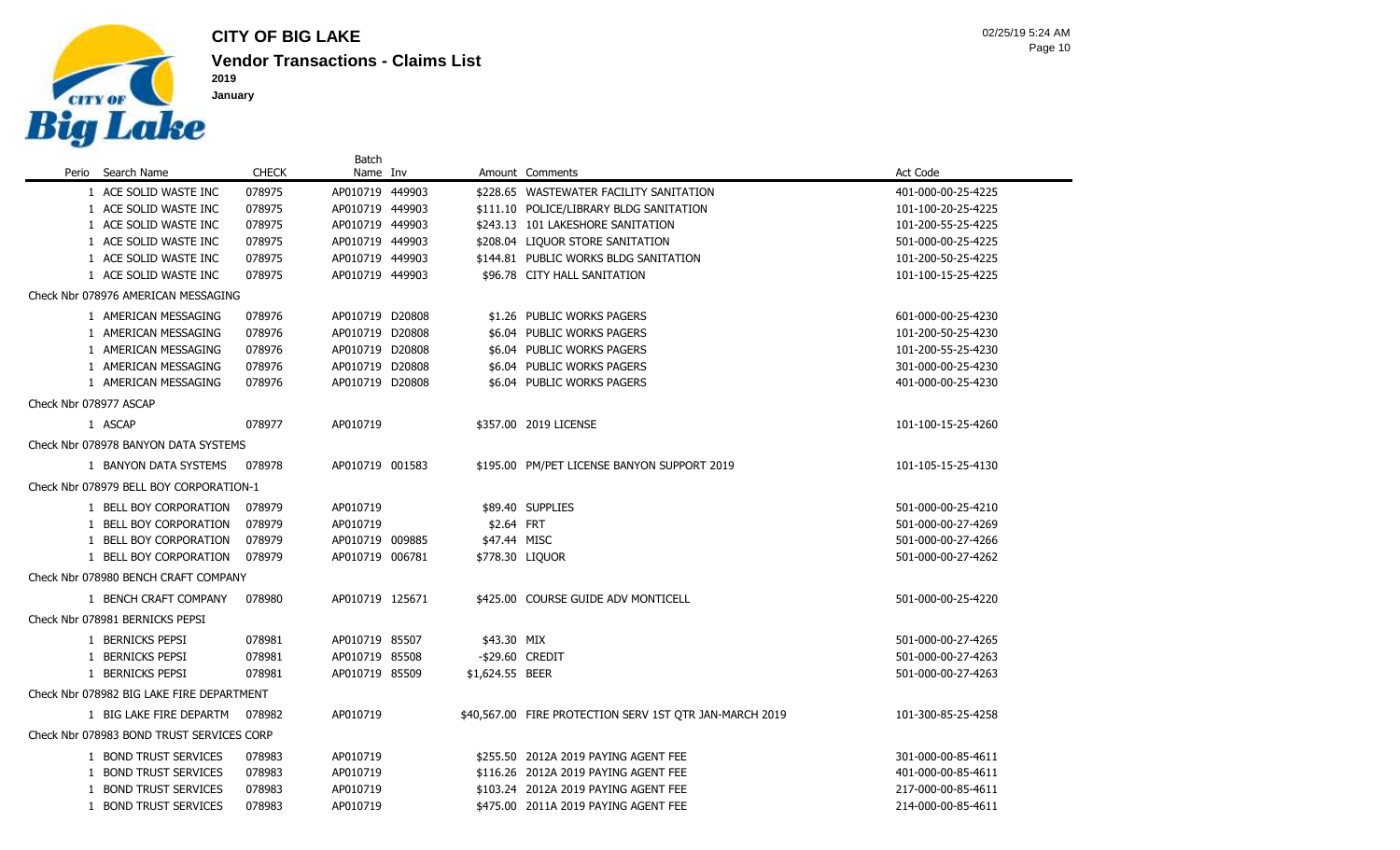

**January**

 $\sim$ 

|                                             |              | <b>Batch</b>    |                    |                                                    |                    |
|---------------------------------------------|--------------|-----------------|--------------------|----------------------------------------------------|--------------------|
| Perio Search Name                           | <b>CHECK</b> | Name Inv        |                    | Amount Comments                                    | Act Code           |
| Check Nbr 078984 BREAKTHRU BEVERAGE         |              |                 |                    |                                                    |                    |
| 1 BREAKTHRU BEVERAGE                        | 078984       | AP010719 108091 | \$2,019.21 LIQUOR  |                                                    | 501-000-00-27-4262 |
| 1 BREAKTHRU BEVERAGE                        | 078984       | AP010719        | \$386.00 WINE      |                                                    | 501-000-00-27-4264 |
| 1 BREAKTHRU BEVERAGE                        | 078984       | AP010719        | \$40.95 MIX        |                                                    | 501-000-00-27-4265 |
| Check Nbr 078985 C&L DISTRIBUTING COMPANY   |              |                 |                    |                                                    |                    |
| 1 C&L DISTRIBUTING COM                      | 078985       | AP010719 886207 | \$3,309.60 BEER    |                                                    | 501-000-00-27-4263 |
| 1 C&L DISTRIBUTING COM                      | 078985       | AP010719 961068 |                    | -\$30.00 KEG RETURN                                | 501-000-00-27-4274 |
| 1 C&L DISTRIBUTING COM                      | 078985       | AP010719 961068 | \$12,886.15 BEER   |                                                    | 501-000-00-27-4263 |
| 1 C&L DISTRIBUTING COM                      | 078985       | AP010719 948036 | \$674.40 BEER      |                                                    | 501-000-00-27-4263 |
| Check Nbr 078986 CARLOS CREEEK WINERY       |              |                 |                    |                                                    |                    |
| 1 CARLOS CREEEK WINER                       | 078986       | AP010719 16696  | \$594.00 WINE      |                                                    | 501-000-00-27-4264 |
| Check Nbr 078987 CHARTER COMMUNICATIONS     |              |                 |                    |                                                    |                    |
| 1 CHARTER COMMUNICATI 078987                |              | AP010719 016166 |                    | \$305.50 LIQUOR STORE JAN SERVICES                 | 501-000-00-25-4230 |
| Check Nbr 078988 CODE 4 SERVICES, INC       |              |                 |                    |                                                    |                    |
| 1 CODE 4 SERVICES, INC                      | 078988       | AP010719 4395   |                    | \$4,937.16 2019 FORD UTILITY SIGNALS/LIGHTS/MOUNTS | 199-000-75-70-4316 |
| 1 CODE 4 SERVICES, INC                      | 078988       | AP010719 4396   |                    | \$7,637.04 2019 FORD F-150 SIGNALS/LIGHTS/MOUNTS   | 199-000-75-70-4316 |
| Check Nbr 078989 CRYSTAL SPRINGS ICE        |              |                 |                    |                                                    |                    |
| 1 CRYSTAL SPRINGS ICE                       | 078989       | AP010719 004.B0 |                    | \$209.52 ICE/WATER                                 | 501-000-00-27-4266 |
| Check Nbr 078990 DAHLHEIMER DISTRIBUTING CO |              |                 |                    |                                                    |                    |
| 1 DAHLHEIMER DISTRIBUT 078990               |              | AP010719 197309 | \$5,691.45 BEER    |                                                    | 501-000-00-27-4263 |
| Check Nbr 078991 DEHMER FIRE PROTECTION     |              |                 |                    |                                                    |                    |
| 1 DEHMER FIRE PROTECTI 078991               |              | AP010719 7637   |                    | \$36.00 CITY HALL FIRE PROTECTION                  | 101-100-15-25-4540 |
| Check Nbr 078992 GHANFDOUR, ELIZABETH       |              |                 |                    |                                                    |                    |
| 1 GHANFDOUR, ELIZABET                       | 078992       | AP010719        |                    | \$200.00 FARMERS MARKET MUSIC 1/11/19              | 280-000-00-25-4257 |
| Check Nbr 078993 GLACIAL RIDGE WINERY       |              |                 |                    |                                                    |                    |
| 1 GLACIAL RIDGE WINERY                      | 078993       | AP010719 214796 | \$125.64 WINE      |                                                    | 501-000-00-27-4264 |
| Check Nbr 078994 GRANITE CITY JOBBING       |              |                 |                    |                                                    |                    |
| 1 GRANITE CITY JOBBING                      | 078994       | AP010719 120171 | \$177.21 CIGARS    |                                                    | 501-000-00-27-4271 |
| 1 GRANITE CITY JOBBING                      | 078994       | AP010719 120171 |                    | \$68.99 SUPPLEIS                                   | 501-000-00-25-4210 |
| 1 GRANITE CITY JOBBING                      | 078994       | AP010719 120171 | \$27.30 MISC       |                                                    | 501-000-00-27-4266 |
| 1 GRANITE CITY JOBBING                      | 078994       | AP010719 120171 | \$1,012.84 TOBACCO |                                                    | 501-000-00-27-4273 |
| 1 GRANITE CITY JOBBING                      | 078994       | AP010719 120171 | \$4.25 FRT         |                                                    | 501-000-00-27-4269 |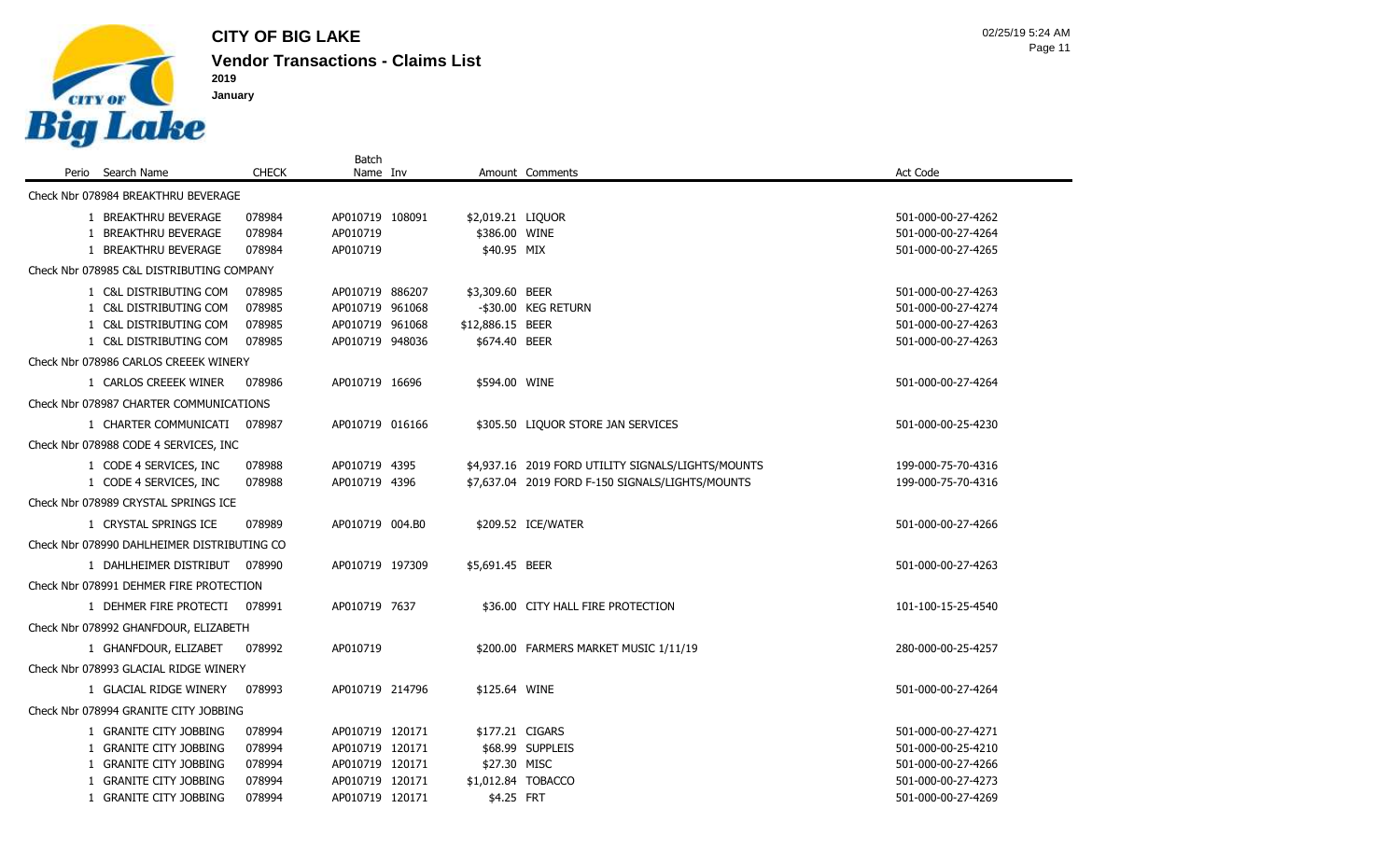

Batch

Page 12 02/25/19 5:24 AM

Perio Search Name **CHECK** Name Inv Amount Comments Act Code Check Nbr 078995 IUOE LOCAL #49 IUOE LOCAL #49 078995 AP010719 \$455.00 PUBLIC WORKS UNION DUES JAN 2019 101-2175 Check Nbr 078996 IUOE LOCAL 49 FRINGE BENEFIT IUOE LOCAL 49 FRINGE 078996 AP010719 \$16,120.00 PUBLICE WORKS INSURANCE PREMIUMS FEB 2019 101-2185 Check Nbr 078997 JOHN E REID & ASSOCIATES INC JOHN E REID & ASSOCIA 078997 AP010719 187782 \$1,150.00 POLICE TRAINING 101-300-75-25-4238 Check Nbr 078998 JOHNSON BROTHERS WHOLESALE JOHNSON BROTHERS W 078998 AP010719 119214 \$5,666.09 LIQUOR 501-000-00-27-4262 JOHNSON BROTHERS W 078998 AP010719 119214 \$117.56 BEER 501-000-00-27-4263 JOHNSON BROTHERS W 078998 AP010719 119214 \$3,318.75 LIQUOR 501-000-00-27-4262 JOHNSON BROTHERS W 078998 AP010719 119214 \$37.00 MIX 501-000-00-27-4265 JOHNSON BROTHERS W 078998 AP010719 119214 \$178.20 WINE 501-000-00-27-4264 JOHNSON BROTHERS W 078998 AP010719 119214 \$4,705.00 LIQUOR 501-000-00-27-4262 JOHNSON BROTHERS W 078998 AP010719 119214 \$2,844.52 WINE 501-000-00-27-4264 Check Nbr 078999 LAW ENFORCEMENT LABOR SERVICE LAW ENFORCEMENT LAB 078999 AP010719 \$510.00 POLICE UNION DUES JAN 2019 101-2175 Check Nbr 079000 LEAGUE OF MN CITIES INSURANCE LEAGUE OF MN CITIES I 079000 AP010719 100024 \$12,765.00 2019 WORKCOMP INSURANCE PARKS 101-200-55-05-4016 LEAGUE OF MN CITIES I 079000 AP010719 100024 -\$815.00 2019 WORKCOMP INSURANCE RECREATION 101-400-56-05-4019 LEAGUE OF MN CITIES I 079000 AP010719 100024 \$6,287.00 2019 WORKCOMP INSURANCE SEWER 401-000-00-05-4016 LEAGUE OF MN CITIES I 079000 AP010719 100024 \$69.00 2019 WORKCOMP INSURANCE MAYOR COUNCIL 101-100-05-05-4016 LEAGUE OF MN CITIES I 079000 AP010719 100024 \$322.00 2019 WORKCOMP INSURANCE STORM SEWER 601-000-00-05-4016 LEAGUE OF MN CITIES I 079000 AP010719 100024 \$815.00 2019 WORKCOMP INSURANCE RECREATION 101-400-56-05-4019 LEAGUE OF MN CITIES I 079000 AP010719 100024 \$6.00 2019 WORKCOMP INSURANCE FARMERS MARKET 280-000-00-05-4016 LEAGUE OF MN CITIES I 079000 AP010719 100024 \$1,904.00 2019 WORKCOMP INSURANCE EDA 101-100-25-05-4016 LEAGUE OF MN CITIES I 079000 AP010719 100024 \$307.00 2019 WORKCOMP INSURANCE BUILDING 101-100-30-05-4016 LEAGUE OF MN CITIES I 079000 AP010719 100024 \$613.00 2019 WORKCOMP INSURANCE PLANNING 101-100-10-05-4016 LEAGUE OF MN CITIES I 079000 AP010719 100024 \$3,202.00 2019 WORKCOMP INSURANCE ADMIN 101-100-15-05-4016 LEAGUE OF MN CITIES I 079000 AP010719 100024 \$9,530.00 2019 WORKCOMP INSURANCE LIQUOR STORE 501-000-00-05-4016 LEAGUE OF MN CITIES I 079000 AP010719 100024 \$42,408.00 2019 WORKCOMP INSURANCE POLICE 101-300-75-05-4016 LEAGUE OF MN CITIES I 079000 AP010719 100024 \$815.00 2019 WORKCOMP INSURANCE RECREATION 101-400-56-05-4016 LEAGUE OF MN CITIES I 079000 AP010719 100024 \$19,754.00 2019 WORKCOMP INSURANCE STREETS 101-200-50-05-4016 LEAGUE OF MN CITIES I 079000 AP010719 100024 \$6,316.00 2019 WORKCOMP INSURANCE WATER 301-000-00-05-4016 LEAGUE OF MN CITIES I 079000 AP010719 100024 \$613.00 2019 WORKCOMP INSURANCE ENGINEERING 101-200-40-05-4016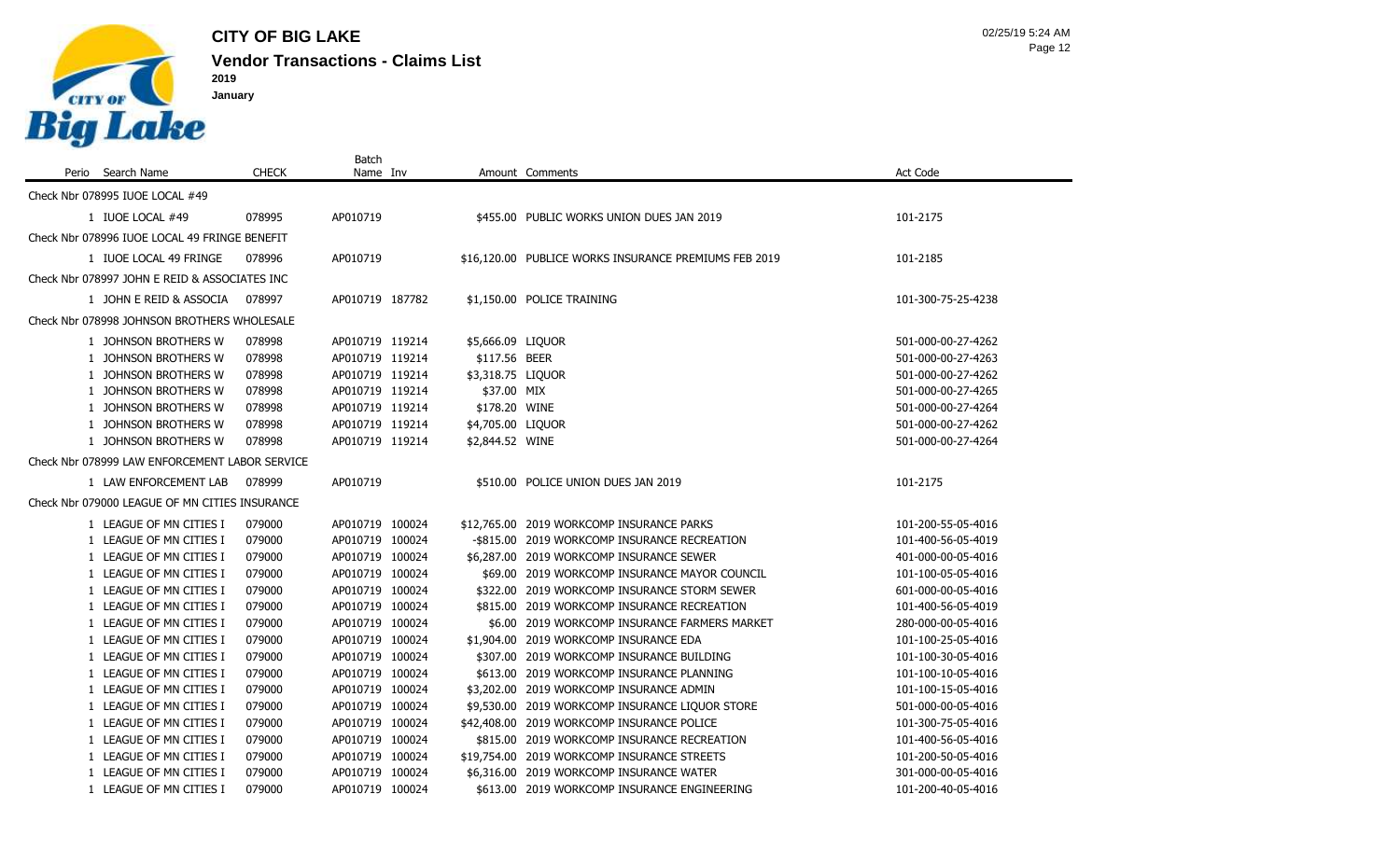

|                                                 |              | Batch           |                   |                                                                   |                    |
|-------------------------------------------------|--------------|-----------------|-------------------|-------------------------------------------------------------------|--------------------|
| Perio Search Name                               | <b>CHECK</b> | Name Inv        |                   | Amount Comments                                                   | <b>Act Code</b>    |
| Check Nbr 079001 MCMA                           |              |                 |                   |                                                                   |                    |
| 1 MCMA                                          | 079001       | AP010719        |                   | \$148.00 2019 DUES                                                | 101-100-15-25-4260 |
| 1 MCMA                                          | 079001       | AP010719        |                   | \$100.00 2019 WINTER CONFERENCE/CLAY                              | 101-100-15-25-4238 |
| Check Nbr 079002 MN NCPERS LIFE                 |              |                 |                   |                                                                   |                    |
| 1 MN NCPERS LIFE                                | 079002       | AP010719        |                   | \$48.00 PERA LIFE                                                 | 101-2180           |
| Check Nbr 079003 MN RURAL WATER ASSOCIATION     |              |                 |                   |                                                                   |                    |
| 1 MN RURAL WATER ASSO                           | 079003       | AP010719        |                   | \$240.00 TRAINING/GOEBEL                                          | 301-000-00-25-4238 |
| Check Nbr 079004 NELSON AUTO CENTER             |              |                 |                   |                                                                   |                    |
| 1 NELSON AUTO CENTER                            | 079004       | AP010719 F9064  |                   | \$34,349.36 2019 FORD F-150                                       | 199-000-75-70-4316 |
| Check Nbr 079005 NORTHERN STAR APTS, LLC        |              |                 |                   |                                                                   |                    |
| 1 NORTHERN STAR APTS,                           | 079005       | AP010719        |                   | \$10.832.94 2018 2ND TAX SETTLEMENT TIF 1-7 INTEREST PYMT 2-1-19  | 173-000-00-25-4620 |
| 1 NORTHERN STAR APTS,                           | 079005       | AP010719        |                   | \$19,972.97 2018 2ND TAX SETTLEMENT TIF 1-7 PRINCIPAL PYMT 2-1-19 | 173-000-00-25-4270 |
| Check Nbr 079006 PHILLIPS WINE & SPIRITS        |              |                 |                   |                                                                   |                    |
| 1 PHILLIPS WINE & SPIRIT                        | 079006       | AP010719 248480 | \$1,916.66 WINE   |                                                                   | 501-000-00-27-4264 |
| 1 PHILLIPS WINE & SPIRIT                        | 079006       | AP010719 248479 | \$1,331.00 WINE   |                                                                   | 501-000-00-27-4264 |
| 1 PHILLIPS WINE & SPIRIT                        | 079006       | AP010719 248479 | \$467.50 MIX      |                                                                   | 501-000-00-27-4265 |
| 1 PHILLIPS WINE & SPIRIT                        | 079006       | AP010719 248480 | \$3,321.40 LIQUOR |                                                                   | 501-000-00-27-4262 |
| 1 PHILLIPS WINE & SPIRIT                        | 079006       | AP010719 248479 | \$3,314.19 LIQUOR |                                                                   | 501-000-00-27-4262 |
| Check Nbr 079007 PROGRAPHICS                    |              |                 |                   |                                                                   |                    |
| 1 PROGRAPHICS                                   | 079007       | AP010719 7382   |                   | \$340.00 FARMERS MARKET SIGN                                      | 280-000-00-25-4212 |
| Check Nbr 079008 SARON LUTHERAN CHURCH          |              |                 |                   |                                                                   |                    |
| 1 SARON LUTHERAN CHUR                           | 079008       | AP010719        |                   | \$50.00 JAN 2019 FARMERS MARKET RENT                              | 280-000-00-25-4255 |
| Check Nbr 079009 SB 22 LLC & AL1 LLC            |              |                 |                   |                                                                   |                    |
| 1 SB 22 LLC & AL1 LLC                           | 079009       | AP010719        |                   | \$5,871.39 2018 2ND TAX SETTLEMENT TIF 1-5 PYMT 2-1-19            | 171-000-00-25-4620 |
| Check Nbr 079010 SHARPLINE LAWN CARE, LLC       |              |                 |                   |                                                                   |                    |
| 1 SHARPLINE LAWN CARE,                          | 079010       | AP010719 1654   |                   | \$34.00 SNOW REMOVAL 65-529-0355 CITY FEE 1-2-19                  | 101-200-50-25-4257 |
| 1 SHARPLINE LAWN CARE,                          | 079010       | AP010719 1655   |                   | \$136.00 PASS THRU TO PROPERTY OWNERS 1-3-19                      | 101-200-50-25-4257 |
| 1 SHARPLINE LAWN CARE,                          | 079010       | AP010719 1654   |                   | \$1,156.00 PASS THRU TO PROPERTY OWNERS SNOW REMOVAL 1/2/2019     | 101-200-50-25-4257 |
| 1 SHARPLINE LAWN CARE,                          | 079010       | AP010719 1654   |                   | \$200.00 CITY SWEEP SNOW REMOVAL                                  | 101-200-50-25-4257 |
| Check Nbr 079011 SHERBURNE CO AUDITOR-TREASURER |              |                 |                   |                                                                   |                    |
| 1 SHERBURNE CO AUDITO                           | 079011       | AP010719        |                   | \$721.56 2019 TAX NOTICES                                         | 101-100-15-25-4212 |
| Check Nbr 079012 SOUTHERN WINE & SPIRITS OF MN  |              |                 |                   |                                                                   |                    |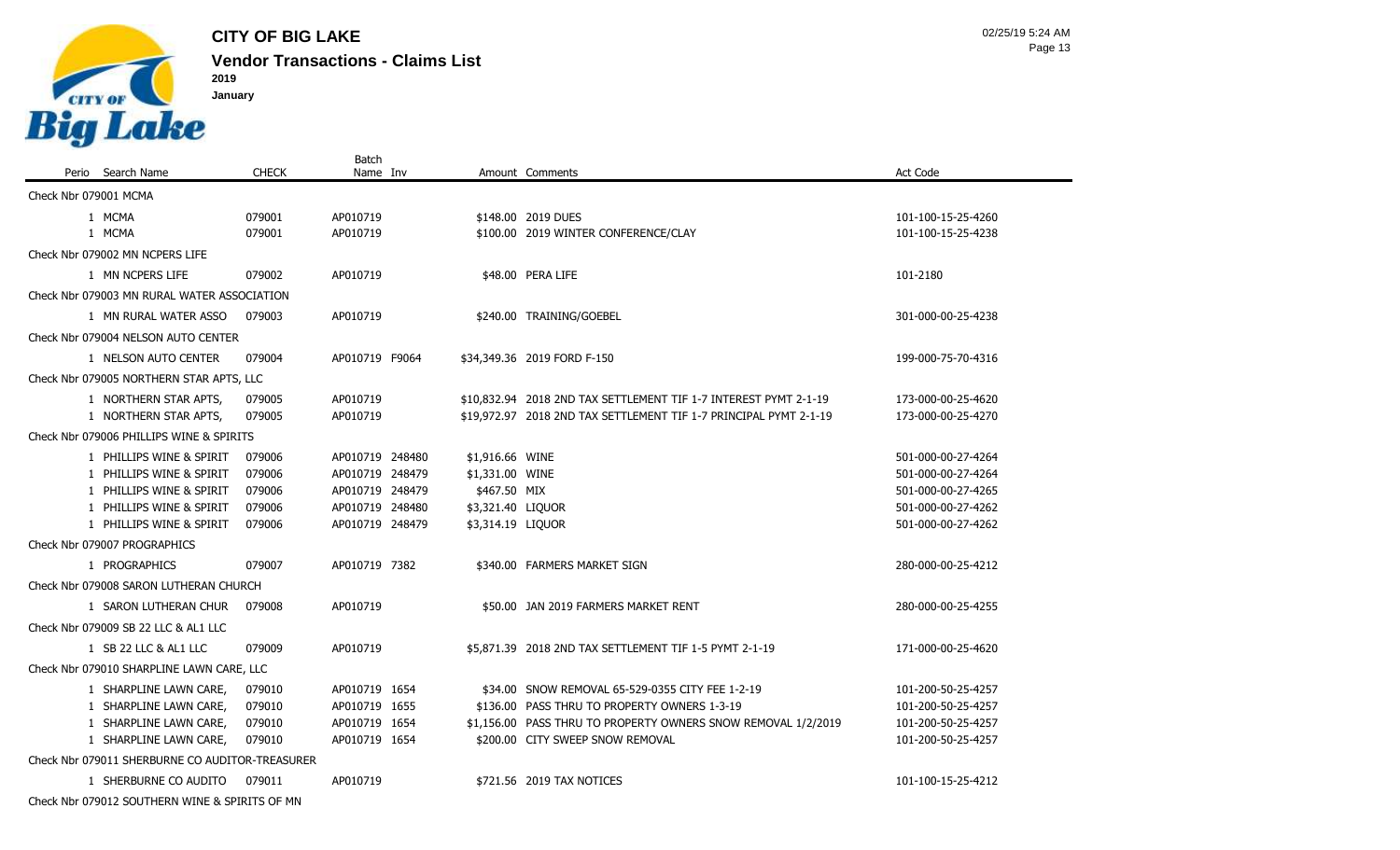

Check Nbr 079026 CENTERPOINT ENERGY

|                                              |              | Batch              |                   |                                                         |                    |
|----------------------------------------------|--------------|--------------------|-------------------|---------------------------------------------------------|--------------------|
| Perio Search Name                            | <b>CHECK</b> | Name Inv           |                   | Amount Comments                                         | Act Code           |
| 1 SOUTHERN WINE & SPIR                       | 079012       | AP010719 177174    | \$3,739.22 LIQUOR |                                                         | 501-000-00-27-4262 |
| 1 SOUTHERN WINE & SPIR                       | 079012       | AP010719 177174    | \$38.87 MIX       |                                                         | 501-000-00-27-4265 |
| 1 SOUTHERN WINE & SPIR                       | 079012       | AP010719 177174    | \$1,170.00 WINE   |                                                         | 501-000-00-27-4264 |
| 1 SOUTHERN WINE & SPIR                       | 079012       | AP010719 503867    | \$6,222.85 LIQUOR |                                                         | 501-000-00-27-4262 |
| Check Nbr 079013 SWANK MOTION PICTURE INC    |              |                    |                   |                                                         |                    |
| 1 SWANK MOTION PICTUR                        | 079013       | AP010719 BO 158    |                   | \$870.00 MOVIE IN THE PARK 2019                         | 101-400-56-25-4903 |
| Check Nbr 079014 VIKING COCA-COLA            |              |                    |                   |                                                         |                    |
| 1 VIKING COCA-COLA                           | 079014       | AP010719 227589    | \$182.65 MIX      |                                                         | 501-000-00-27-4265 |
| Check Nbr 079015 VILLAGE BANK                |              |                    |                   |                                                         |                    |
| 1 VILLAGE BANK                               | 079015       | AP010719           |                   | \$28,354.89 2018 2ND TAX DETTLEMENT TIF 1-6 PYMT 2-1-18 | 172-000-00-25-4275 |
| Check Nbr 079016 WINDSTREAM                  |              |                    |                   |                                                         |                    |
| 1 WINDSTREAM                                 | 079016       | AP010719 091622    |                   | \$50.97 SEWER                                           | 401-000-00-25-4230 |
| 1 WINDSTREAM                                 | 079016       | AP010719 091121    | \$528.65 SEWER    |                                                         | 401-000-00-25-4230 |
| Check Nbr 079017 WINE MERCHANTS              |              |                    |                   |                                                         |                    |
| 1 WINE MERCHANTS                             | 079017       | AP010719 721736    | \$720.00 WINE     |                                                         | 501-000-00-27-4264 |
| Check Nbr 079018 BARTON, CARTER              |              |                    |                   |                                                         |                    |
| 1 BARTON, CARTER                             | 079018       | AP010919           |                   | \$75.00 VIDEO TAPING CC MTG 01/09/19                    | 101-100-05-25-4257 |
| Check Nbr 079019 CODE 4 SERVICES, INC        |              |                    |                   |                                                         |                    |
| 1 CODE 4 SERVICES, INC                       | 079019       | AP010919 4545      |                   | \$194.40 ION T SERIRES MOUNTS                           | 199-000-75-70-4316 |
| Check Nbr 079020 STREICHERS                  |              |                    |                   |                                                         |                    |
| 1 STREICHERS                                 | 079020       | AP010919 I13468    |                   | \$110.00 POLICE UNIFORMS                                | 101-300-75-25-4215 |
| Check Nbr 079022 ABM EQUIPMENT & SUPPLY, LLC |              |                    |                   |                                                         |                    |
| 1 ABM EQUIPMENT & SUPP 079022                |              | 01-15-19 AP 015829 |                   | \$492.22 START/STOP SOLENOID                            | 101-2020           |
| Check Nbr 079023 BAUER HANDYMAN, LLC         |              |                    |                   |                                                         |                    |
| 1 BAUER HANDYMAN, LLC                        | 079023       | 01-15-19 AP 2091   |                   | \$595.61 POLICE/LIBRARY BLDG REPAIRS                    | 101-2020           |
| Check Nbr 079024 BOLTON & MENK INC           |              |                    |                   |                                                         |                    |
| 1 BOLTON & MENK INC                          | 079024       | 01-15-19 AP 022743 |                   | \$216.00 DUFFY DEVELOPMENT NOV 2018 WORK                | 101-2020           |
| 1 BOLTON & MENK INC                          | 079024       | 01-15-19 AP 022743 |                   | \$4,775.00 2018 STREET PROJECT 11/3 TO 1130             | 175-2020           |
| Check Nbr 079025 CASEYS GENERAL STORE        |              |                    |                   |                                                         |                    |
| 1 CASEYS GENERAL STORE 079025                |              | 01-15-19 AP 23242  |                   | \$181.73 PARK MOTOR FUEL                                | 101-2020           |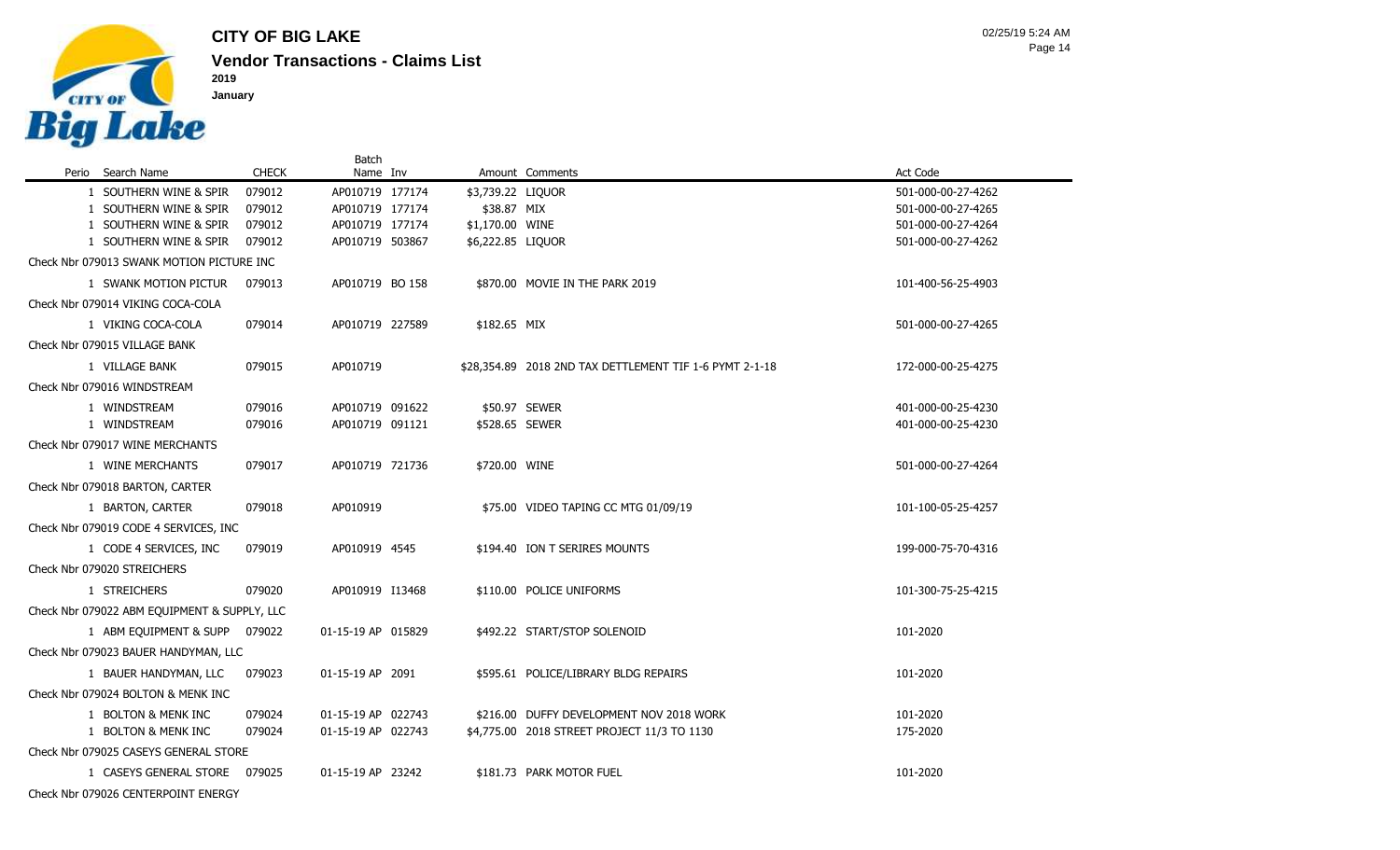

 $\sim$ 

**Vendor Transactions - Claims List CITY OF BIG LAKE**

 **January**

|                                           |              | <b>Batch</b>       |  |                                                              |          |
|-------------------------------------------|--------------|--------------------|--|--------------------------------------------------------------|----------|
| Perio Search Name                         | <b>CHECK</b> | Name Inv           |  | Amount Comments                                              | Act Code |
| 1 CENTERPOINT ENERGY                      | 079026       | 01-15-19 AP 581966 |  | \$686.87 PUBLIC WORKS BLDG                                   | 101-2020 |
| 1 CENTERPOINT ENERGY                      | 079026       | 01-15-19 AP 580859 |  | \$19.01 PUBLIC WORKS SHED                                    | 101-2020 |
| 1 CENTERPOINT ENERGY                      | 079026       | 01-15-19 AP 101785 |  | \$138.05 POLICE/LIBRARY BLDG                                 | 101-2020 |
| 1 CENTERPOINT ENERGY                      | 079026       | 01-15-19 AP 576982 |  | \$72.97 WELL #2                                              | 301-2020 |
| 1 CENTERPOINT ENERGY                      | 079026       | 01-15-19 AP 578055 |  | \$280.44 LIQUOR STORE                                        | 501-2020 |
| 1 CENTERPOINT ENERGY                      | 079026       | 01-15-19 AP 935927 |  | \$739.15 CITY HALL                                           | 101-2020 |
| 1 CENTERPOINT ENERGY                      | 079026       | 01-15-19 AP 579322 |  | \$44.00 PUBLIC WORKS SHED                                    | 101-2020 |
| 1 CENTERPOINT ENERGY                      | 079026       | 01-15-19 AP 101785 |  | \$213.70 POLICE/LIBRARY BLDG                                 | 101-2020 |
| 1 CENTERPOINT ENERGY                      | 079026       | 01-15-19 AP 581966 |  | \$686.87 PUBLIC WORKS BLDG                                   | 401-2020 |
| 1 CENTERPOINT ENERGY                      | 079026       | 01-15-19 AP 581966 |  | \$686.87 PUBLIC WORKS BLDG                                   | 101-2020 |
| 1 CENTERPOINT ENERGY                      | 079026       | 01-15-19 AP 581966 |  | \$144.62 PUBLIC WORKS BLDG                                   | 601-2020 |
| 1 CENTERPOINT ENERGY                      | 079026       | 01-15-19 AP 582083 |  | \$107.73 WELL #5                                             | 301-2020 |
| 1 CENTERPOINT ENERGY                      | 079026       | 01-15-19 AP 581966 |  | \$686.87 PUBLIC WORKS BLDG                                   | 301-2020 |
| 1 CENTERPOINT ENERGY                      | 079026       | 01-15-19 AP 807644 |  | \$380.61 POLICE/LIBRARY BLDG                                 | 101-2020 |
| 1 CENTERPOINT ENERGY                      | 079026       | 01-15-19 AP 612273 |  | \$1,314.95 WATER TREATMENT FACILITY'                         | 301-2020 |
| Check Nbr 079027 CRYSTEEL TRUCK EQUIPMENT |              |                    |  |                                                              |          |
| 1 CRYSTEEL TRUCK EQUIP                    | 079027       | 01-15-19 AP F43478 |  | \$348.48 HORIZONTAL THREADED PIN PUSH FRAME ASSY RT 3 V PLOW | 101-2020 |
| Check Nbr 079028 DATA SUCCESS, INC        |              |                    |  |                                                              |          |
| 1 DATA SUCCESS, INC                       | 079028       | 01-15-19 AP 12267  |  | \$937.50 2018 MAINT TESTING CORRECTIONS CITY HALL            | 199-2020 |
| 1 DATA SUCCESS, INC                       | 079028       | 01-15-19 AP 12298  |  | \$561.50 2018 MAINT AND REPAIRS ON SERVER CITY HALL          | 199-2020 |
| 1 DATA SUCCESS, INC                       | 079028       | 01-15-19 AP 12338  |  | \$923.49 2018 WIFI FOR POLICE GARAGE                         | 199-2020 |
| Check Nbr 079029 DEHMER FIRE PROTECTION   |              |                    |  |                                                              |          |
| 1 DEHMER FIRE PROTECTI                    | 079029       | 01-15-19 AP 7626   |  | \$125.00 LIQUOR STORE FIRE EQUIPMENT MAINT                   | 501-2020 |
| Check Nbr 079030 FREIDAY, SARA            |              |                    |  |                                                              |          |
| 1 FREIDAY, SARA                           | 079030       | 01-15-19 AP 004083 |  | \$1,050.00 POLICE/LIBRARY BLDG CLEANING                      | 101-2020 |
| 1 FREIDAY, SARA                           | 079030       | 01-15-19 AP 004083 |  | \$940.00 CITY HALL CLEANING                                  | 101-2020 |
| Check Nbr 079031 GOPHER STATE ONE CALL    |              |                    |  |                                                              |          |
| 1 GOPHER STATE ONE CAL                    | 079031       | 01-15-19 AP 811020 |  | \$26.55 PUBLIC WORKS LOCATES                                 | 401-2020 |
| 1 GOPHER STATE ONE CAL                    | 079031       | 01-15-19 AP 810020 |  | \$79.20 PUBLIC WORKS LOCATES                                 | 301-2020 |
| 1 GOPHER STATE ONE CAL                    | 079031       | 01-15-19 AP 810020 |  | \$79.20 PUBLIC WORKS LOCATES                                 | 401-2020 |
| 1 GOPHER STATE ONE CAL                    | 079031       | 01-15-19 AP 810020 |  | \$79.20 PUBLIC WORKS LOCATES                                 | 101-2020 |
| 1 GOPHER STATE ONE CAL                    | 079031       | 01-15-19 AP 811020 |  | \$26.55 PUBLIC WORKS LOCATES                                 | 101-2020 |
| 1 GOPHER STATE ONE CAL                    | 079031       | 01-15-19 AP 811020 |  | \$26.55 PUBLIC WORKS LOCATES                                 | 301-2020 |
| Check Nbr 079032 INSPECTRON, INC.         |              |                    |  |                                                              |          |
|                                           |              |                    |  |                                                              |          |

INSPECTRON, INC. 079032 01-15-19 AP 123120 \$1,080.00 BUILDING DEPT COVERAGE DEC 2018 101-2020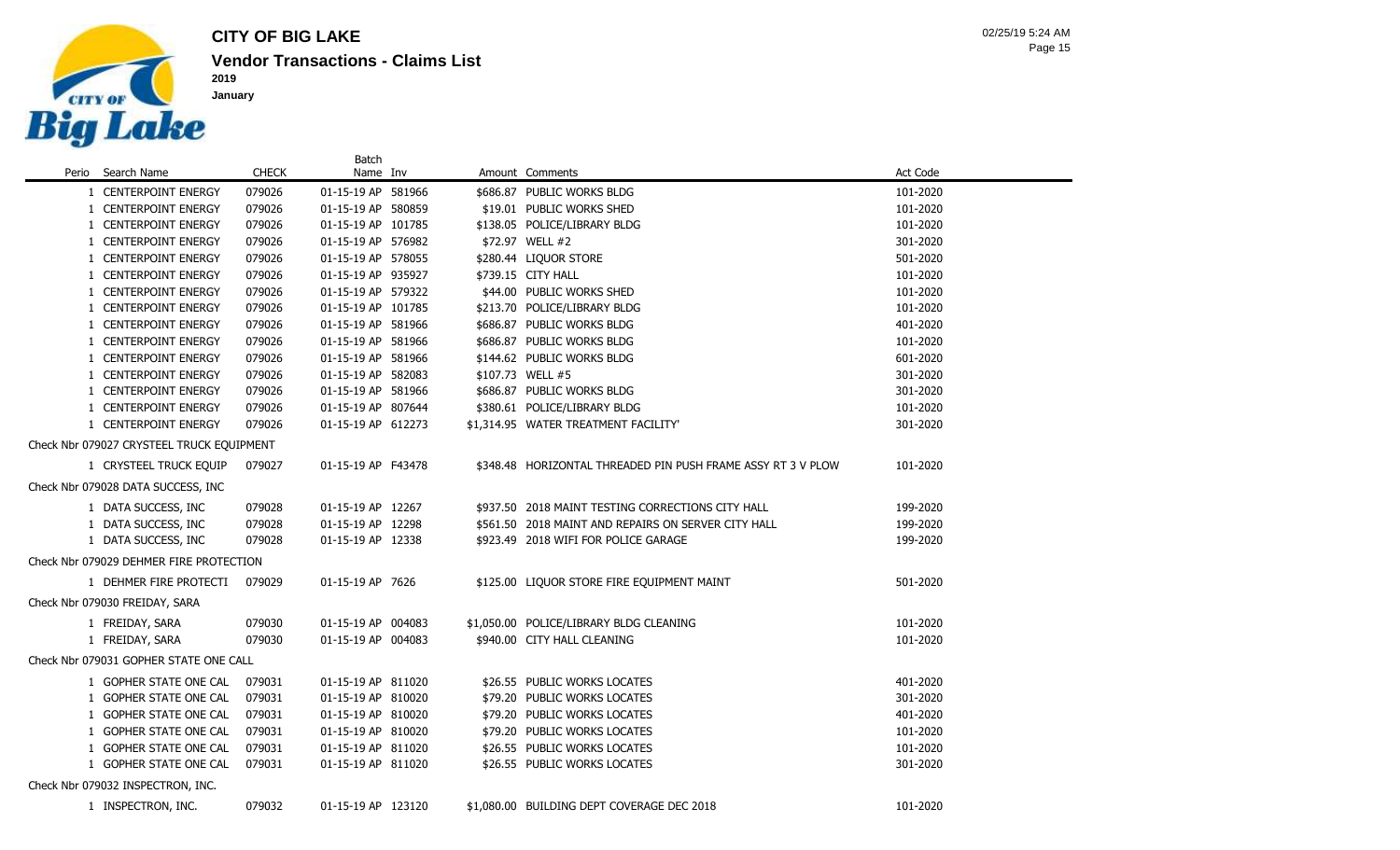

|                                                |              | Batch              |  |                                                    |          |
|------------------------------------------------|--------------|--------------------|--|----------------------------------------------------|----------|
| Perio Search Name                              | <b>CHECK</b> | Name Inv           |  | Amount Comments                                    | Act Code |
| Check Nbr 079033 M&M EXPRESS SALES & SERVICE   |              |                    |  |                                                    |          |
| 1 M&M EXPRESS SALES &                          | 079033       | 01-15-19 AP P80401 |  | \$272.46 PARKS/AM38891 UNIVERSAL FOR SNOWBLOWER    | 101-2020 |
| 1 M&M EXPRESS SALES &                          | 079033       | 01-15-19 AP 170061 |  | \$23.73 PARKS/CHAINSAW GASKET KIT                  | 101-2020 |
| Check Nbr 079034 MCCHESNEY HEATING AND         |              |                    |  |                                                    |          |
| 1 MCCHESNEY HEATING A                          | 079034       | 01-15-19 AP 5306   |  | \$300.00 POLICE/LIBRARY BLDG QTRLY HVAC MAINT      | 101-2020 |
| 1 MCCHESNEY HEATING A                          | 079034       | 01-15-19 AP 5307   |  | \$875.00 CITY HALL QTRLY HVAC MAINT                | 101-2020 |
| 1 MCCHESNEY HEATING A                          | 079034       | 01-15-19 AP 5308   |  | \$450.00 LIQUOR STORE QTRYL HVAC MAINT             | 501-2020 |
| Check Nbr 079035 MN DEPT OF TRANSPORTATION     |              |                    |  |                                                    |          |
| 1 MN DEPT OF TRANSPOR                          | 079035       | 01-15-19 AP P00009 |  | \$887.27 TESTING CR 5 NOV 2018                     | 175-2020 |
| Check Nbr 079036 MN FARMERS MARKET ASSOCIATION |              |                    |  |                                                    |          |
| 1 MN FARMERS MARKET A                          | 079036       | 01-15-19 AP 122618 |  | \$125.00 2019 MEMBER CONFERENCE JAN 17TH           | 280-2020 |
| Check Nbr 079037 MONTICELLO, CITY OF           |              |                    |  |                                                    |          |
| 1 MONTICELLO, CITY OF                          | 079037       | 01-15-19 AP 002227 |  | \$152.00 ANIMAL CONTROL                            | 101-2020 |
| Check Nbr 079038 MUNICIPAL DEVELOPMENT GROUP   |              |                    |  |                                                    |          |
| 1 MUNICIPAL DEVELOPME                          | 079038       | 01-15-19 AP BIG010 |  | \$135.00 DEC PLANNING CONSULTANT                   | 101-2020 |
| Check Nbr 079039 OFFICE DEPOT                  |              |                    |  |                                                    |          |
| 1 OFFICE DEPOT                                 | 079039       | 01-15-19 AP 248813 |  | \$45.04 PUBLIC WORKS COPY PAPER/TONER/FOLERS       | 301-2020 |
| 1 OFFICE DEPOT                                 | 079039       | 01-15-19 AP 244884 |  | \$28.43 ENGINEERING CALENDAR                       | 101-2020 |
| 1 OFFICE DEPOT                                 | 079039       | 01-15-19 AP 244884 |  | \$41.87 CITY HALL COPY PAPER                       | 101-2020 |
| 1 OFFICE DEPOT                                 | 079039       | 01-15-19 AP 247556 |  | \$69.59 CITY HALL DISH SOAP/PAPER TOWELS/HAND SOAP | 101-2020 |
| 1 OFFICE DEPOT                                 | 079039       | 01-15-19 AP 247556 |  | \$12.96 MAYOR/COUNCIL RESTROOM SUPPLIES/CLEANING   | 101-2020 |
| 1 OFFICE DEPOT                                 | 079039       | 01-15-19 AP 247556 |  | \$12.96 PLANNING RESTROOM SUPPLIES/CLEANING        | 101-2020 |
| 1 OFFICE DEPOT                                 | 079039       | 01-15-19 AP 247556 |  | \$25.93 EDA RESTROOM SUPPLIES/CLEANING             | 101-2020 |
| 1 OFFICE DEPOT                                 | 079039       | 01-15-19 AP 247556 |  | \$25.93 BUILDING RESTROOM SUPPLIES/CLEANING        | 101-2020 |
| 1 OFFICE DEPOT                                 | 079039       | 01-15-19 AP 247556 |  | \$12.96 ENGINEERING RESTROOM SUPPLIES/CLEANING     | 101-2020 |
| 1 OFFICE DEPOT                                 | 079039       | 01-15-19 AP 247556 |  | \$168.54 CITY HALL RESTROOM SUPPLIES/CLEANING      | 101-2020 |
| 1 OFFICE DEPOT                                 | 079039       | 01-15-19 AP 247556 |  | \$42.39 CITY HALL CALULATOR TAPES                  | 101-2020 |
| 1 OFFICE DEPOT                                 | 079039       | 01-15-19 AP 248813 |  | \$45.04 PUBLIC WORKS COPY PAPER/TONER/FOLERS       | 101-2020 |
| 1 OFFICE DEPOT                                 | 079039       | 01-15-19 AP 248813 |  | \$45.04 PUBLIC WORKS COPY PAPER/TONER/FOLERS       | 101-2020 |
| 1 OFFICE DEPOT                                 | 079039       | 01-15-19 AP 248813 |  | \$45.04 PUBLIC WORKS COPY PAPER/TONER/FOLERS       | 401-2020 |
| Check Nbr 079040 SYLVA CORPORATION, INC        |              |                    |  |                                                    |          |
| 1 SYLVA CORPORATION, I                         | 079040       | 01-15-19 AP 56136  |  | \$685.50 REMOVAL OF WOOD WASTE                     | 101-2020 |
| 1 SYLVA CORPORATION, I                         | 079040       | 01-15-19 AP 56136  |  | \$3,720.00 REMOVAL OF YARD WASTE                   | 101-2020 |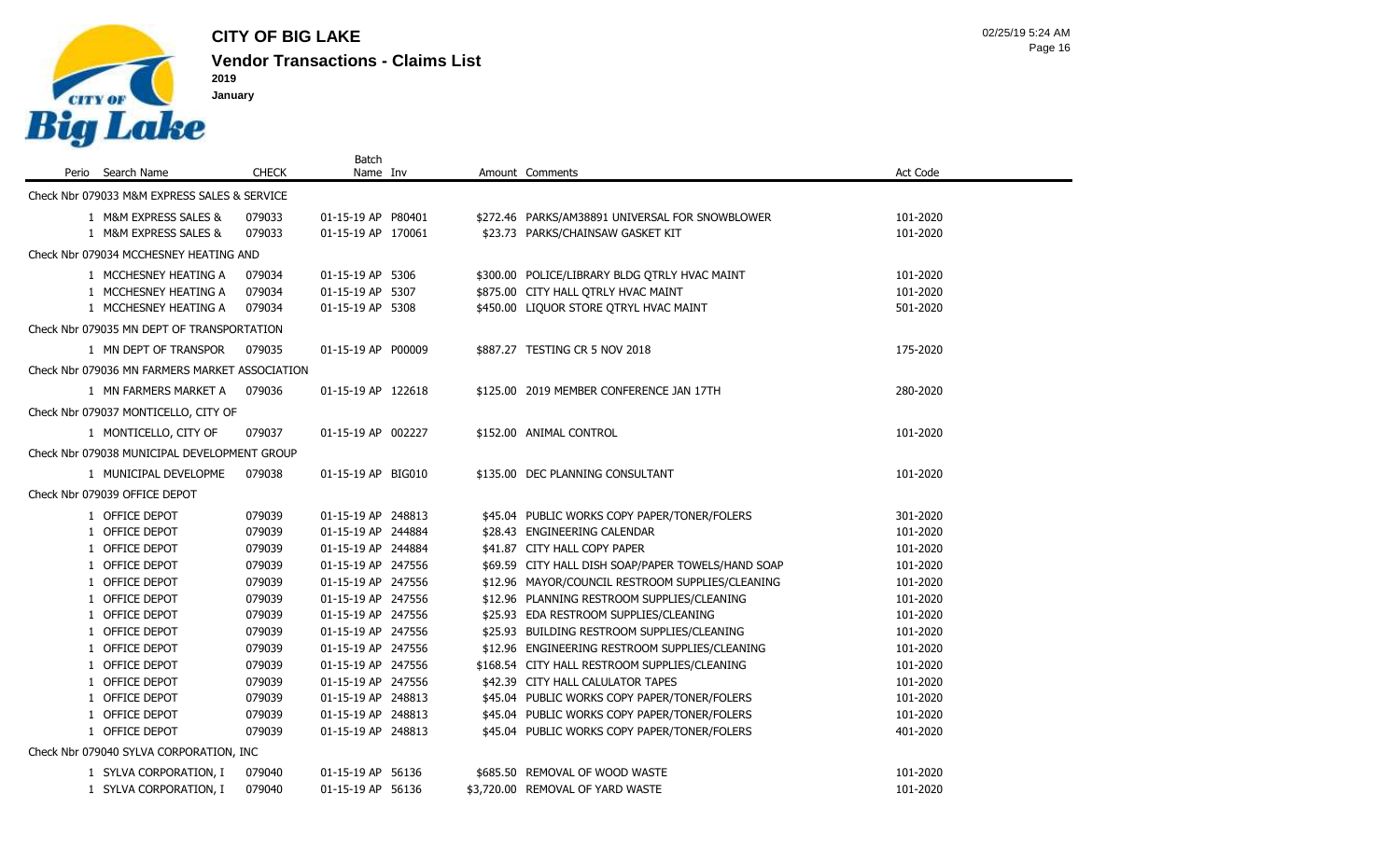

**January**

**Vendor Transactions - Claims List CITY OF BIG LAKE 2019**

Batch

| Perio Search Name                       | <b>CHECK</b> | Name Inv           |  | Amount Comments                                                               | Act Code |
|-----------------------------------------|--------------|--------------------|--|-------------------------------------------------------------------------------|----------|
| Check Nbr 079041 TRAUT WELLS            |              |                    |  |                                                                               |          |
| 1 TRAUT WELLS                           | 079041       | 01-15-19 AP 312756 |  | \$5,039.75 WATER REPAIRS WELL #3/PUMP /TANK INSTALL REMOVE TRANSFORM 301-2020 |          |
| Check Nbr 079042 TRYCO LEASING INC      |              |                    |  |                                                                               |          |
| 1 TRYCO LEASING INC                     | 079042       | 01-15-19 AP 11701  |  | \$110.04 POLICE COPIES                                                        | 101-2020 |
| Check Nbr 079043 UTILITY CONSULTANTS    |              |                    |  |                                                                               |          |
| 1 UTILITY CONSULTANTS                   | 079043       | 01-15-19 AP 100329 |  | \$974.80 SEWER TESTING                                                        | 401-2020 |
| Check Nbr 079044 VERIZON WIRELESS       |              |                    |  |                                                                               |          |
| 1 VERIZON WIRELESS                      | 079044       | 01-15-19 AP 982136 |  | \$22.53 PUBLIC WORKS CELL PHONES                                              | 301-2020 |
| 1 VERIZON WIRELESS                      | 079044       | 01-15-19 AP 982136 |  | \$22.53 PUBLIC WORKS CELL PHONES                                              | 401-2020 |
| 1 VERIZON WIRELESS                      | 079044       | 01-15-19 AP 982136 |  | \$22.53 PUBLIC WORKS CELL PHONES                                              | 101-2020 |
| 1 VERIZON WIRELESS                      | 079044       | 01-15-19 AP 982136 |  | \$22.53 PUBLIC WORKS CELL PHONES                                              | 101-2020 |
| 1 VERIZON WIRELESS                      | 079044       | 01-15-19 AP 982136 |  | \$4.73 PUBLIC WORKS CELL PHONES                                               | 601-2020 |
|                                         |              |                    |  |                                                                               |          |
| Check Nbr 079045 WATER LABORATORIES INC |              |                    |  |                                                                               |          |
| 1 WATER LABORATORIES I 079045           |              | 01-15-19 AP 7199   |  | \$160.00 TESTING                                                              | 301-2020 |
| Check Nbr 079046 WEST SHERBURNE TRIBUNE |              |                    |  |                                                                               |          |
| 1 WEST SHERBURNE TRIB                   | 079046       | 01-15-19 AP 080027 |  | \$698.80 LIQUOR STORE DEC 18 ADS                                              | 501-2020 |
| 1 WEST SHERBURNE TRIB                   | 079046       | 01-15-19 AP 079987 |  | \$54.80 FARMERS MARKET AD                                                     | 280-2020 |
| 1 WEST SHERBURNE TRIB                   | 079046       | 01-15-19 AP 080074 |  | \$97.45 RESIDENTIAL SWIMMING POOL ORD                                         | 101-2020 |
| 1 WEST SHERBURNE TRIB                   | 079046       | 01-15-19 AP 079987 |  | \$54.80 POLICE HAPPY HOLIDAY                                                  | 101-2020 |
| 1 WEST SHERBURNE TRIB                   | 079046       | 01-15-19 AP 079987 |  | \$54.80 POLICE GOOD LUCK AD                                                   | 101-2020 |
| 1 WEST SHERBURNE TRIB                   | 079046       | 01-15-19 AP 080102 |  | \$78.95 EDA LAND SALE                                                         | 275-2020 |
| Check Nbr 079047 WEX BANK               |              |                    |  |                                                                               |          |
| 1 WEX BANK                              | 079047       | 01-15-19 AP 049600 |  | \$580.74 PUBLIC WORKS MOTOR FUEL                                              | 401-2020 |
| 1 WEX BANK                              | 079047       | 01-15-19 AP 049600 |  | \$122.24 PUBLIC WORKS MOTOR FUEL                                              | 601-2020 |
| 1 WEX BANK                              | 079047       | 01-15-19 AP 049600 |  | \$580.74 PUBLIC WORKS MOTOR FUEL                                              | 101-2020 |
| 1 WEX BANK                              | 079047       | 01-15-19 AP 049600 |  | \$580.74 PUBLIC WORKS MOTOR FUEL                                              | 101-2020 |
| 1 WEX BANK                              | 079047       | 01-15-19 AP 049600 |  | \$580.74 PUBLIC WORKS MOTOR FUEL                                              | 301-2020 |
| Check Nbr 079048 WOLBECK, GINA          |              |                    |  |                                                                               |          |
| 1 WOLBECK, GINA                         | 079048       | 01-15-19 AP 4TH QT |  | \$159.14 2018 4TH QTR MILEAGE REIMB                                           | 101-2020 |
| Check Nbr 079049 XCEL ENERGY            |              |                    |  |                                                                               |          |
|                                         |              |                    |  |                                                                               |          |
| 1 XCEL ENERGY                           | 079049       | 01-15-19 AP 51-445 |  | \$3,425.91 STREET LIGHTS                                                      | 101-2020 |
| Check Nbr 079050 AUTOSTOP INC           |              |                    |  |                                                                               |          |
| 1 AUTOSTOP INC                          | 079050       | 01-15-19 AP 007792 |  | \$56.93 POLICE UNIT 729 OIL FILTER/OIL CHG/LUBE/FLUIDS                        | 101-2020 |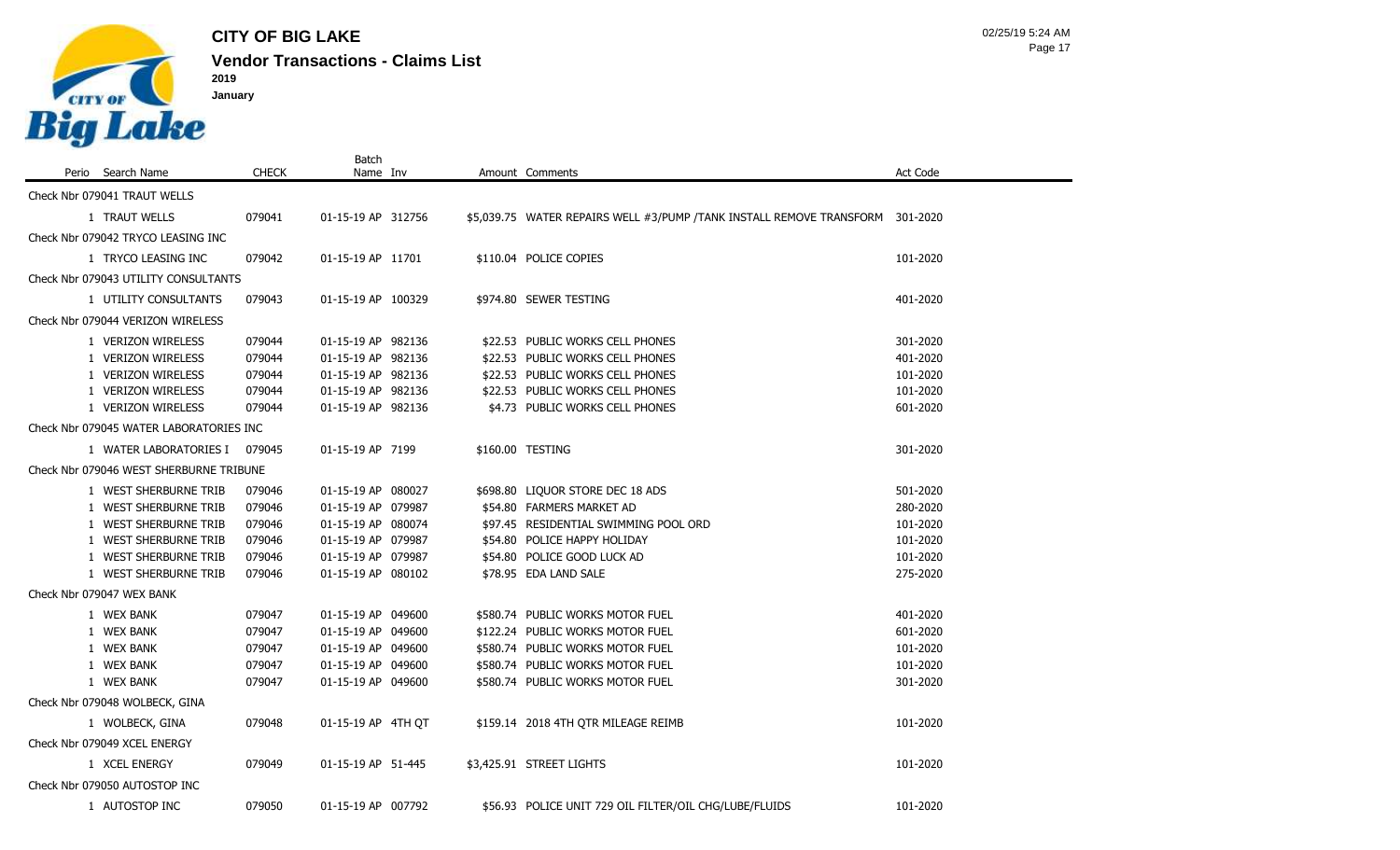

 $\sim$ 

**Vendor Transactions - Claims List CITY OF BIG LAKE**

Page 18 02/25/19 5:24 AM

|                                               |              | Batch              |                 |                                                                       |          |
|-----------------------------------------------|--------------|--------------------|-----------------|-----------------------------------------------------------------------|----------|
| Perio Search Name                             | <b>CHECK</b> | Name Inv           |                 | Amount Comments                                                       | Act Code |
| 1 AUTOSTOP INC                                | 079050       | 01-15-19 AP 007788 |                 | \$217.68 POLICE UNIT 731 CK CHARGIN SYSTEM/OIL FILTER/CLUNKING NOISE/ | 101-2020 |
| 1 AUTOSTOP INC                                | 079050       | 01-15-19 AP 007783 |                 | \$451.00 POLICE UNIT 733 OIL CHG/LUBE/FLUIDS/RICROTATE/RICCHGT REAR P | 101-2020 |
| 1 AUTOSTOP INC                                | 079050       | 01-15-19 AP 007794 |                 | \$95.38 POLICE UNIT 728-17 OIL CHG/FILTER/LUBE/FLUIDS                 | 101-2020 |
| 1 AUTOSTOP INC                                | 079050       | 01-15-19 AP 007795 |                 | \$95.38 POLICE UNIT 726 CHK EMC LIGHT/OIL/FILTER CHG/LUBE/FLUIDS      | 101-2020 |
| Check Nbr 079051 CINTAS                       |              |                    |                 |                                                                       |          |
| 1 CINTAS                                      | 079051       | 01-15-19 AP 401401 |                 | \$80.27 LIQUOR STORE CLEANING                                         | 501-2020 |
| 1 CINTAS                                      | 079051       | 01-15-19 AP 401433 |                 | \$92.01 PUBLIC WORKS UNIFORMS                                         | 601-2020 |
| 1 CINTAS                                      | 079051       | 01-15-19 AP 401433 |                 | \$80.27 LIQUOR STORE CLEANING                                         | 501-2020 |
| 1 CINTAS                                      | 079051       | 01-15-19 AP 401304 |                 | \$92.01 PUBLIC WORKS UNIFORMS                                         | 101-2020 |
| 1 CINTAS                                      | 079051       | 01-15-19 AP 401362 |                 | \$80.27 LIQUOR STORE CLEANING                                         | 501-2020 |
| 1 CINTAS                                      | 079051       | 01-15-19 AP 401401 |                 | \$92.01 PUBLIC WORKS UNIFORMS                                         | 401-2020 |
| 1 CINTAS                                      | 079051       | 01-15-19 AP 401362 |                 | \$147.60 PUBLIC WORKS UNIFORMS                                        | 301-2020 |
| 1 CINTAS                                      | 079051       | 01-15-19 AP 401335 |                 | \$80.27 LIQUOR STORE CLEANING                                         | 501-2020 |
| 1 CINTAS                                      | 079051       | 01-15-19 AP 401335 |                 | \$92.01 PUBLIC WORKS UNIFORMS                                         | 101-2020 |
| 1 CINTAS                                      | 079051       | 01-15-19 AP 401304 |                 | \$80.27 LIQUOR STORE CLEANING                                         | 501-2020 |
| Check Nbr 079052 DOWN RANGE TRAINING CONCEPTS |              |                    |                 |                                                                       |          |
| 1 DOWN RANGE TRAINING 079052                  |              | 01-15-19 AP 181220 |                 | \$1,238.00 POLICE RESTORATION OF RIFLES WITH NEW PARTS                | 276-2020 |
| Check Nbr 079053 ENVIRONMENTAL SENTRY         |              |                    |                 |                                                                       |          |
| 1 ENVIRONMENTAL SENTR 079053                  |              | 01-15-19 AP 1147   |                 | \$2,658.00 OPERATING COSTS FOR ILIDS                                  | 101-2020 |
| Check Nbr 079054 JOHNSON BROTHERS WHOLESALE   |              |                    |                 |                                                                       |          |
| 1 JOHNSON BROTHERS W                          | 079054       | 01-15-19 AP 515720 | \$295.00 LIQUOR |                                                                       | 501-2020 |
| 1 JOHNSON BROTHERS W                          | 079054       | 01-15-19 AP 514166 |                 | \$47.00 LIQUOR                                                        | 501-2020 |
| 1 JOHNSON BROTHERS W                          | 079054       | 01-15-19 AP 515359 |                 | \$85.74 LIQUOR                                                        | 501-2020 |
| Check Nbr 079055 KWIK TRIP                    |              |                    |                 |                                                                       |          |
| 1 KWIK TRIP                                   | 079055       | 01-15-19 AP 003482 |                 | \$2,552.96 POLICE MOTOR FUEL                                          | 101-2020 |
| Check Nbr 079056 OREILLY AUTOMOTIVE, INC      |              |                    |                 |                                                                       |          |
| 1 OREILLY AUTOMOTIVE, I                       | 079056       | 01-15-19 AP 1532-1 |                 | -\$23.97 RETURN                                                       | 101-2020 |
| 1 OREILLY AUTOMOTIVE, I                       | 079056       | 01-15-19 AP 1532-1 |                 | \$10.67 POLICE VEHICLE MAINT                                          | 101-2020 |
| 1 OREILLY AUTOMOTIVE, I                       | 079056       | 01-15-19 AP 1532-1 |                 | \$14.94 POLICE VEHICLE MAINT                                          | 101-2020 |
| 1 OREILLY AUTOMOTIVE, I                       | 079056       | 01-15-19 AP 1532-1 |                 | \$137.87 POLICE VEHICLE MAINT                                         | 101-2020 |
| 1 OREILLY AUTOMOTIVE, I                       | 079056       | 01-15-19 AP 1532-1 |                 | \$24.65 POLICE VEHICLE MAINT                                          | 101-2020 |
| 1 OREILLY AUTOMOTIVE, I 079056                |              | 01-15-19 AP 1532-1 |                 | \$59.88 POLICE VEHICLE MAINT                                          | 101-2020 |
|                                               |              |                    |                 |                                                                       |          |

Check Nbr 079057 ACTION FLEET, LLC

|  | ACTION FLEET, LLC | 079057 | AP011619 I1985 | \$182.00 POLICE SEAT COVER GRAY |
|--|-------------------|--------|----------------|---------------------------------|
|--|-------------------|--------|----------------|---------------------------------|

101-300-75-25-4212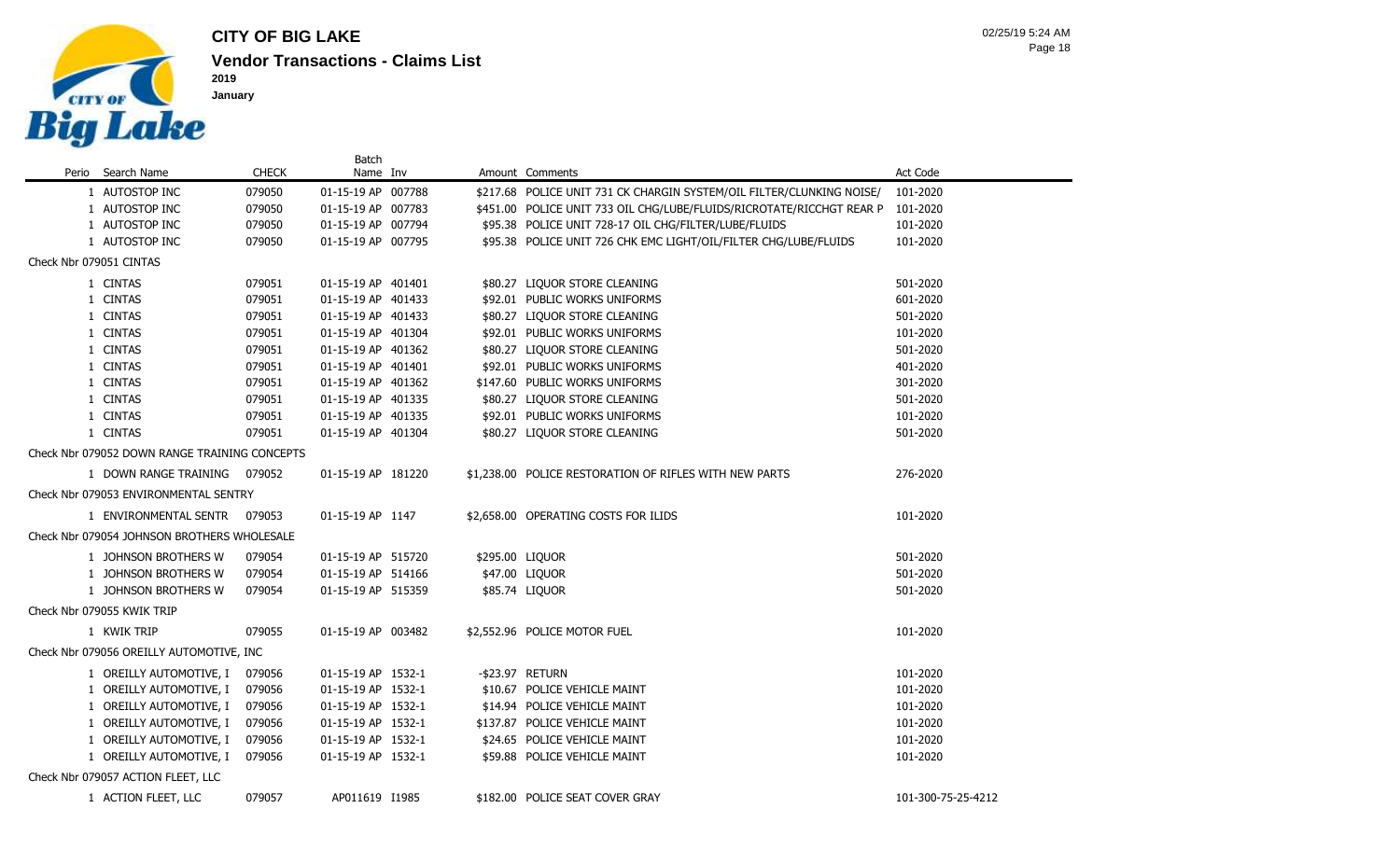

Batch

**January**

Perio Search Name **CHECK** Name Inv Amount Comments Act Code Check Nbr 079058 AMANDA MARIE LLC 1 AMANDA MARIE LLC 079058 AP011619 \$842.45 REFUND ESCROW 101-2055 Check Nbr 079059 AMERICAN SOLUTINS FOR BUSINESS 1 AMERICAN SOLUTINS FO 079059 AP011619 INV039 -\$0.68 DISCOUNT 101-015-4151 101-015-4151 1 AMERICAN SOLUTINS FO 079059 AP011619 INV039 \$25.24 LIQUOR STORE SHIRT/EMPLOYEE PURCHASE 501-1150 1 AMERICAN SOLUTINS FO 079059 AP011619 INV039 -\$1.54 DISCOUNT 101-015-4151 101-015-4151 1 AMERICAN SOLUTINS FO 079059 AP011619 INV039 \$48.71 CITY HALL SHIRT/EMPLOYEE PURCHASE 101-1150 1 AMERICAN SOLUTINS FO 079059 AP011619 INV039 \$2.96 FRT CHARGE 501-000-00-27-4269 1 AMERICAN SOLUTINS FO 079059 AP011619 INV039 \$2.96 FRT CHARGE 101-1150 1 AMERICAN SOLUTINS FO 079059 AP011619 INV039 \$33.80 LIQUOR STORE SHIRT/EMPLOYEE PURCHASE 501-1150 1 AMERICAN SOLUTINS FO 079059 AP011619 INV039 -\$2.96 FRT CHARGE 501-000-00-27-4269 1 AMERICAN SOLUTINS FO 079059 AP011619 INV039 \$25.24 LIQUOR STORE SHIRT/EMPLOYEE PURCHASE 101-1150 1 AMERICAN SOLUTINS FO 079059 AP011619 INV039 -\$25.24 LIQUOR STORE SHIRT/EMPLOYEE PURCHASE 501-1150 1 AMERICAN SOLUTINS FO 079059 AP011619 INV039 - \$33.80 LIQUOR STORE SHIRT/EMPLOYEE PURCHASE 501-1150 1 AMERICAN SOLUTINS FO 079059 AP011619 INV039 \$33.80 LIQUOR STORE SHIRT/EMPLOYEE PURCHASE 101-1150 Check Nbr 079060 ARTISAN BEER COMPANY 1 ARTISAN BEER COMPAN 079060 AP011619 331803 \$26.70 BEER 501-000-00-27-4263 1 ARTISAN BEER COMPAN 079060 AP011619 331803 \$91.90 BEER 501-000-00-27-4263 Check Nbr 079061 AUDIO COMMUNICATIONS 1 AUDIO COMMUNICATIO 079061 AP011619 12437 \$314.40 LIQUOR STORE SECURITY MONITORING JAN-DEC 19 501-000-00-25-4257 Check Nbr 079062 BELL BOY CORPORATION-1 1 BELL BOY CORPORATION 079062 AP011619 009886 \$2.55 FRT 501-000-00-27-4269 1 BELL BOY CORPORATION 079062 AP011619 006784 \$1,140.00 LIQUOR \$1,140.00 APO FOR SOLL SOLL SOLL SOLL SOLL SOLL 1 BELL BOY CORPORATION 079062 AP011619 006784 \$448.00 WINE 501-000-00-27-4264 1 BELL BOY CORPORATION 079062 AP011619 006784 \$30.60 FRT 501-000-00-27-4269 1 BELL BOY CORPORATION 079062 AP011619 009886 \$14.35 SUPPLIES \$10.00 FOI-000-00-25-4210 1 BELL BOY CORPORATION 079062 AP011619 009886 \$104.90 MISC BAR SUPPLY 501-000-00-27-4266 Check Nbr 079063 BERNICKS PEPSI 1 BERNICKS PEPSI 079063 AP011619 88703 \$796.70 BEER 501-000-00-27-4263 Check Nbr 079064 BIG LAKE CHAMBER OF COMMERCE 1 BIG LAKE CHAMBER OF C 079064 VoidCheck - - \$193.34 2019 CHAMBER COMMUNITY FAIR PLANNING 101-100-10-25-4220 1 BIG LAKE CHAMBER OF C 079064 AP011619 \$193.34 2019 CHAMBER COMMUNITY FAIR PLANNING 101-100-10-25-4220 1 BIG LAKE CHAMBER OF C 079064 AP011619 \$193.33 2019 CHAMBER COMMUNITY FAIR BLEDA 275-000-00-25-4220

1 BIG LAKE CHAMBER OF C 079064 AP011619 \$193.33 2019 CHAMBER COMMUNITY FAIR MAYOR/COUNCIL 101-100-05-25-4220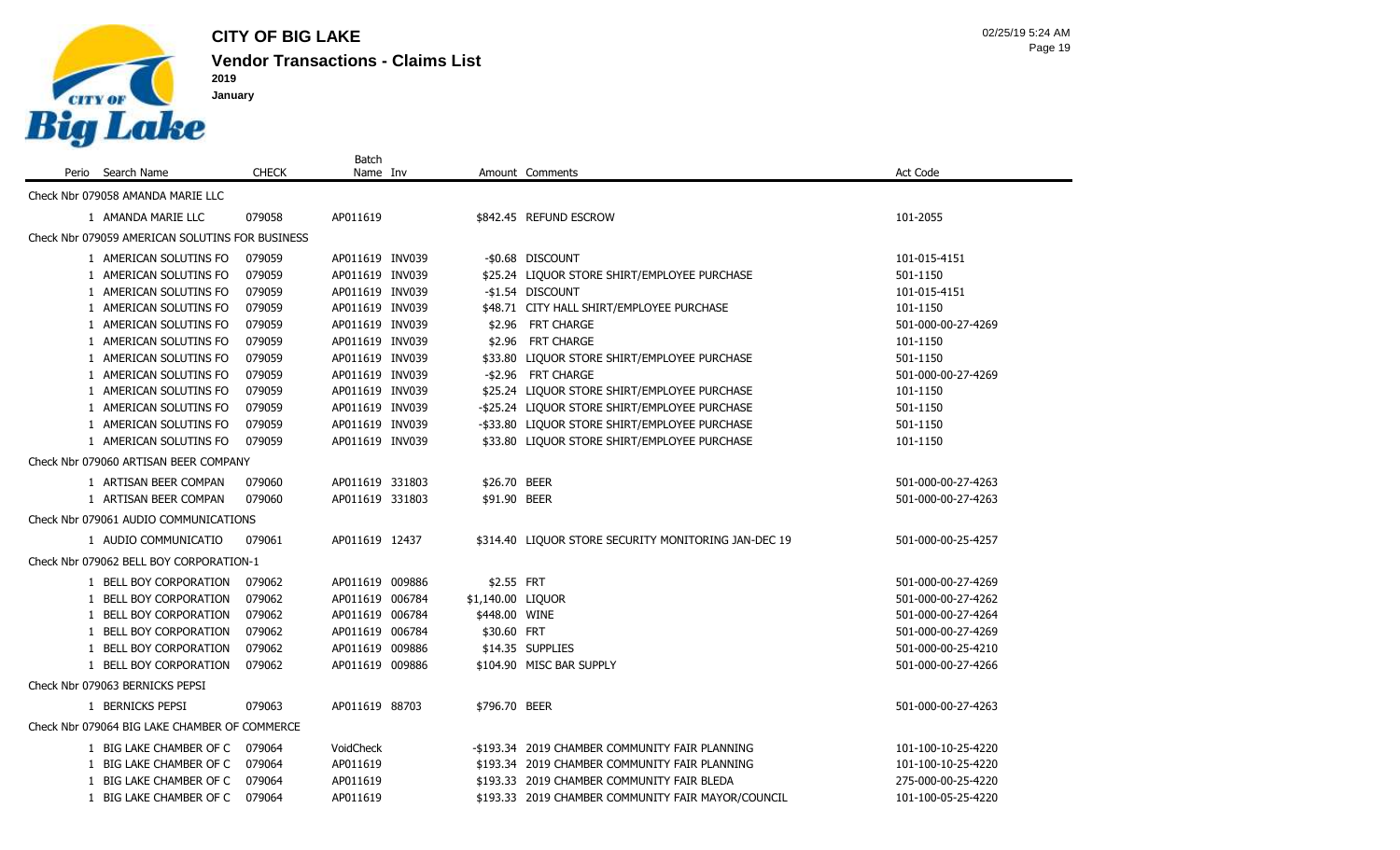

|                                             |              | Batch           |                    |                                                                                         |                    |
|---------------------------------------------|--------------|-----------------|--------------------|-----------------------------------------------------------------------------------------|--------------------|
| Perio Search Name                           | <b>CHECK</b> | Name Inv        |                    | Amount Comments                                                                         | Act Code           |
| 1 BIG LAKE CHAMBER OF C                     | 079064       | VoidCheck       |                    | -\$193.33 2019 CHAMBER COMMUNITY FAIR MAYOR/COUNCIL                                     | 101-100-05-25-4220 |
| 1 BIG LAKE CHAMBER OF C                     | 079064       | VoidCheck       |                    | -\$193.33 2019 CHAMBER COMMUNITY FAIR BLEDA                                             | 275-000-00-25-4220 |
| Check Nbr 079065 BOBS TOWING & RECOVERY INC |              |                 |                    |                                                                                         |                    |
| 1 BOBS TOWING & RECOV                       | 079065       | AP011619 13295  |                    | \$90.00 POLICE TOW/93 SUBURBAN TAN                                                      | 101-300-75-25-4257 |
| Check Nbr 079066 BREAKTHRU BEVERAGE         |              |                 |                    |                                                                                         |                    |
| 1 BREAKTHRU BEVERAGE                        | 079066       | AP011619 108091 | \$128.05 MIX       |                                                                                         | 501-000-00-27-4265 |
| <b>BREAKTHRU BEVERAGE</b>                   | 079066       | AP011619 108091 |                    | \$36.00 NA WINE                                                                         | 501-000-00-27-4268 |
| 1 BREAKTHRU BEVERAGE                        | 079066       | AP011619 108091 | \$130.50 BEER      |                                                                                         | 501-000-00-27-4263 |
| 1 BREAKTHRU BEVERAGE                        | 079066       | AP011619 108091 | \$470.00 WINE      |                                                                                         | 501-000-00-27-4264 |
| 1 BREAKTHRU BEVERAGE                        | 079066       | AP011619 108091 | \$11,538.18 LIQUOR |                                                                                         | 501-000-00-27-4262 |
| Check Nbr 079067 C&L DISTRIBUTING COMPANY   |              |                 |                    |                                                                                         |                    |
| 1 C&L DISTRIBUTING COM                      | 079067       | AP011619 961073 |                    | \$84.75 NA BEER                                                                         | 501-000-00-27-4267 |
| 1 C&L DISTRIBUTING COM                      | 079067       | AP011619 961073 | \$3,763.50 BEER    |                                                                                         | 501-000-00-27-4263 |
| 1 C&L DISTRIBUTING COM                      | 079067       | AP011619 948039 | -\$107.70 CREDIT   |                                                                                         | 501-000-00-27-4263 |
| 1 C&L DISTRIBUTING COM                      | 079067       | AP011619 948038 | \$1,926.95 BEER    |                                                                                         | 501-000-00-27-4263 |
| Check Nbr 079068 CHARTER COMMUNICATIONS     |              |                 |                    |                                                                                         |                    |
| 1 CHARTER COMMUNICATI                       | 079068       | AP011619 020368 |                    | \$99.00 CITY HALL                                                                       | 101-2020           |
| 1 CHARTER COMMUNICATI                       | 079068       | AP011619 020368 |                    | -\$99.00 FEE WAIVED                                                                     | 101-2020           |
| 1 CHARTER COMMUNICATI                       | 079068       | AP011619 020368 |                    | \$293.50 CITY HALL DEC 2018                                                             | 101-2020           |
| 1 CHARTER COMMUNICATI                       | 079068       | AP011619 020368 |                    | \$331.77 CITY HALL JAN 2019                                                             | 101-100-15-25-4230 |
| 1 CHARTER COMMUNICATI                       | 079068       | AP011619 016155 |                    | \$203.12 WASTEWATER FACILITY                                                            | 401-000-00-25-4230 |
| 1 CHARTER COMMUNICATI                       | 079068       | AP011619 009802 |                    | \$43.70 WATER TREAMTNET PLANT                                                           | 301-000-00-25-4230 |
| 1 CHARTER COMMUNICATI                       | 079068       | AP011619 016193 |                    | \$134.66 POLICE BLDG                                                                    | 101-300-75-25-4230 |
| Check Nbr 079069 CORE & MAIN LP             |              |                 |                    |                                                                                         |                    |
| 1 CORE & MAIN LP                            | 079069       | AP011619 J97578 |                    | \$4,244.27 WATER METERS                                                                 | 301-000-00-25-4387 |
| Check Nbr 079070 CUSHMAN MOTOR CO, INC      |              |                 |                    |                                                                                         |                    |
| 1 CUSHMAN MOTOR CO, I                       | 079070       | AP011619 174590 |                    | \$759.57 PARK RIGH NOSE PIECE FVP PLOW/LEFT NOSE PIECE FVP PLOW HAND 101-200-55-25-4545 |                    |
| Check Nbr 079071 DAHLHEIMER DISTRIBUTING CO |              |                 |                    |                                                                                         |                    |
| 1 DAHLHEIMER DISTRIBUT                      | 079071       | AP011619 198037 | \$107.00 BEER      |                                                                                         | 501-000-00-27-4263 |
| 1 DAHLHEIMER DISTRIBUT                      | 079071       | AP011619 197763 | \$1,649.95 BEER    |                                                                                         | 501-000-00-27-4263 |
| 1 DAHLHEIMER DISTRIBUT                      | 079071       | AP011619 197113 | \$11,827.50 BEER   |                                                                                         | 501-000-00-27-4263 |
| 1 DAHLHEIMER DISTRIBUT                      | 079071       | AP011619 197113 | \$18.05 MIX        |                                                                                         | 501-000-00-27-4265 |
| 1 DAHLHEIMER DISTRIBUT                      | 079071       | AP011619 197113 |                    | \$132.00 NA BEER                                                                        | 501-000-00-27-4267 |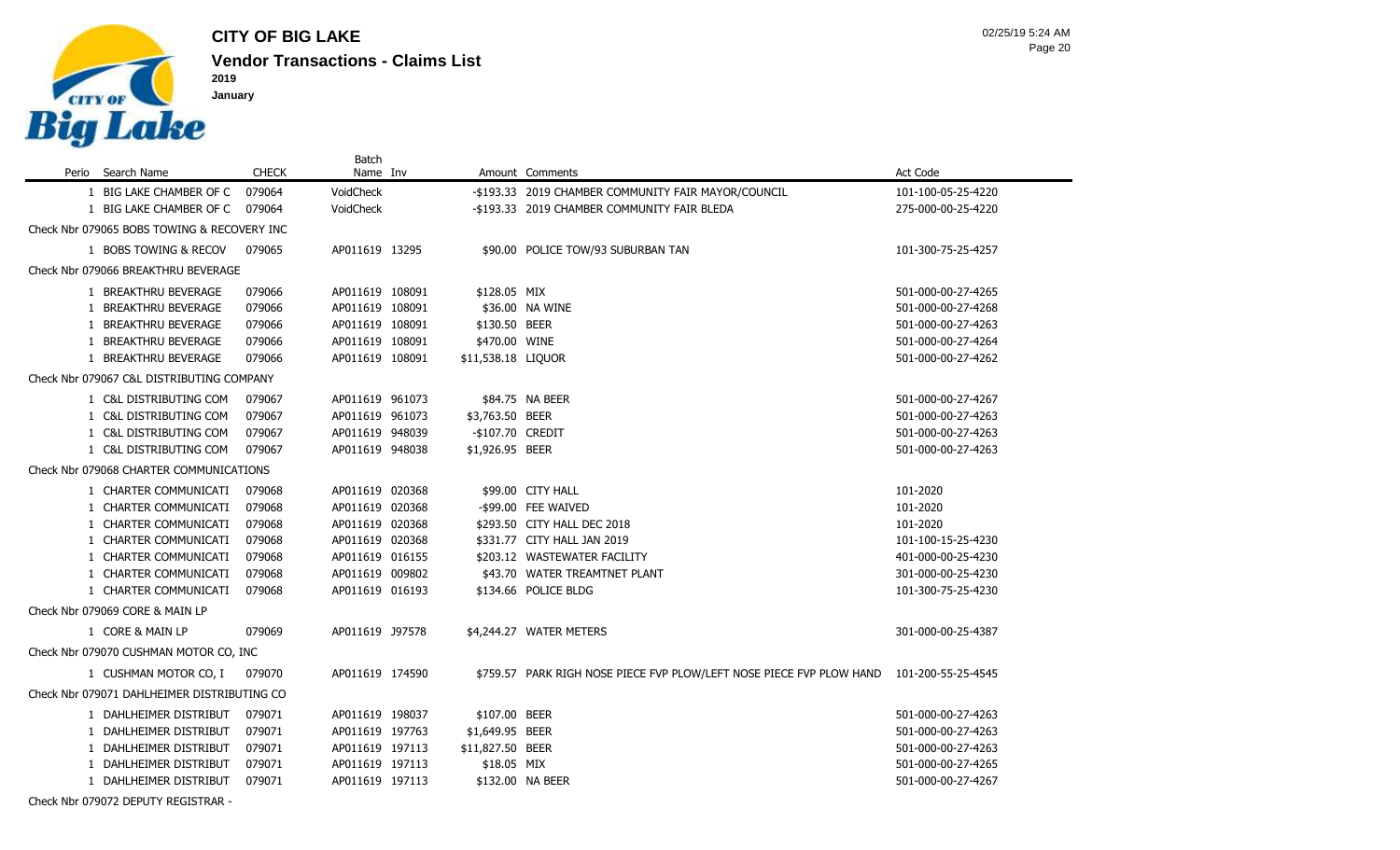

|                                                |                                              |              | <b>Batch</b>    |  |                    |                                                                     |                    |  |  |  |
|------------------------------------------------|----------------------------------------------|--------------|-----------------|--|--------------------|---------------------------------------------------------------------|--------------------|--|--|--|
|                                                | Perio Search Name                            | <b>CHECK</b> | Name Inv        |  |                    | Amount Comments                                                     | Act Code           |  |  |  |
|                                                | 1 DEPUTY REGISTRAR -                         | 079072       | AP011619        |  |                    | \$115.00 PUBLIC WORKS TRAILER TABS                                  | 101-200-55-25-4430 |  |  |  |
|                                                | Check Nbr 079073 EHLERS AND ASSOCIATES, INC. |              |                 |  |                    |                                                                     |                    |  |  |  |
|                                                | 1 EHLERS AND ASSOCIATE                       | 079073       | AP011619        |  |                    | \$295.00 EDA TRAINING 2/7 THRU 2/8 - 2019                           | 101-100-25-25-4238 |  |  |  |
|                                                | 1 EHLERS AND ASSOCIATE                       | 079073       | AP011619        |  |                    | \$295.00 ADMIN TRAINING 2/7 THRU 2/8 - 2019                         | 101-100-15-25-4238 |  |  |  |
| Check Nbr 079074 FLOW MEASUREMENT & CONTROL CO |                                              |              |                 |  |                    |                                                                     |                    |  |  |  |
|                                                | 1 FLOW MEASUREMENT &                         | 079074       | AP011619 8547   |  |                    | \$645.00 CERT 1ST CLOSED PIPE FLOW METER/WTP FINISHED/CERT ADDL OPE | 401-000-00-25-4210 |  |  |  |
|                                                | Check Nbr 079075 GOPHER STATE ONE CALL       |              |                 |  |                    |                                                                     |                    |  |  |  |
|                                                | 1 GOPHER STATE ONE CAL                       | 079075       | AP011619 900021 |  |                    | \$16.66 PUBLIC WORKS 2019 OPERATOR FEE/LOCATES                      | 401-000-00-25-4260 |  |  |  |
|                                                | 1 GOPHER STATE ONE CAL                       | 079075       | AP011619 900021 |  |                    | \$16.67 PUBLIC WORKS 2019 OPERATOR FEE/LOCATES                      | 301-000-00-25-4260 |  |  |  |
|                                                | 1 GOPHER STATE ONE CAL                       | 079075       | AP011619 900021 |  |                    | \$16.67 PUBLIC WORKS 2019 OPERATOR FEE/LOCATES                      | 101-200-50-25-4260 |  |  |  |
|                                                | Check Nbr 079076 GRANITE CITY JOBBING        |              |                 |  |                    |                                                                     |                    |  |  |  |
|                                                | 1 GRANITE CITY JOBBING                       | 079076       | AP011619 120954 |  | \$1,017.84 TOBACCO |                                                                     | 501-000-00-27-4273 |  |  |  |
|                                                | 1 GRANITE CITY JOBBING                       | 079076       | AP011619 120954 |  | \$4.25 FRT         |                                                                     | 501-000-00-27-4269 |  |  |  |
|                                                | 1 GRANITE CITY JOBBING                       | 079076       | AP011619 120954 |  |                    | \$10.92 SUPPLIES                                                    | 501-000-00-25-4210 |  |  |  |
|                                                | 1 GRANITE CITY JOBBING                       | 079076       | AP011619 120954 |  | \$101.46 CIGARS    |                                                                     | 501-000-00-27-4271 |  |  |  |
|                                                | Check Nbr 079077 GRANITE ELECTRONICS         |              |                 |  |                    |                                                                     |                    |  |  |  |
|                                                | 1 GRANITE ELECTRONICS                        | 079077       | AP011619 150004 |  |                    | \$160.00 POLICE BATTERY IMPRES LI-ION APX1000/APX4000 SERIES        | 101-300-75-25-4210 |  |  |  |
|                                                | Check Nbr 079078 HARD DRIVES INC             |              |                 |  |                    |                                                                     |                    |  |  |  |
|                                                | 1 HARD DRIVES INC                            | 079078       | AP011619        |  |                    | -\$5,172.97 CR 5 TRAIL SIGNAL PAY #5 RETAINAGE                      | 175-2065           |  |  |  |
|                                                | 1 HARD DRIVES INC                            | 079078       | AP011619        |  |                    | \$103,459.47 CR 5 TRAIL SIGNAL PAY #5                               | 175-000-00-25-4257 |  |  |  |
|                                                | Check Nbr 079079 HAWKINS INCP                |              |                 |  |                    |                                                                     |                    |  |  |  |
|                                                | 1 HAWKINS INCP                               | 079079       | AP011619 442429 |  |                    | \$7,609.91 SEWER CHEMICALS AQUA HAWK/FERRIC CHLORIDE                | 401-000-00-25-4380 |  |  |  |
|                                                | Check Nbr 079080 HAYES PUBLIC HOUSE LLC      |              |                 |  |                    |                                                                     |                    |  |  |  |
|                                                | 1 HAYES PUBLIC HOUSE LL                      | 079080       | AP011619 183    |  | \$72.00 BEER       |                                                                     | 501-000-00-27-4263 |  |  |  |
|                                                | 1 HAYES PUBLIC HOUSE LL 079080               |              | AP011619 182    |  | \$90.00 BEER       |                                                                     | 501-000-00-27-4263 |  |  |  |
|                                                | Check Nbr 079081 JJ TAYLOR DIST OF MINN.     |              |                 |  |                    |                                                                     |                    |  |  |  |
|                                                | 1 JJ TAYLOR DIST OF MIN                      | 079081       | AP011619 290974 |  | \$218.34 BEER      |                                                                     | 501-000-00-27-4263 |  |  |  |
|                                                | Check Nbr 079082 JOHNSON BROTHERS WHOLESALE  |              |                 |  |                    |                                                                     |                    |  |  |  |
|                                                | 1 JOHNSON BROTHERS W                         | 079082       | AP011619 119564 |  | \$3,226.77 WINE    |                                                                     | 501-000-00-27-4264 |  |  |  |
|                                                | 1 JOHNSON BROTHERS W                         | 079082       | AP011619 119564 |  | \$1,324.55 WINE    |                                                                     | 501-000-00-27-4264 |  |  |  |
|                                                | 1 JOHNSON BROTHERS W                         | 079082       | AP011619 119030 |  | \$428.70 LIQUOR    |                                                                     | 501-000-00-27-4262 |  |  |  |
|                                                | 1 JOHNSON BROTHERS W                         | 079082       | AP011619 119564 |  | \$1,322.00 LIQUOR  |                                                                     | 501-000-00-27-4262 |  |  |  |
|                                                | 1 JOHNSON BROTHERS W                         | 079082       | AP011619 119564 |  | \$2,136.33 LIQUOR  |                                                                     | 501-000-00-27-4262 |  |  |  |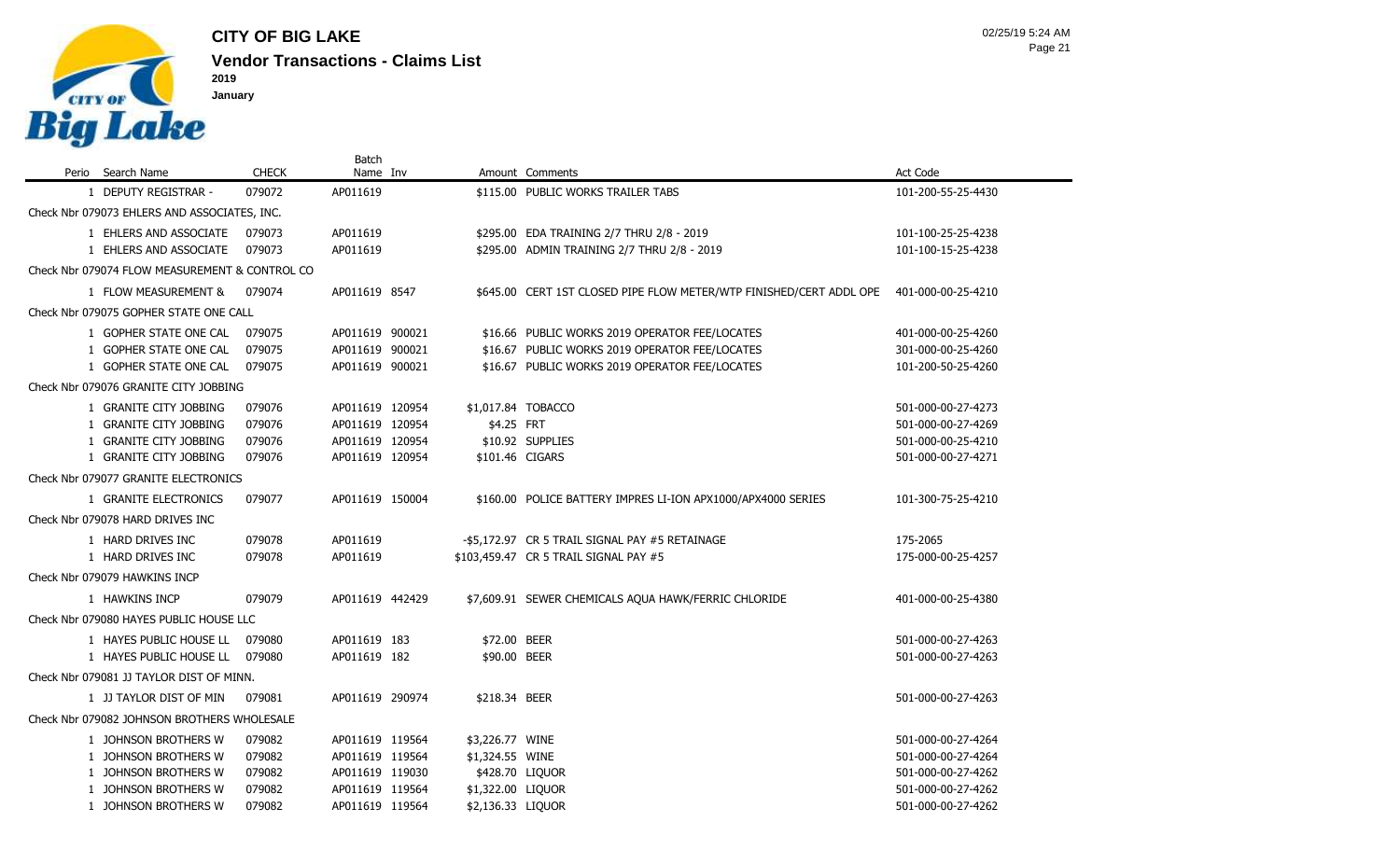

|                                               |              | Batch           |  |                                                         |                    |  |  |  |  |  |
|-----------------------------------------------|--------------|-----------------|--|---------------------------------------------------------|--------------------|--|--|--|--|--|
| Perio Search Name                             | <b>CHECK</b> | Name Inv        |  | Amount Comments                                         | Act Code           |  |  |  |  |  |
| 1 JOHNSON BROTHERS W                          | 079082       | AP011619 119564 |  | \$48.59 BEER                                            | 501-000-00-27-4263 |  |  |  |  |  |
| 1 JOHNSON BROTHERS W                          | 079082       | AP011619 119564 |  | \$112.50 LIQUOR                                         | 501-000-00-27-4262 |  |  |  |  |  |
| 1 JOHNSON BROTHERS W                          | 079082       | AP011619 119564 |  | \$5,248.87 LIQUOR                                       | 501-000-00-27-4262 |  |  |  |  |  |
| Check Nbr 079083 JP BROOKS HOMES              |              |                 |  |                                                         |                    |  |  |  |  |  |
| 1 JP BROOKS HOMES                             | 079083       | AP011619        |  | -\$1,860.00 LANDSCAPE ESCROW 21500 LENA TRAIL           | 701-2056           |  |  |  |  |  |
| 1 JP BROOKS HOMES                             | 079083       | AP011619        |  | \$1,860.00 LANDSCAPE ESCROW 21500 LENA TRAIL            | 101-2057           |  |  |  |  |  |
| 1 JP BROOKS HOMES                             | 079083       | AP011619        |  | \$1,860.00 LANDSCAPE ESCROW 21500 LENA TRAIL            | 701-2056           |  |  |  |  |  |
| Check Nbr 079084 LINDAHL, TRISHA              |              |                 |  |                                                         |                    |  |  |  |  |  |
| 1 LINDAHL, TRISHA                             | 079084       | AP011619        |  | \$52.20 CERTIFICATION FOR PERMIT TECH                   | 101-100-30-25-4240 |  |  |  |  |  |
| 1 LINDAHL, TRISHA                             | 079084       | AP011619        |  | \$118.32 PERMIT TECH TRAINING ANNUAL SCHOOL             | 101-100-30-25-4240 |  |  |  |  |  |
| Check Nbr 079085 LUPULIN BREWING LLC          |              |                 |  |                                                         |                    |  |  |  |  |  |
| 1 LUPULIN BREWING LLC                         | 079085       | AP011619 18213  |  | \$541.00 BEER                                           | 501-000-00-27-4263 |  |  |  |  |  |
| Check Nbr 079086 M&M EXPRESS SALES & SERVICE  |              |                 |  |                                                         |                    |  |  |  |  |  |
| 1 M&M EXPRESS SALES &                         | 079086       | AP011619 174263 |  | \$45.90 26RM3 74 CHAIN                                  | 101-200-55-25-4545 |  |  |  |  |  |
| Check Nbr 079087 MARCKS, NATHAN OR JAMIE      |              |                 |  |                                                         |                    |  |  |  |  |  |
| 1 MARCKS, NATHAN OR JA 079087                 |              | AP011619        |  | \$749.50 ESCROW RETURN                                  | 101-2055           |  |  |  |  |  |
| Check Nbr 079088 MCCHESNEY HEATING AND        |              |                 |  |                                                         |                    |  |  |  |  |  |
| 1 MCCHESNEY HEATING A 079088                  |              | AP011619 5337   |  | \$590.00 CITY HALL REPAIR HEATING UNIT COUNCIL CHAMBERS | 101-100-15-25-4545 |  |  |  |  |  |
| Check Nbr 079089 MID-STATES ORGANIZED CRIME   |              |                 |  |                                                         |                    |  |  |  |  |  |
| 1 MID-STATES ORGANIZED 079089                 |              | AP011619 43084- |  | \$150.00 2019 DUES                                      | 101-300-75-25-4260 |  |  |  |  |  |
| Check Nbr 079090 MINNESOTA RURAL WATER ASSOC. |              |                 |  |                                                         |                    |  |  |  |  |  |
| 1 MINNESOTA RURAL WAT 079090                  |              | AP011619        |  | \$240.00 2019 WATER CONFERENCE/TRAINING                 | 301-000-00-25-4238 |  |  |  |  |  |
| Check Nbr 079091 MN CHIEF OF POLICE ASSOC     |              |                 |  |                                                         |                    |  |  |  |  |  |
| 1 MN CHIEF OF POLICE AS                       | 079091       | AP011619 8811   |  | \$278.00 2019 MEMBERSHIP DUES                           | 101-300-75-25-4260 |  |  |  |  |  |
| Check Nbr 079092 MN MUNICIPAL BEVERAGE ASSOC. |              |                 |  |                                                         |                    |  |  |  |  |  |
| 1 MN MUNICIPAL BEVERAG 079092                 |              | AP011619        |  | \$200.00 LIQUOR STORE TRAINING 12 EMPLOYEES             | 501-000-00-25-4238 |  |  |  |  |  |
| Check Nbr 079093 MN POLLUTION CONTROL AGENCY  |              |                 |  |                                                         |                    |  |  |  |  |  |
| 1 MN POLLUTION CONTRO                         | 079093       | AP011619        |  | \$390.00 2019 WASTEWATER TRAINING                       | 401-000-00-25-4238 |  |  |  |  |  |
| Check Nbr 079094 MWOA                         |              |                 |  |                                                         |                    |  |  |  |  |  |
| 1 MWOA                                        | 079094       | AP011619        |  | \$15.00 2019 MWOA DUES                                  | 401-000-00-25-4260 |  |  |  |  |  |

Check Nbr 079095 NYSTROM PUBLISHING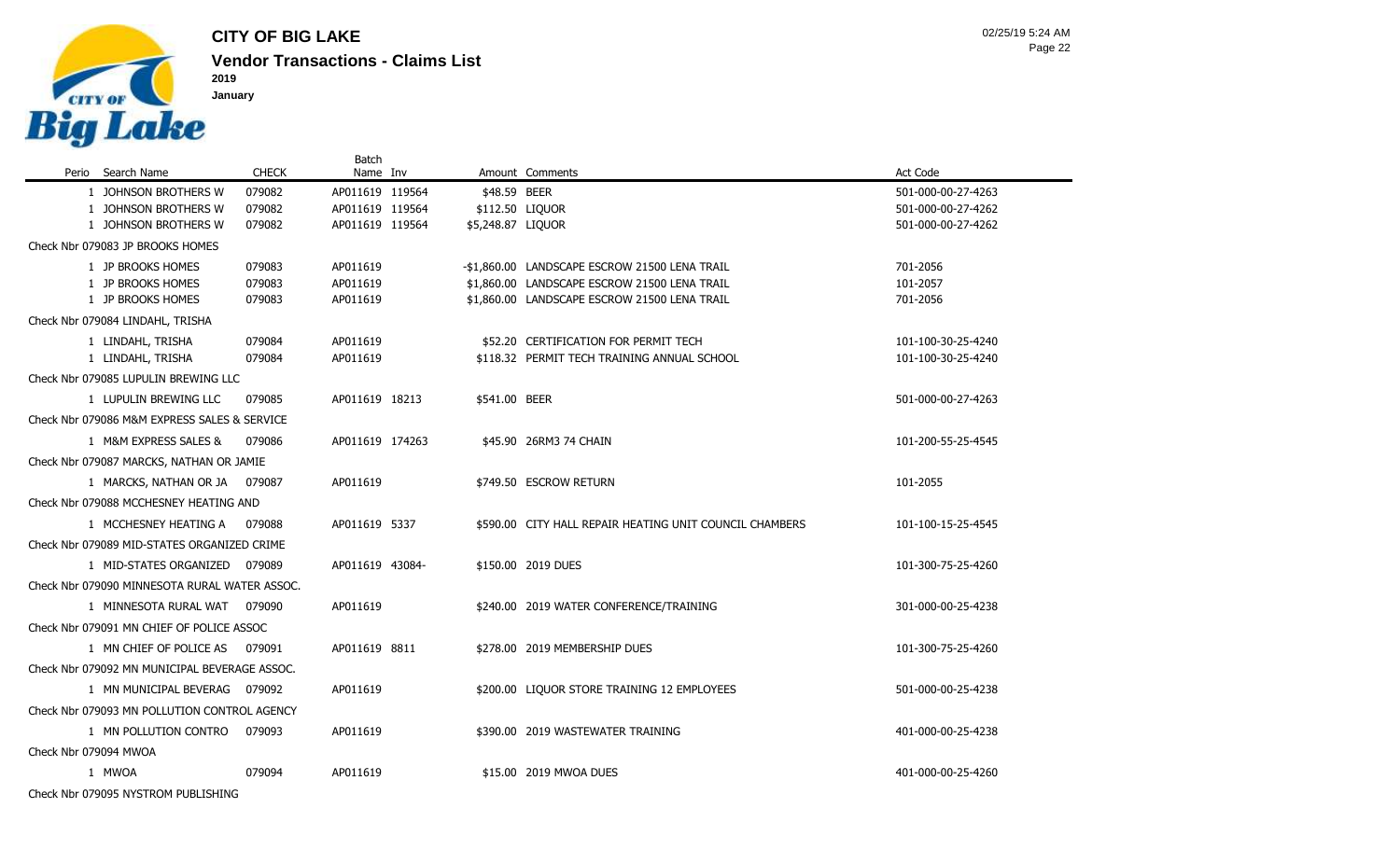

 $\sim$ 

**Vendor Transactions - Claims List CITY OF BIG LAKE**

 **January**

|       |                                          |              | Batch           |                   |                                                           |                    |
|-------|------------------------------------------|--------------|-----------------|-------------------|-----------------------------------------------------------|--------------------|
| Perio | Search Name                              | <b>CHECK</b> | Name Inv        |                   | Amount Comments                                           | Act Code           |
|       | 1 NYSTROM PUBLISHING                     | 079095       | AP011619 41389  |                   | \$140.28 2019 QTR 1 NEWSLETTER                            | 401-000-00-25-4200 |
|       | 1 NYSTROM PUBLISHING                     | 079095       | AP011619 41389  |                   | \$140.28 2019 QTR 1 NEWSLETTER                            | 101-100-30-25-4200 |
|       | 1 NYSTROM PUBLISHING                     | 079095       | AP011619 41389  |                   | \$140.31 2019 QTR 1 NEWSLETTER                            | 601-000-00-25-4200 |
|       | 1 NYSTROM PUBLISHING                     | 079095       | AP011619 41389  |                   | \$140.28 2019 QTR 1 NEWSLETTER                            | 301-000-00-25-4200 |
|       | 1 NYSTROM PUBLISHING                     | 079095       | AP011619 41389  |                   | \$140.28 2019 QTR 1 NEWSLETTER                            | 101-300-85-25-4200 |
|       | 1 NYSTROM PUBLISHING                     | 079095       | AP011619 41389  |                   | \$140.28 2019 QTR 1 NEWSLETTER                            | 101-300-75-25-4200 |
|       | 1 NYSTROM PUBLISHING                     | 079095       | AP011619 41389  |                   | \$140.28 2019 QTR 1 NEWSLETTER                            | 101-200-55-25-4200 |
|       | 1 NYSTROM PUBLISHING                     | 079095       | AP011619 41389  |                   | \$140.28 2019 QTR 1 NEWSLETTER                            | 101-200-40-25-4200 |
|       | 1 NYSTROM PUBLISHING                     | 079095       | AP011619 41389  |                   | \$140.28 2019 QTR 1 NEWSLETTER                            | 101-100-25-25-4200 |
|       | 1 NYSTROM PUBLISHING                     | 079095       | AP011619 41389  |                   | \$140.21 2019 QTR 1 NEWSLETTER                            | 101-100-15-25-4200 |
|       | 1 NYSTROM PUBLISHING                     | 079095       | AP011619 41389  |                   | \$140.28 2019 QTR 1 NEWSLETTER                            | 101-100-10-25-4200 |
|       | 1 NYSTROM PUBLISHING                     | 079095       | AP011619 41389  |                   | \$140.28 2019 QTR 1 NEWSLETTER                            | 101-100-05-25-4200 |
|       | 1 NYSTROM PUBLISHING                     | 079095       | AP011619 41389  |                   | \$140.28 2019 QTR 1 NEWSLETTER                            | 501-000-00-25-4200 |
|       | 1 NYSTROM PUBLISHING                     | 079095       | AP011619 41389  |                   | \$140.28 2019 QTR 1 NEWSLETTER                            | 101-200-50-25-4200 |
|       | Check Nbr 079096 OFFICE DEPOT            |              |                 |                   |                                                           |                    |
|       | 1 OFFICE DEPOT                           | 079096       | AP011619        |                   | \$5.07 EDA SUPPLIES                                       | 101-100-25-25-4210 |
|       | 1 OFFICE DEPOT                           | 079096       | AP011619        |                   | \$2.53 MAYOR/COUNCIL SUPPLIES                             | 101-100-05-25-4210 |
|       | 1 OFFICE DEPOT                           | 079096       | AP011619        |                   | \$2.53 ENGINEERING SUPPLIES                               | 101-200-40-25-4210 |
|       | 1 OFFICE DEPOT                           | 079096       | AP011619        |                   | \$5.07 BUILDING SUPPLIES                                  | 101-100-30-25-4210 |
|       | 1 OFFICE DEPOT                           | 079096       | AP011619        |                   | \$33.06 CITY HALL SUPPLIES                                | 101-100-15-25-4210 |
|       | 1 OFFICE DEPOT                           | 079096       | AP011619 254312 |                   | \$14.03 BUILDING SUPPLIES                                 | 101-100-30-25-4210 |
|       | 1 OFFICE DEPOT                           | 079096       | AP011619        |                   | \$2.53 PLANNING SUPPLIES                                  | 101-100-10-25-4210 |
|       | Check Nbr 079097 PARK CONSTRUCTION       |              |                 |                   |                                                           |                    |
|       | 1 PARK CONSTRUCTION                      | 079097       | AP011619 10     |                   | -\$78.67 2018 STREET PROJECT PAY ESTIMATE #11 - RETAINAGE | 175-2065           |
|       | 1 PARK CONSTRUCTION                      | 079097       | AP011619 10     |                   | \$2,622.58 2018 STREET PROJECT PAY ESTIMATE #11           | 175-000-00-25-4257 |
|       | Check Nbr 079098 PAUSTIS WINE COMPANY    |              |                 |                   |                                                           |                    |
|       | 1 PAUSTIS WINE COMPAN                    | 079098       | AP011619 37765  | \$11.25 FRT       |                                                           | 501-000-00-27-4269 |
|       | 1 PAUSTIS WINE COMPAN                    | 079098       | AP011619 35493  | \$12.50 FRT       |                                                           | 501-000-00-27-4269 |
|       | 1 PAUSTIS WINE COMPAN                    | 079098       | AP011619 37765  | \$730.00 WINE     |                                                           | 501-000-00-27-4264 |
|       | Check Nbr 079099 PHILLIPS WINE & SPIRITS |              |                 |                   |                                                           |                    |
|       | 1 PHILLIPS WINE & SPIRIT                 | 079099       | AP011619 248745 | \$87.00 MIX       |                                                           | 501-000-00-27-4265 |
|       | 1 PHILLIPS WINE & SPIRIT                 | 079099       | AP011619 248745 |                   | \$72.00 NA WINE                                           | 501-000-00-27-4268 |
|       | 1 PHILLIPS WINE & SPIRIT                 | 079099       | AP011619 248745 | \$1,088.00 LIQUOR |                                                           | 501-000-00-27-4262 |
|       | 1 PHILLIPS WINE & SPIRIT                 | 079099       | AP011619 248745 | \$2,374.05 LIOUOR |                                                           | 501-000-00-27-4262 |

Check Nbr 079100 REPLENISHMENT SOLUTIONS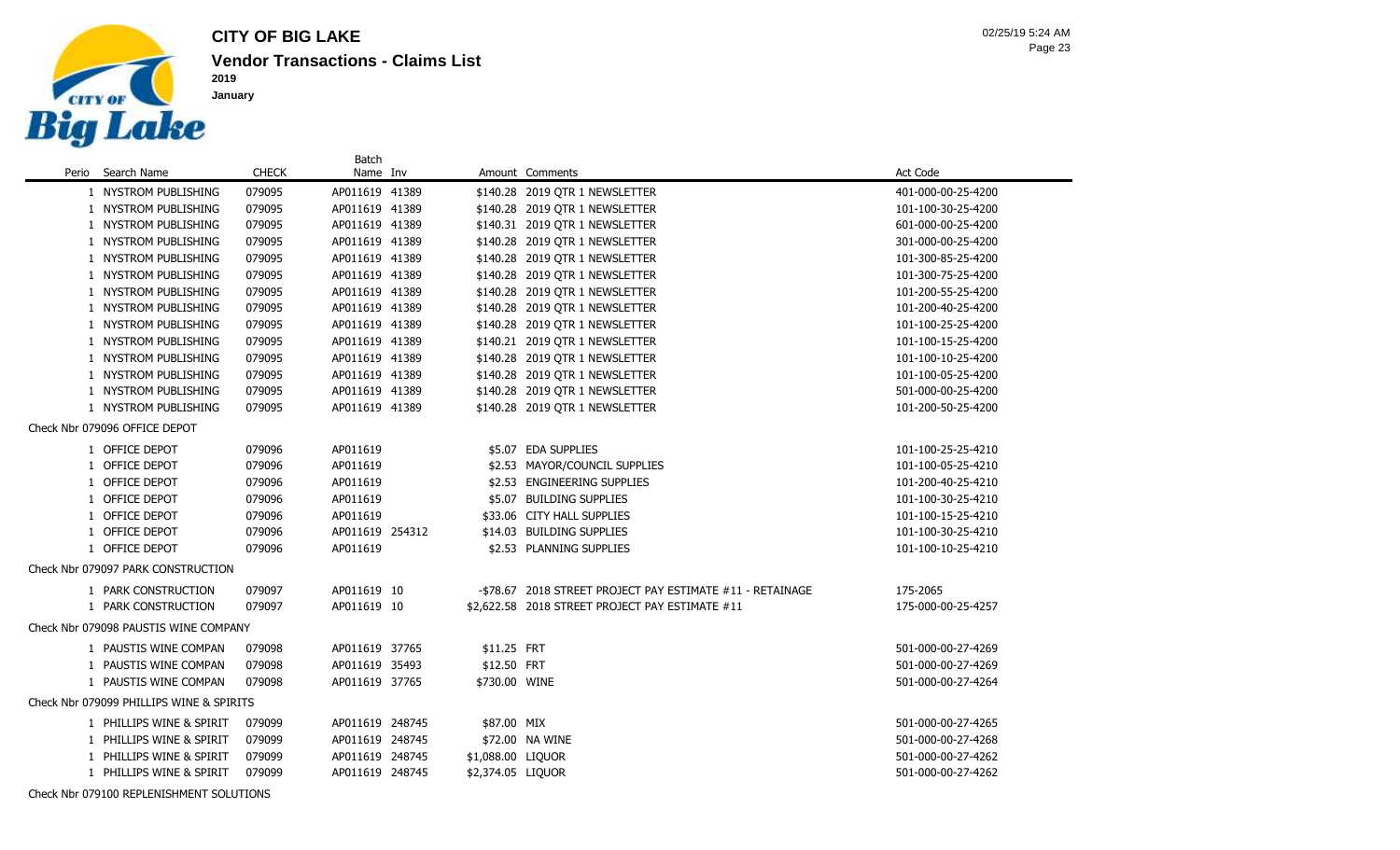

Batch

**January**

| Perio | Search Name                                    | <b>CHECK</b> | Name Inv        |                   | Amount Comments                                  | Act Code           |
|-------|------------------------------------------------|--------------|-----------------|-------------------|--------------------------------------------------|--------------------|
|       | 1 REPLENISHMENT SOLUTI                         | 079100       | AP011619 219505 | \$135.00 BEER     |                                                  | 501-000-00-27-4263 |
|       | Check Nbr 079101 SAND CREEK GROUP LTD          |              |                 |                   |                                                  |                    |
|       | 1 SAND CREEK GROUP LTD                         | 079101       | AP011619 96733  |                   | \$20.42 2019 EAP SERVICES                        | 601-000-00-05-4008 |
|       | 1 SAND CREEK GROUP LTD                         | 079101       | AP011619 96733  |                   | \$17.79 2019 EAP SERVICES                        | 101-100-25-05-4008 |
|       | 1 SAND CREEK GROUP LTD                         | 079101       | AP011619 96733  |                   | \$83.26 2019 EAP SERVICES                        | 301-000-00-05-4008 |
|       | 1 SAND CREEK GROUP LTD                         | 079101       | AP011619 96733  |                   | \$20.48 2019 EAP SERVICES                        | 101-200-50-05-4008 |
|       | 1 SAND CREEK GROUP LTD                         | 079101       | AP011619 96733  |                   | \$128.25 2019 EAP SERVICES                       | 501-000-00-05-4008 |
|       | 1 SAND CREEK GROUP LTD                         | 079101       | AP011619 96733  |                   | \$359.60 2019 EAP SERVICES                       | 101-300-75-05-4008 |
|       | 1 SAND CREEK GROUP LTD                         | 079101       | AP011619 96733  |                   | \$122.90 2019 EAP SERVICES                       | 101-100-15-05-4008 |
|       | 1 SAND CREEK GROUP LTD                         | 079101       | AP011619 96733  |                   | \$57.53 2019 EAP SERVICES                        | 101-100-30-05-4008 |
|       | 1 SAND CREEK GROUP LTD                         | 079101       | AP011619 96733  |                   | \$20.46 2019 EAP SERVICES                        | 101-200-55-05-4008 |
|       | 1 SAND CREEK GROUP LTD                         | 079101       | AP011619 96733  |                   | \$15.42 2019 EAP SERVICES                        | 101-200-40-05-4008 |
|       | 1 SAND CREEK GROUP LTD                         | 079101       | AP011619 96733  |                   | \$83.26 2019 EAP SERVICES                        | 401-000-00-05-4008 |
|       | 1 SAND CREEK GROUP LTD                         | 079101       | AP011619 96733  |                   | \$20.63 2019 EAP SERVICES                        | 101-100-10-05-4008 |
|       | Check Nbr 079102 SOUTHERN WINE & SPIRITS OF MN |              |                 |                   |                                                  |                    |
|       | 1 SOUTHERN WINE & SPIR                         | 079102       | AP011619 177361 | \$2,735.53 LIQUOR |                                                  | 501-000-00-27-4262 |
|       | 1 SOUTHERN WINE & SPIR                         | 079102       | AP011619 177361 | \$210.00 WINE     |                                                  | 501-000-00-27-4264 |
|       | Check Nbr 079103 THE AMERICAN BOTTLING COMPANY |              |                 |                   |                                                  |                    |
|       | 1 THE AMERICAN BOTTLIN 079103                  |              | AP011619 356870 | \$122.40 MIX      |                                                  | 501-000-00-27-4265 |
|       | Check Nbr 079104 UNLIMITED SUPPLIES, INC       |              |                 |                   |                                                  |                    |
|       | 1 UNLIMITED SUPPLIES, I                        | 079104       | AP011619 321990 |                   | \$51.54 PUBLIC WORKS PIGSKIN COLD WEATHER GLOVES | 101-200-50-25-4215 |
|       | Check Nbr 079105 VARNER TRANSPORTATION LLC     |              |                 |                   |                                                  |                    |
|       | 1 VARNER TRANSPORTATI                          | 079105       | AP011619        |                   | \$1,503.75 LIQUOR STORE FRT                      | 501-000-00-27-4269 |
|       | Check Nbr 079106 VERIZON WIRELESS              |              |                 |                   |                                                  |                    |
|       | 1 VERIZON WIRELESS                             | 079106       | AP011619        |                   | \$4.60 PUBIC WORKS CELL PHONES                   | 601-000-00-25-4230 |
|       | 1 VERIZON WIRELESS                             | 079106       | AP011619        |                   | \$22.53 PUBIC WORKS CELL PHONES                  | 401-000-00-25-4230 |
|       | 1 VERIZON WIRELESS                             | 079106       | AP011619        |                   | \$22.53 PUBIC WORKS CELL PHONES                  | 301-000-00-25-4230 |
|       | 1 VERIZON WIRELESS                             | 079106       | AP011619        |                   | \$22.53 PUBIC WORKS CELL PHONES                  | 101-200-55-25-4230 |
|       | 1 VERIZON WIRELESS                             | 079106       | AP011619        |                   | \$22.53 PUBIC WORKS CELL PHONES                  | 101-200-50-25-4230 |
|       | Check Nbr 079107 VINOCOPIA                     |              |                 |                   |                                                  |                    |
|       | 1 VINOCOPIA                                    | 079107       | AP011619        | \$25.50 FRT       |                                                  | 501-000-00-27-4269 |
|       | 1 VINOCOPIA                                    | 079107       | AP011619 022443 | \$832.00 WINE     |                                                  | 501-000-00-27-4264 |
|       | 1 VINOCOPIA                                    | 079107       | AP011619        | \$768.25 LIQUOR   |                                                  | 501-000-00-27-4262 |

Check Nbr 079108 WEST SHERBURNE TRIBUNE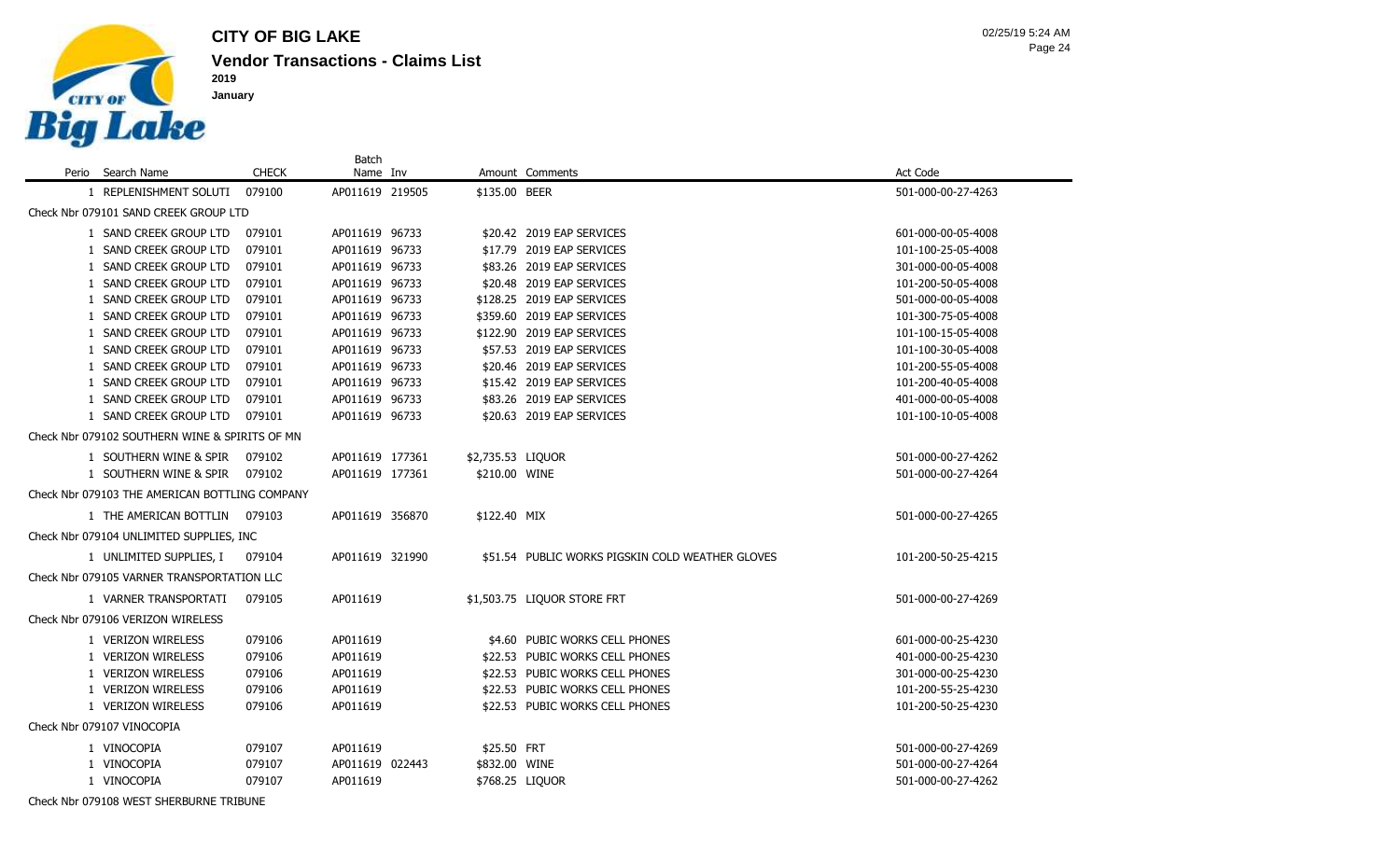

**Vendor Transactions - Claims List CITY OF BIG LAKE 2019 January**

|                                                 |              | Batch              |               |                                                                      |                    |
|-------------------------------------------------|--------------|--------------------|---------------|----------------------------------------------------------------------|--------------------|
| Perio Search Name                               | <b>CHECK</b> | Name Inv           |               | Amount Comments                                                      | Act Code           |
| 1 WEST SHERBURNE TRIB                           | 079108       | AP011619 080103    |               | \$128.25 POLICE AD FOR SALE OF ATV                                   | 101-300-75-25-4220 |
| Check Nbr 079109 WINE MERCHANTS                 |              |                    |               |                                                                      |                    |
| 1 WINE MERCHANTS                                | 079109       | AP011619 721796    | \$646.00 WINE |                                                                      | 501-000-00-27-4264 |
| Check Nbr 079110 WRUCK SEWER & PORTABLE RENTALS |              |                    |               |                                                                      |                    |
| 1 WRUCK SEWER & PORTA 079110                    |              | AP011619 2192      |               | \$211.00 LAKESIDE PARK SANITATION                                    | 101-200-55-25-4225 |
| Check Nbr 079111 AUDIO COMMUNICATIONS           |              |                    |               |                                                                      |                    |
| 1 AUDIO COMMUNICATIO                            | 079111       | AP011719DW 12490   |               | \$4,111.94 ACCESSORIES FOR UNIT 732-19 PICKUP                        | 199-000-75-70-4316 |
| Check Nbr 079112 PARK CONSTRUCTION              |              |                    |               |                                                                      |                    |
| 1 PARK CONSTRUCTION                             | 079112       | AP011719B          |               | \$5,581.10 2018 STREET PROJECT PAY EST #12                           | 175-000-00-25-4257 |
| 1 PARK CONSTRUCTION                             | 079112       | AP011719B          |               | -\$167.44 2018 STREET PROJECT PAY EST #12 RETAINAGE                  | 175-2065           |
| Check Nbr 079113 LSI LLC                        |              |                    |               |                                                                      |                    |
| 1 LSI LLC                                       | 079113       | 01-18-19 AP 123118 |               | \$50.00 REFUND WATER AVAILABILITY CHARGE 65-531-1110 FOR 2016        | 301-2020           |
| 1 LSI LLC                                       | 079113       | 01-18-19 AP 123118 |               | \$75.00 REFUND WATER AVAILABILITY CHARGE 65-531-1110 FOR 2017        | 301-2020           |
| 1 LSI LLC                                       | 079113       | 01-18-19 AP 123118 |               | \$75.00 REFUND WATER AVAILABILITY CHARGE 65-531-1110 FOR 2018        | 301-2020           |
| Check Nbr 079114 KRUEGER, TERRY PAUL            |              |                    |               |                                                                      |                    |
| 1 KRUEGER, TERRY PAUL                           | 079114       | 01-18-19 AP 123118 |               | \$50.00 REFUND WATER AVAILABILITY CHARGE FOR PID 65-531-0305 FOR 201 | 301-2020           |
| 1 KRUEGER, TERRY PAUL                           | 079114       | 01-18-19 AP 123118 |               | \$75.00 REFUND WATER AVAILABILITY CHARGE FOR PID 65-531-0305 FOR 201 | 301-2020           |
| 1 KRUEGER, TERRY PAUL                           | 079114       | 01-18-19 AP 123118 |               | \$75.00 REFUND WATER AVAILABILITY CHARGE FOR PID 65-531-0305 FOR 201 | 301-2020           |
| Check Nbr 079115 DAVIS, NICHOLAS                |              |                    |               |                                                                      |                    |
| 1 DAVIS, NICHOLAS                               | 079115       | 01-18-19 AP 123118 |               | \$50.00 REFUND WATER AVAILABILITY CHARGE 65-531-1015 FOR 2016        | 301-2020           |
| 1 DAVIS, NICHOLAS                               | 079115       | 01-18-19 AP 123118 |               | \$75.00 REFUND WATER AVAILABILITY CHARGE 65-531-1015 FOR 2017        | 301-2020           |
| 1 DAVIS, NICHOLAS                               | 079115       | 01-18-19 AP 123118 |               | \$75.00 REFUND WATER AVAILABILITY CHARGE 65-531-1015 FOR 2018        | 301-2020           |
| 1 DAVIS, NICHOLAS                               | 079115       | 01-18-19 AP 123118 |               | \$3.39 REFUND WATER AVAILABILITY CHARGE 65-531-1015 FOR 2018 LATE F  | 301-2020           |
| Check Nbr 079116 DAVIS, MICHAEL                 |              |                    |               |                                                                      |                    |
| 1 DAVIS, MICHAEL                                | 079116       | 01-18-19 AP 123118 |               | \$700.00 REFUND WATER AVAILABILITY CHARGE FOR 2016 PAID W/PURCHASE   | 301-2020           |
| Check Nbr 079117 CARLSON CREATIVE GROUP         |              |                    |               |                                                                      |                    |
| 1 CARLSON CREATIVE GRO                          | 079117       | 01-18-19 AP 123118 |               | \$150.00 2016 WATER AVAILABILITY CHARGE PD W/LAND PURCHASE 65-531-10 | 301-2020           |
| Check Nbr 079118 ASANGWE, KENNETH & RACHELE     |              |                    |               |                                                                      |                    |
| 1 ASANGWE, KENNETH &                            | 079118       | 01-18-19 AP 123118 |               | \$75.00 WATER AVAILABILITY CHARGE 65-531-0405 FOR 2018               | 301-2020           |
| 1 ASANGWE, KENNETH &                            | 079118       | 01-18-19 AP 123118 |               | \$50.00 WATER AVAILABILITY CHARGE 65-531-0405 FOR 2016               | 301-2020           |
| 1 ASANGWE, KENNETH &                            | 079118       | 01-18-19 AP 123118 |               | \$75.00 WATER AVAILABILITY CHARGE 65-531-0405 FOR 2017               | 301-2020           |

Check Nbr 079119 BARTON, CARTER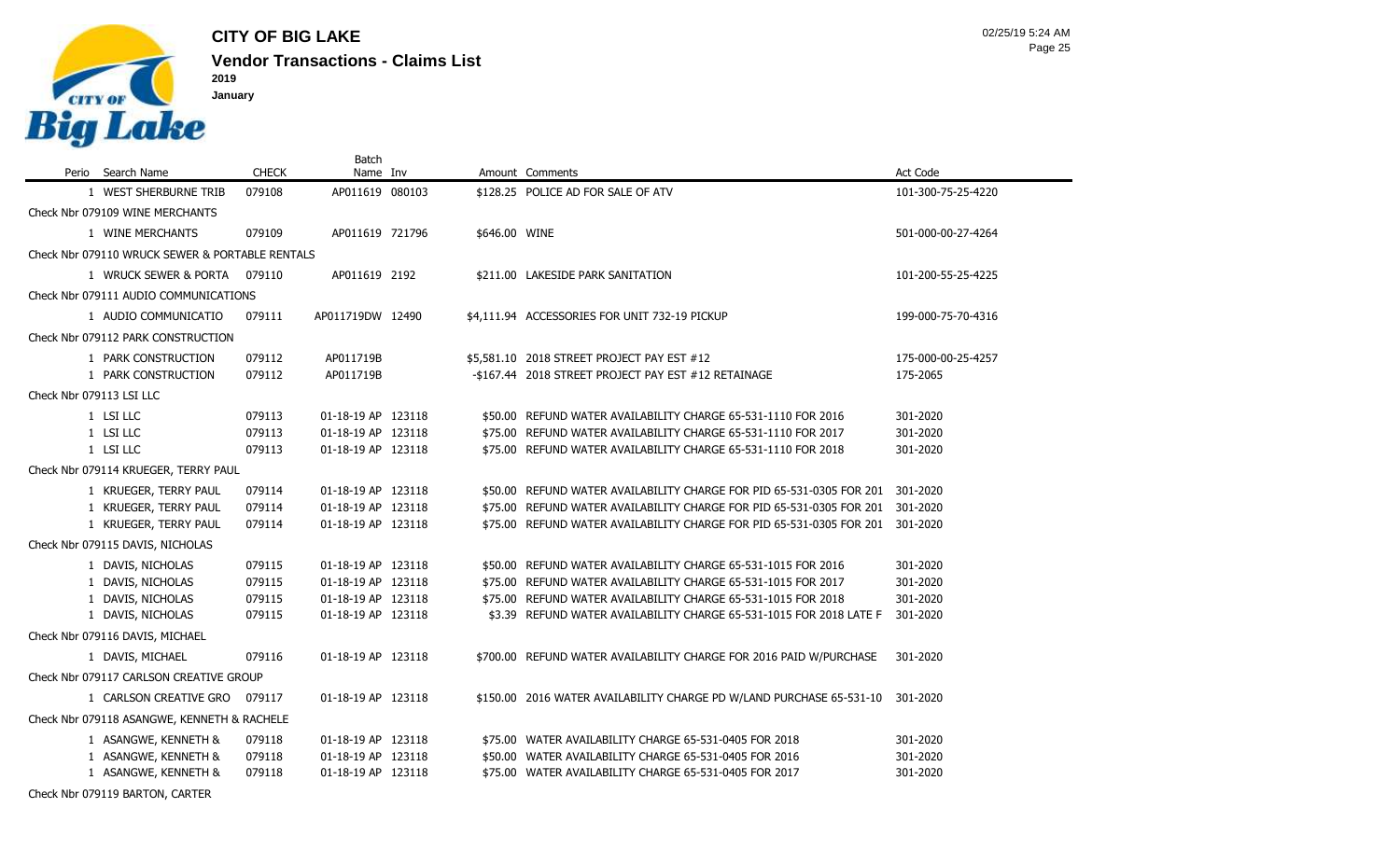

Page 26 02/25/19 5:24 AM

|                                                |                                                |              | <b>Batch</b>       |  |  |                                                                      |                    |  |  |  |
|------------------------------------------------|------------------------------------------------|--------------|--------------------|--|--|----------------------------------------------------------------------|--------------------|--|--|--|
|                                                | Perio Search Name                              | <b>CHECK</b> | Name Inv           |  |  | Amount Comments                                                      | Act Code           |  |  |  |
|                                                | 1 BARTON, CARTER                               | 079119       | AP012319           |  |  | \$75.00 VIDEO TAPING CC MTG 1/23/19                                  | 101-100-05-25-4257 |  |  |  |
|                                                | Check Nbr 079120 BIG LAKE CENTER OWNERS ASSOC. |              |                    |  |  |                                                                      |                    |  |  |  |
|                                                | 1 BIG LAKE CENTER OWNE                         | 079120       | 01-25-19 AP 11393  |  |  | \$700.20 LIQUOR STORE ELECTRICAL PARTS / SWITCHES / CONDUIT / BORING | 501-2020           |  |  |  |
|                                                | 1 BIG LAKE CENTER OWNE                         | 079120       | 01-25-19 AP 548    |  |  | \$143.57 LIQUOR STORE LOT PLOWING                                    | 501-2020           |  |  |  |
|                                                | Check Nbr 079121 BIG LAKE HARDWARE             |              |                    |  |  |                                                                      |                    |  |  |  |
|                                                | 1 BIG LAKE HARDWARE                            | 079121       | 01-25-19 AP DEC 20 |  |  | \$439.46 WATER SUPPLIES                                              | 301-2020           |  |  |  |
|                                                | 1 BIG LAKE HARDWARE                            | 079121       | 01-25-19 AP DEC 20 |  |  | \$140.25 WATER BLDG MAINT REPAIR                                     | 301-2020           |  |  |  |
|                                                | 1 BIG LAKE HARDWARE                            | 079121       | 01-25-19 AP DEC 20 |  |  | \$67.93 PARK REPAIR                                                  | 101-2020           |  |  |  |
|                                                | 1 BIG LAKE HARDWARE                            | 079121       | 01-25-19 AP DEC 20 |  |  | \$140.24 PUBLIC WORKS UNIFORMS                                       | 101-2020           |  |  |  |
|                                                | 1 BIG LAKE HARDWARE                            | 079121       | 01-25-19 AP DEC 20 |  |  | \$20.27 STREET REPAIR                                                | 101-2020           |  |  |  |
|                                                | 1 BIG LAKE HARDWARE                            | 079121       | 01-25-19 AP DEC 20 |  |  | \$645.16 WATER REPAIR MAINT                                          | 301-2020           |  |  |  |
|                                                | 1 BIG LAKE HARDWARE                            | 079121       | 01-25-19 AP DEC 20 |  |  | \$103.06 SHOP MATERIALS                                              | 101-2020           |  |  |  |
|                                                | 1 BIG LAKE HARDWARE                            | 079121       | 01-25-19 AP DEC 20 |  |  | \$1,451.34 STREET SUPPLIES                                           | 101-2020           |  |  |  |
|                                                | 1 BIG LAKE HARDWARE                            | 079121       | 01-25-19 AP DEC 20 |  |  | \$325.91 SEWER SUPPLIES                                              | 401-2020           |  |  |  |
|                                                | 1 BIG LAKE HARDWARE                            | 079121       | 01-25-19 AP DEC 20 |  |  | \$277.37 PARK SUPPLIES                                               | 101-2020           |  |  |  |
| Check Nbr 079122 CAMPBELL KNUTSON PROFESSIONAL |                                                |              |                    |  |  |                                                                      |                    |  |  |  |
|                                                | 1 CAMPBELL KNUTSON PR                          | 079122       | 01-25-19 AP 1908G  |  |  | \$87.00 MATTRESS STORE ZONING LEGAL DEC                              | 101-2020           |  |  |  |
|                                                | 1 CAMPBELL KNUTSON PR                          | 079122       | 01-25-19 AP 1908G  |  |  | \$87.00 PLANNING LEGAL DEC                                           | 101-2020           |  |  |  |
|                                                | 1 CAMPBELL KNUTSON PR                          | 079122       | 01-25-19 AP 1908G  |  |  | \$318.88 ANNEXATION LEGAL DEC                                        | 101-2020           |  |  |  |
|                                                | 1 CAMPBELL KNUTSON PR                          | 079122       | 01-25-19 AP 1908G  |  |  | \$174.00 POLICE LEGAL DEC                                            | 101-2020           |  |  |  |
|                                                | 1 CAMPBELL KNUTSON PR                          | 079122       | 01-25-19 AP 1908G  |  |  | \$843.00 ADM LEGAL DEC                                               | 101-2020           |  |  |  |
|                                                | 1 CAMPBELL KNUTSON PR                          | 079122       | 01-25-19 AP 1908G  |  |  | \$408.73 530 WESTWOOD HAZ BLDG DEC                                   | 101-2020           |  |  |  |
|                                                | 1 CAMPBELL KNUTSON PR                          | 079122       | 01-25-19 AP 1908G  |  |  | \$232.00 BLEDA PRIVATE DEVELOPMENT CONTRACT DEC                      | 275-2020           |  |  |  |
|                                                | 1 CAMPBELL KNUTSON PR                          | 079122       | 01-25-19 AP 1908G  |  |  | \$319.00 WATER AVAIL CHRG ISSUES DEC                                 | 301-2020           |  |  |  |
|                                                | Check Nbr 079123 CENTRAL MCGOWAN INC           |              |                    |  |  |                                                                      |                    |  |  |  |
|                                                | 1 CENTRAL MCGOWAN INC                          | 079123       | 01-25-19 AP 000021 |  |  | \$35.00 STREET REPAIR MAINT                                          | 101-2020           |  |  |  |
|                                                | Check Nbr 079124 CONNEXUS ENERGY               |              |                    |  |  |                                                                      |                    |  |  |  |
|                                                | 1 CONNEXUS ENERGY                              | 079124       | 01-25-19 AP 390212 |  |  | \$15.43 PARK ELECTRIC DEC 2018                                       | 101-2020           |  |  |  |
|                                                | 1 CONNEXUS ENERGY                              | 079124       | 01-25-19 AP 390212 |  |  | \$14.43 PARK ELECTRIC NOV 2018 PYMT LOST                             | 101-2020           |  |  |  |
|                                                | Check Nbr 079125 MCCHESNEY HEATING AND         |              |                    |  |  |                                                                      |                    |  |  |  |
|                                                | 1 MCCHESNEY HEATING A                          | 079125       | 01-25-19 AP 5339   |  |  | \$2,550.00 LIQAUOR STORE HVAC REPAIRS                                | 501-2020           |  |  |  |
| Check Nbr 079126 MHFA                          |                                                |              |                    |  |  |                                                                      |                    |  |  |  |
|                                                | 1 MHFA                                         | 079126       | 01-25-19 AP 2018   |  |  | \$461.81 4984 MITCHELL RD 2018 OTR 4 PYMT                            | 116-2020           |  |  |  |
|                                                | 1 MHFA                                         | 079126       | 01-25-19 AP 2018   |  |  | \$425.82 107 CORRINE 2018 QTR 4 PYMT                                 | 116-2020           |  |  |  |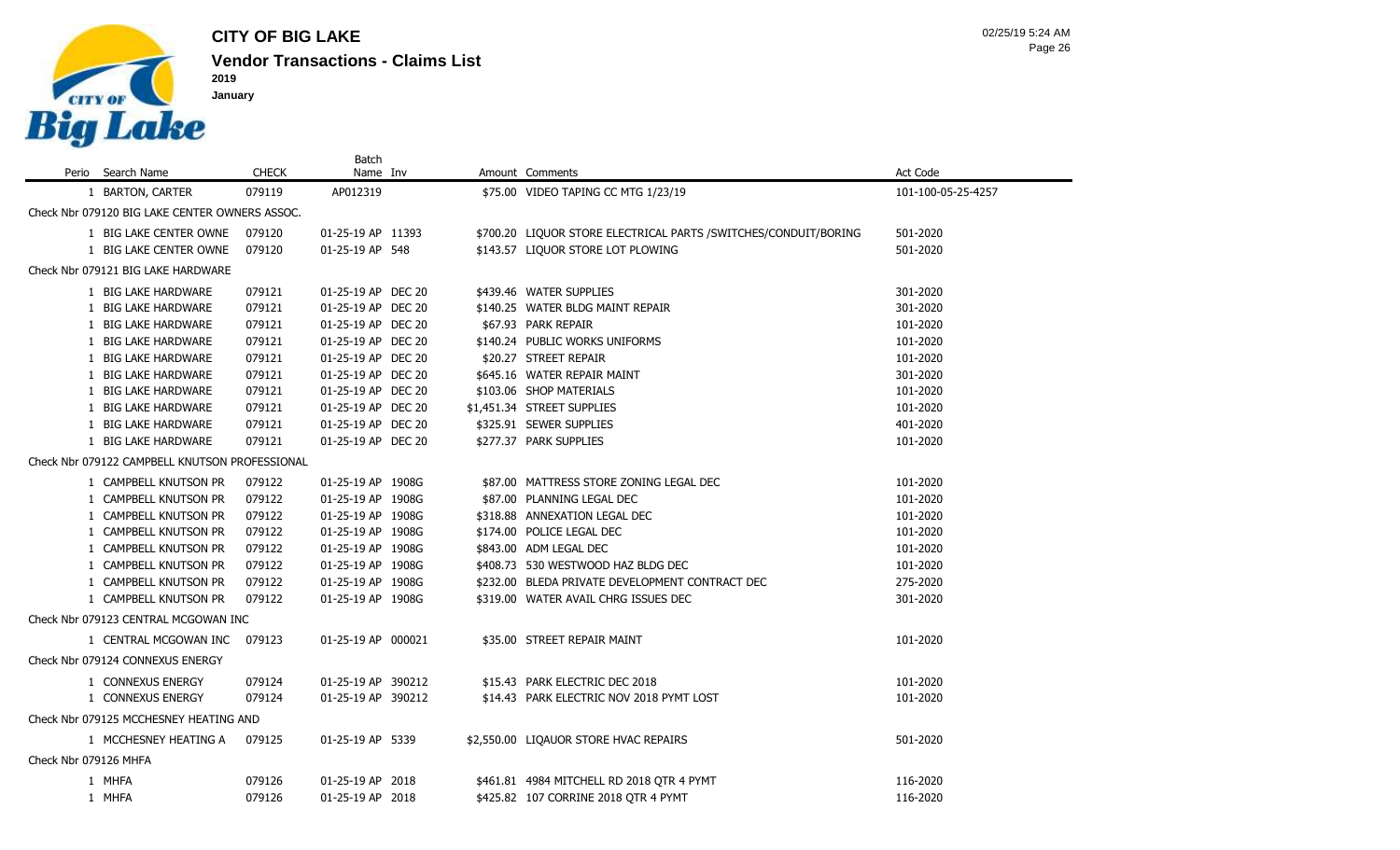

|                                            |              | Batch              |                |                                    |                 |
|--------------------------------------------|--------------|--------------------|----------------|------------------------------------|-----------------|
| Perio Search Name                          | <b>CHECK</b> | Name Inv           |                | Amount Comments                    | <b>Act Code</b> |
| Check Nbr 079127 MN DEPT OF PUBLIC SAFETY  |              |                    |                |                                    |                 |
| 1 MN DEPT OF PUBLIC SAF 079127             |              | 01-25-19 AP 710190 |                | \$25.00 WATER RIGHT TO KNOW REPORT | 301-2020        |
| Check Nbr 079128 OFFICE DEPOT              |              |                    |                |                                    |                 |
| 1 OFFICE DEPOT                             | 079128       | 01-25-19 AP 241815 |                | \$9.59 ADM SUPPLIES                | 101-2020        |
| Check Nbr 079129 OREILLY AUTOMOTIVE, INC   |              |                    |                |                                    |                 |
| 1 OREILLY AUTOMOTIVE, I 079129             |              | 01-25-19 AP 1532-1 |                | \$19.77 FOG CAPSULE - 3            | 101-2020        |
| 1 OREILLY AUTOMOTIVE, I 079129             |              | 01-25-19 AP 1532-1 |                | \$8.49 STREET SHOP MATERIALS       | 101-2020        |
| 1 OREILLY AUTOMOTIVE, I 079129             |              | 01-25-19 AP 1532-1 |                | \$33.98 1 GAL ANTIFRZ              | 401-2020        |
| 1 OREILLY AUTOMOTIVE, I                    | 079129       | 01-25-19 AP 1532-1 |                | \$44.97 9011 CAPSULE/MOWER         | 101-2020        |
| 1 OREILLY AUTOMOTIVE, I 079129             |              | 01-25-19 AP 1532-1 |                | -\$44.97 RETURNED                  | 101-2020        |
| 1 OREILLY AUTOMOTIVE, I 079129             |              | 01-25-19 AP 1532-1 |                | \$550.00 55 GALANTIFRZ 4258        | 301-2020        |
| 1 OREILLY AUTOMOTIVE, I 079129             |              | 01-25-19 AP 1532-1 |                | \$9.23 QUIK LOK                    | 101-2020        |
| 1 OREILLY AUTOMOTIVE, I 079129             |              | 01-25-19 AP 1532-1 |                | \$88.39 STREET REPAIR/MAINT        | 101-2020        |
| 1 OREILLY AUTOMOTIVE, I 079129             |              | 01-25-19 AP 1532-1 |                | \$6.98 70ZSTRTFD                   | 101-2020        |
| 1 OREILLY AUTOMOTIVE, I 079129             |              | 01-25-19 AP 1532-1 |                | -\$2.55 RETURN                     | 101-2020        |
| 1 OREILLY AUTOMOTIVE, I 079129             |              | 01-25-19 AP 1532-1 |                | \$47.74 BRAKE LINE                 | 301-2020        |
| Check Nbr 079130 RMR SERVICES              |              |                    |                |                                    |                 |
| 1 RMR SERVICES                             | 079130       | 01-25-19 AP 201902 |                | \$944.29 METER READS DEC 2019      | 301-2020        |
| 1 RMR SERVICES                             | 079130       | 01-25-19 AP 201902 |                | \$944.29 METER READS DEC 2019      | 401-2020        |
| 1 RMR SERVICES                             | 079130       | 01-25-19 AP 201902 |                | \$209.86 METER READS DEC 2019      | 601-2020        |
| Check Nbr 079131 SHERBURNE COUNTY ATTORNEY |              |                    |                |                                    |                 |
| 1 SHERBURNE COUNTY AT 079131               |              | 01-25-19 AP 5952   |                | \$1,328.74 SHARED FINES            | 101-2020        |
| Check Nbr 079132 SKIDATAINC                |              |                    |                |                                    |                 |
| 1 SKIDATAINC                               | 079132       | 01-25-19 AP 446338 |                | \$540.00 COMPOST GATE REPAIRS      | 101-2020        |
| Check Nbr 079133 ST PAUL, CITY OF          |              |                    |                |                                    |                 |
| 1 ST PAUL, CITY OF                         | 079133       | 01-25-19 AP IN0003 |                | \$150.00 POLICE TRAINING           | 101-2020        |
| Check Nbr 079134 WENCK ASSOCIATES, INC     |              |                    |                |                                    |                 |
| 1 WENCK ASSOCIATES, IN                     | 079134       | 01-25-19 AP 118088 |                | \$2,092.50 DESIGN PHASE WASTEWATER | 499-2020        |
| Check Nbr 079135 XCEL ENERGY               |              |                    |                |                                    |                 |
| 1 XCEL ENERGY                              | 079135       | 01-25-19 AP 51-805 |                | \$107.47 STREET LIGHTS             | 101-2020        |
| 1 XCEL ENERGY                              | 079135       | 01-25-19 AP 51-032 |                | \$1,556.23 SEWER LIFT              | 401-2020        |
| 1 XCEL ENERGY                              | 079135       | 01-25-19 AP 51-004 |                | \$199.42 STREET LIGHTS             | 101-2020        |
| 1 XCEL ENERGY                              | 079135       | 01-25-19 AP 51-426 | \$301.44 WATER |                                    | 301-2020        |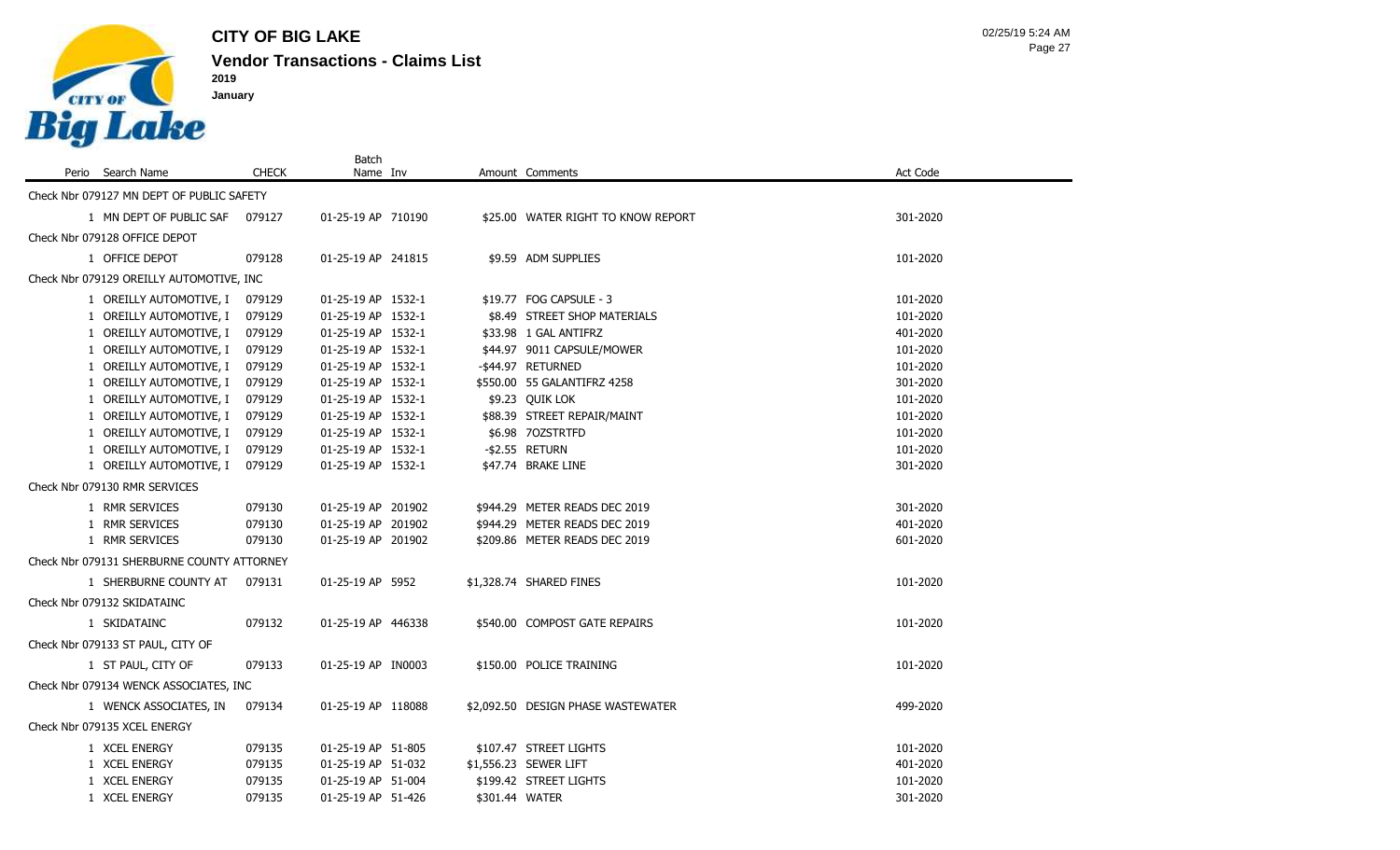**January**

**Vendor Transactions - Claims List CITY OF BIG LAKE** 

Page 28

02/25/19 5:24 AM

|                                            |              | Batch              |  |                                                   |          |
|--------------------------------------------|--------------|--------------------|--|---------------------------------------------------|----------|
| Perio Search Name                          | <b>CHECK</b> | Name Inv           |  | Amount Comments                                   | Act Code |
| 1 XCEL ENERGY                              | 079135       | 01-25-19 AP 51-426 |  | \$236.65 LIFT STATION                             | 401-2020 |
| 1 XCEL ENERGY                              | 079135       | 01-25-19 AP 51-426 |  | \$1,097.92 CITY HALL                              | 101-2020 |
| 1 XCEL ENERGY                              | 079135       | 01-25-19 AP 51-426 |  | \$19.65 STREET LIGHTS                             | 101-2020 |
| 1 XCEL ENERGY                              | 079135       | 01-25-19 AP 51-426 |  | \$242.05 SEWER PLANT                              | 401-2020 |
| 1 XCEL ENERGY                              | 079135       | 01-25-19 AP 51-426 |  | \$19.88 WATER                                     | 301-2020 |
| 1 XCEL ENERGY                              | 079135       | 01-25-19 AP 51-426 |  | \$56.06 CITY HALL                                 | 101-2020 |
| 1 XCEL ENERGY                              | 079135       | 01-25-19 AP 51-426 |  | \$867.51 SEWER PLANT                              | 401-2020 |
| 1 XCEL ENERGY                              | 079135       | 01-25-19 AP 51-426 |  | \$2,971.87 SEWER PLANT                            | 401-2020 |
| 1 XCEL ENERGY                              | 079135       | 01-25-19 AP 51-426 |  | \$345.79 WATER                                    | 301-2020 |
| 1 XCEL ENERGY                              | 079135       | 01-25-19 AP 51-897 |  | \$50.90 STREET LIGHTS                             | 101-2020 |
| 1 XCEL ENERGY                              | 079135       | 01-25-19 AP 51-001 |  | \$20.66 EAGLE LK IRRIGATION                       | 101-2020 |
| 1 XCEL ENERGY                              | 079135       | 01-25-19 AP 51-788 |  | \$1,574.18 LIQUOR STORE                           | 501-2020 |
| Check Nbr 079136 BIG LAKE HARDWARE         |              |                    |  |                                                   |          |
| 1 BIG LAKE HARDWARE                        | 079136       | 01-25-19 AP 2018   |  | \$10.68 LIQUOR STORE SUPPLIES                     | 501-2020 |
| Check Nbr 079137 CORPORATE PAYMENT SYSTEMS |              |                    |  |                                                   |          |
| 1 CORPORATE PAYMENT S                      | 079137       | 01-25-19 AP DEC 20 |  | \$62.32 POLICE SUPPLIES                           | 101-2020 |
| 1 CORPORATE PAYMENT S                      | 079137       | 01-25-19 AP DEC 20 |  | \$69.98 SPEEDOMETER LCD SCREEN REPAIR             | 101-2020 |
| 1 CORPORATE PAYMENT S                      | 079137       | 01-25-19 AP DEC 20 |  | \$3.75 WATER TESTING/POSTAGE                      | 301-2020 |
| 1 CORPORATE PAYMENT S                      | 079137       | 01-25-19 AP DEC 20 |  | \$386.88 LIQUOR STORE SECURE CC DEC 18            | 501-2020 |
| 1 CORPORATE PAYMENT S                      | 079137       | 01-25-19 AP DEC 20 |  | \$113.78 POLICE/LIBRARY PEST CONTROL              | 101-2020 |
| 1 CORPORATE PAYMENT S                      | 079137       | 01-25-19 AP DEC 20 |  | \$184.10 POLICE POSTAGE                           | 101-2020 |
| 1 CORPORATE PAYMENT S                      | 079137       | 01-25-19 AP DEC 20 |  | \$45.50 SEWER REPAIR #11 GEN                      | 401-2020 |
| 1 CORPORATE PAYMENT S                      | 079137       | 01-25-19 AP DEC 20 |  | \$10.68 POLICE DUES                               | 101-2020 |
| 1 CORPORATE PAYMENT S                      | 079137       | 01-25-19 AP DEC 20 |  | \$5.33 POLICE COMPUTER                            | 101-2020 |
| 1 CORPORATE PAYMENT S                      | 079137       | 01-25-19 AP DEC 20 |  | \$75.00 POLICE TRAINING                           | 101-2020 |
| 1 CORPORATE PAYMENT S                      | 079137       | 01-25-19 AP DEC 20 |  | \$242.00 K9 BOARDING                              | 101-2020 |
| 1 CORPORATE PAYMENT S                      | 079137       | 01-25-19 AP DEC 20 |  | \$369.20 LIQUOR STORE SECURE CC (BILLED IN ERROR) | 501-2020 |
| 1 CORPORATE PAYMENT S                      | 079137       | 01-25-19 AP DEC 20 |  | \$269.96 POLICE REPLACE RIM FOR SUBURBAAN         | 101-2020 |
| 1 CORPORATE PAYMENT S                      | 079137       | 01-25-19 AP DEC 20 |  | \$4.00 LIQUOR STORE LIMES                         | 501-2020 |
| 1 CORPORATE PAYMENT S                      | 079137       | 01-25-19 AP DEC 20 |  | \$4.50 ENGINEERING MN DOT MEETING                 | 101-2020 |
| 1 CORPORATE PAYMENT S                      | 079137       | 01-25-19 AP DEC 20 |  | \$17.63 LIQUOR SUPPLIES                           | 501-2020 |
| 1 CORPORATE PAYMENT S                      | 079137       | 01-25-19 AP DEC 20 |  | \$15.76 LIQUOR CLEANING SUPPLIES                  | 501-2020 |
| 1 CORPORATE PAYMENT S                      | 079137       | 01-25-19 AP DEC 20 |  | \$6.00 LIQUOR STORE LIMES/LEMONS                  | 501-2020 |
| 1 CORPORATE PAYMENT S                      | 079137       | 01-25-19 AP DEC 20 |  | \$7.25 LIQUOR STORE POSTAGE                       | 501-2020 |
| 1 CORPORATE PAYMENT S                      | 079137       | 01-25-19 AP DEC 20 |  | \$107.36 ADMIN OFFICE CHAIR                       | 101-2020 |
| 1 CORPORATE PAYMENT S                      | 079137       | 01-25-19 AP DEC 20 |  | \$45.00 FARMERS MARKET DUES                       | 280-2020 |
| 1 CORPORATE PAYMENT S                      | 079137       | 01-25-19 AP DEC 20 |  | \$3.00 LIQUOR STORE LIMES                         | 501-2020 |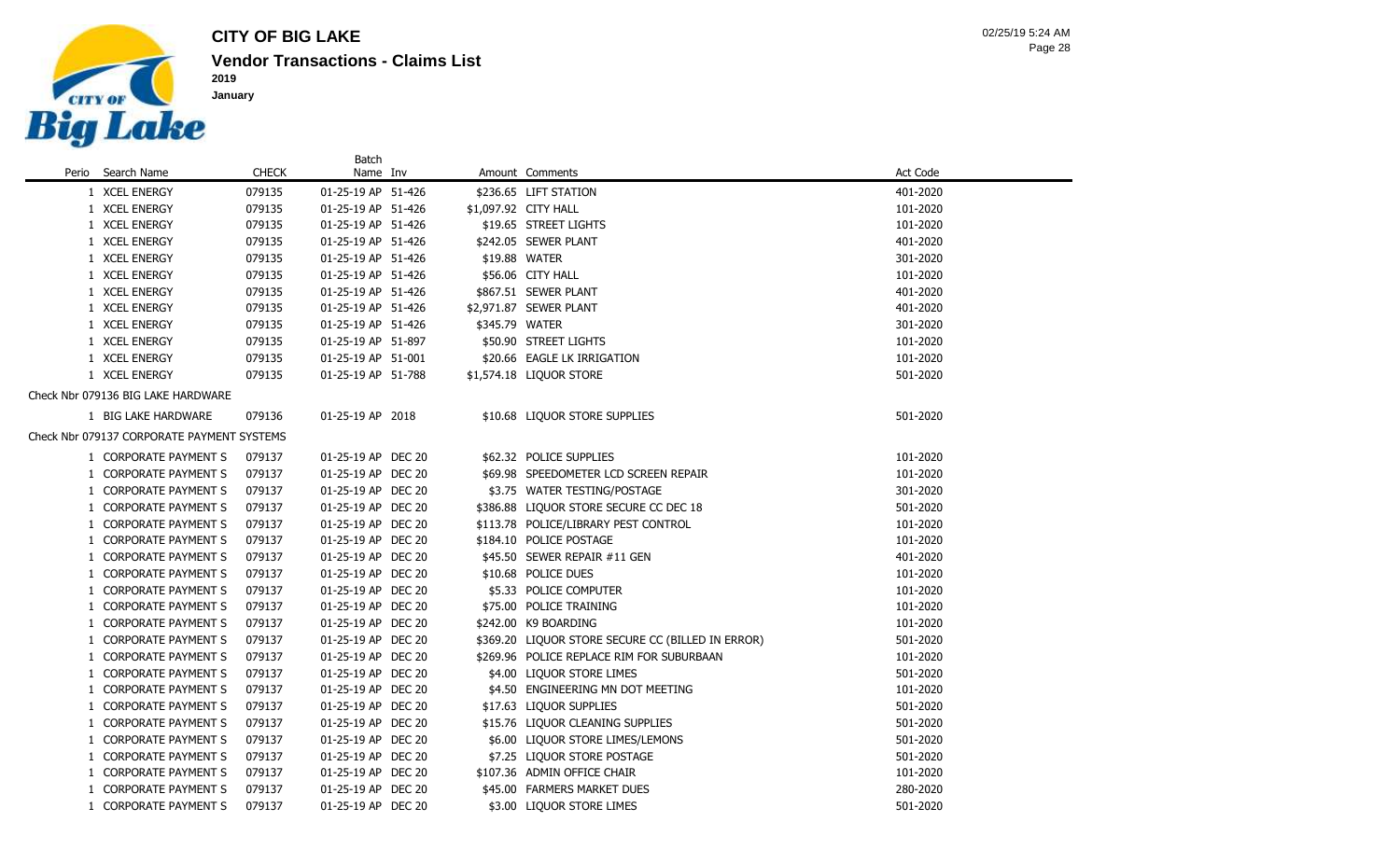

**January**

|                                            |              | Batch      |          |                                             |                    |
|--------------------------------------------|--------------|------------|----------|---------------------------------------------|--------------------|
| Perio Search Name                          | <b>CHECK</b> | Name Inv   |          | Amount Comments                             | Act Code           |
| Check Nbr 079138 CORPORATE PAYMENT SYSTEMS |              |            |          |                                             |                    |
| 1 CORPORATE PAYMENT S                      | 079138       | AP012219CC |          | \$11.10 TRAIL GRANT PLANNING & ENGINEERING  | 101-200-40-25-4235 |
| 1 CORPORATE PAYMENT S                      | 079138       | AP012219CC |          | \$10.73 POLICE DUES                         | 101-300-75-25-4130 |
| 1 CORPORATE PAYMENT S                      | 079138       | AP012219CC |          | \$455.55 POLICE SUPPLIES                    | 101-300-75-25-4210 |
| 1 CORPORATE PAYMENT S                      | 079138       | AP012219CC |          | \$73.80 POLICE/LIBRARY SUPPLIES             | 101-100-20-25-4210 |
| 1 CORPORATE PAYMENT S                      | 079138       | AP012219CC |          | \$4.40 LIQUOR LIMES                         | 501-000-00-27-4266 |
| 1 CORPORATE PAYMENT S                      | 079138       | AP012219CC |          | \$1,586.80 POLICE 2 LAPTOP COMPUTERS        | 101-300-75-25-4130 |
| 1 CORPORATE PAYMENT S                      | 079138       | AP012219CC |          | \$68.79 POLICE MEALS/KALLA TRAINING         | 101-300-75-25-4243 |
| 1 CORPORATE PAYMENT S                      | 079138       | AP012219CC |          | \$166.60 POLICE DUES                        | 101-300-75-25-4260 |
| 1 CORPORATE PAYMENT S                      | 079138       | AP012219CC |          | \$235.85 K9 SUPPLIES                        | 101-300-75-25-4253 |
| 1 CORPORATE PAYMENT S                      | 079138       | AP012219CC |          | \$375.00 MCFOA CONFERENCE 3/19 - 3/22       | 101-100-11-10-4238 |
| 1 CORPORATE PAYMENT S                      | 079138       | AP012219CC |          | \$135.00 2019 BUILDING CONFERENCE           | 101-100-30-25-4238 |
| 1 CORPORATE PAYMENT S                      | 079138       | AP012219CC |          | \$5.28 LIQUOR LIMES                         | 501-000-00-27-4266 |
| 1 CORPORATE PAYMENT S                      | 079138       | AP012219CC |          | \$11.09 LIQUOR STORE ADVERTISING            | 501-000-00-25-4220 |
| 1 CORPORATE PAYMENT S                      | 079138       | AP012219CC |          | \$353.87 LIQUOR STORE ADVERTISING           | 501-000-00-25-4220 |
| 1 CORPORATE PAYMENT S                      | 079138       | AP012219CC |          | \$110.00 K9 SUPPLIES                        | 101-300-75-25-4253 |
| 1 CORPORATE PAYMENT S                      | 079138       | AP012219CC | \$27.00  | ENGINEERING MOTOR FUEL                      | 101-200-40-25-4405 |
| 1 CORPORATE PAYMENT S                      | 079138       | AP012219CC |          | \$111.95 PERMIT TECH STUDY GUIDES           | 101-100-30-25-4238 |
| 1 CORPORATE PAYMENT S                      | 079138       | AP012219CC |          | \$105.13 BUILDING SUPPLIES                  | 101-100-30-25-4210 |
| 1 CORPORATE PAYMENT S                      | 079138       | AP012219CC |          | \$625.00 2019 MN DEED MARKETING PARTNERSHIP | 275-1555           |
| 1 CORPORATE PAYMENT S                      | 079138       | AP012219CC |          | \$50.00 MN GFOA 2019 DUES                   | 101-100-15-25-4260 |
| 1 CORPORATE PAYMENT S                      | 079138       | AP012219CC |          | \$30.54 BUILDING MOTOR FUEL                 | 101-100-30-25-4405 |
| 1 CORPORATE PAYMENT S                      | 079138       | AP012219CC |          | \$30.22 SEWER SUPPLIES                      | 401-000-00-25-4210 |
| 1 CORPORATE PAYMENT S                      | 079138       | AP012219CC |          | \$209.00 PERMIT TECH TESTING                | 101-100-30-25-4238 |
| 1 CORPORATE PAYMENT S                      | 079138       | AP012219CC |          | \$451.65 POLICE TRAINING                    | 101-300-75-25-4238 |
| 1 CORPORATE PAYMENT S                      | 079138       | AP012219CC |          | \$375.00 MCFOA CONFERENCE 3/19 - 3/22       | 101-100-11-10-4238 |
| 1 CORPORATE PAYMENT S                      | 079138       | AP012219CC |          | \$149.76 CITY HALL SUPPLIES                 | 101-100-15-25-4210 |
| 1 CORPORATE PAYMENT S                      | 079138       | AP012219CC |          | \$94.04 FIRE DEPT PHONES                    | 101-1320           |
| 1 CORPORATE PAYMENT S                      | 079138       | AP012219CC | \$534.47 | POLICE REPAIR                               | 101-300-75-25-4545 |
| 1 CORPORATE PAYMENT S                      | 079138       | AP012219CC |          | \$356.32 POLICE SUPPLIES                    | 101-300-75-25-4210 |
| 1 CORPORATE PAYMENT S                      | 079138       | AP012219CC |          | \$95.00 POLICE VEHICLE MAINT                | 101-300-75-25-4430 |
| 1 CORPORATE PAYMENT S                      | 079138       | AP012219CC |          | \$194.93 POLICE EQUIPMENT                   | 101-300-75-25-4413 |
| 1 CORPORATE PAYMENT S                      | 079138       | AP012219CC |          | \$277.22 POLICE DUES                        | 101-300-75-25-4260 |
| <b>CORPORATE PAYMENT S</b>                 | 079138       | AP012219CC |          | \$45.45 POLICE MOTOR FUEL                   | 101-300-75-25-4405 |
| 1 CORPORATE PAYMENT S                      | 079138       | AP012219CC |          | \$3,369.24 POLICE COMPUTERS                 | 199-105-75-25-4130 |

1 CORPORATE PAYMENT S 079138 AP012219CC \$189.93 POLICE POSTAGE 101-300-75-25-4235

Check Nbr 079139 AUTHORITY TITLE INC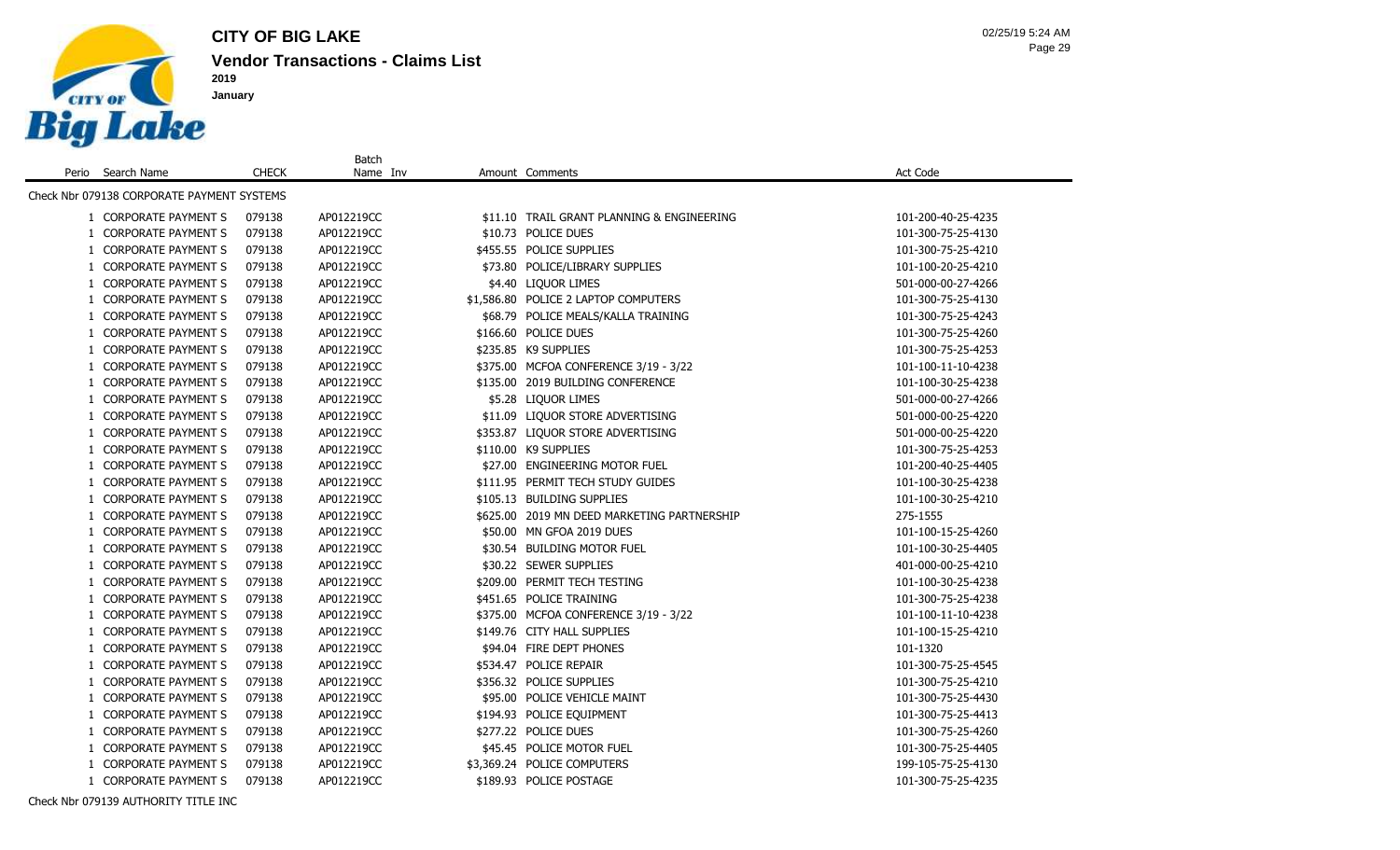

**Vendor Transactions - Claims List CITY OF BIG LAKE 2019 January**

|                        | Perio Search Name                                                       | <b>CHECK</b> | Batch<br>Name Inv | Amount Comments                                   | Act Code           |
|------------------------|-------------------------------------------------------------------------|--------------|-------------------|---------------------------------------------------|--------------------|
|                        | 1 AUTHORITY TITLE INC                                                   | 079139       | AP012619          | \$107.08 WS REFUND 19921 204TH AVE                | 401-2059           |
|                        | Check Nbr 079140 DUDLEY, DEAN & DENA                                    |              |                   |                                                   |                    |
|                        | 1 DUDLEY, DEAN & DENA                                                   | 079140       | AP012619          | \$29.23 WS REFUND 4075 LAKE RIDGE DR              | 401-2059           |
|                        | Check Nbr 079141 DUMONCEAUX PROPERTIES LLC                              |              |                   |                                                   |                    |
|                        | 1 DUMONCEAUX PROPERTI 079141                                            |              | AP012619          | \$47.61 WS REFUND 19837 TRUMAN DR                 | 401-2059           |
|                        | Check Nbr 079142 EDINA REALTY TITLE                                     |              |                   |                                                   |                    |
|                        | 1 EDINA REALTY TITLE                                                    | 079142       | AP012619          | \$139.60 WS REFUND 20489 GORDON LN                | 401-2059           |
|                        | Check Nbr 079143 ENTITLE                                                |              |                   |                                                   |                    |
|                        | 1 ENTITLE                                                               | 079143       | AP012619          | \$13.90 WS REFUND 340 PLEASANT AVE                | 401-2059           |
|                        | Check Nbr 079144 GUARDIAN TITLE LLC                                     |              |                   |                                                   |                    |
|                        | 1 GUARDIAN TITLE LLC                                                    | 079144       | AP012619          | \$16.79 WS REFUND 161 WILL ST                     | 401-2059           |
|                        | Check Nbr 079145 LIBERTY TITLE, INC- OTSEGO                             |              |                   |                                                   |                    |
|                        | 1 LIBERTY TITLE, INC- OT                                                | 079145       | AP012619          | \$24.40 WS REFUND 950 NICOLLET AVE                | 401-2059           |
|                        | Check Nbr 079146 MEDINA, JONI                                           |              |                   |                                                   |                    |
|                        | 1 MEDINA, JONI                                                          | 079146       | AP012619          | \$500.00 WS REFUND 18959 HELEN WAY                | 401-2059           |
|                        | Check Nbr 079147 QUELLA, TORREY                                         |              |                   |                                                   |                    |
|                        | 1 QUELLA, TORREY                                                        | 079147       | AP012619          | \$41.82 WS REFUND 5444 HIGHLAND TRL               | 401-2059           |
|                        | Check Nbr 079148 RESULTS TITLE                                          |              |                   |                                                   |                    |
|                        | 1 RESULTS TITLE                                                         | 079148       | AP012619          | \$126.37 WS REFUN D 20328 PRAIRIE DR              | 401-2059           |
|                        | Check Nbr 079149 SMITH, PATRICK G & JENNIFER LE                         |              |                   |                                                   |                    |
|                        | 1 SMITH, PATRICK G & JE                                                 | 079149       | AP012619          | \$138.94 WS REFUND 20356 JUNEGRASS DR             | 401-2059           |
|                        | Check Nbr 079150 ABRAHAMSON, CARLA                                      |              |                   |                                                   |                    |
|                        | 1 ABRAHAMSON, CARLA                                                     | 079150       | AP012719 322496   | \$457.75 REPLACE COVERS/FOAM ON 8 SEATS FOR ATV   | 199-000-75-70-4316 |
|                        | 1 ABRAHAMSON, CARLA                                                     | 079150       | AP012719 322497   | \$5.00 PATCH                                      | 101-300-75-25-4413 |
|                        | Check Nbr 079151 APPLIED CONCEPTS, INC                                  |              |                   |                                                   |                    |
|                        | 1 APPLIED CONCEPTS, INC 079151                                          |              | AP012719 340852   | \$226.00 REPAIR CAN/VSS POWER CABLE               | 101-300-75-25-4545 |
|                        | 1 APPLIED CONCEPTS, INC 079151<br>Check Nbr 079152 ARTISAN BEER COMPANY |              | AP012719 340735   | \$219.00 REPAIR OBSOLETE ASSY/2X MODULAR DISPL.AY | 101-300-75-25-4545 |
|                        | 1 ARTISAN BEER COMPAN                                                   | 079152       | AP012719 332097   | \$52.40 BEER                                      | 501-000-00-27-4263 |
| Check Nbr 079153 ARVIG |                                                                         |              |                   |                                                   |                    |
|                        |                                                                         |              |                   |                                                   |                    |

1 ARVIG 079153 AP012719 000305 \$368.00 POLICE INTERNET SERVICES 101-300-75-25-4230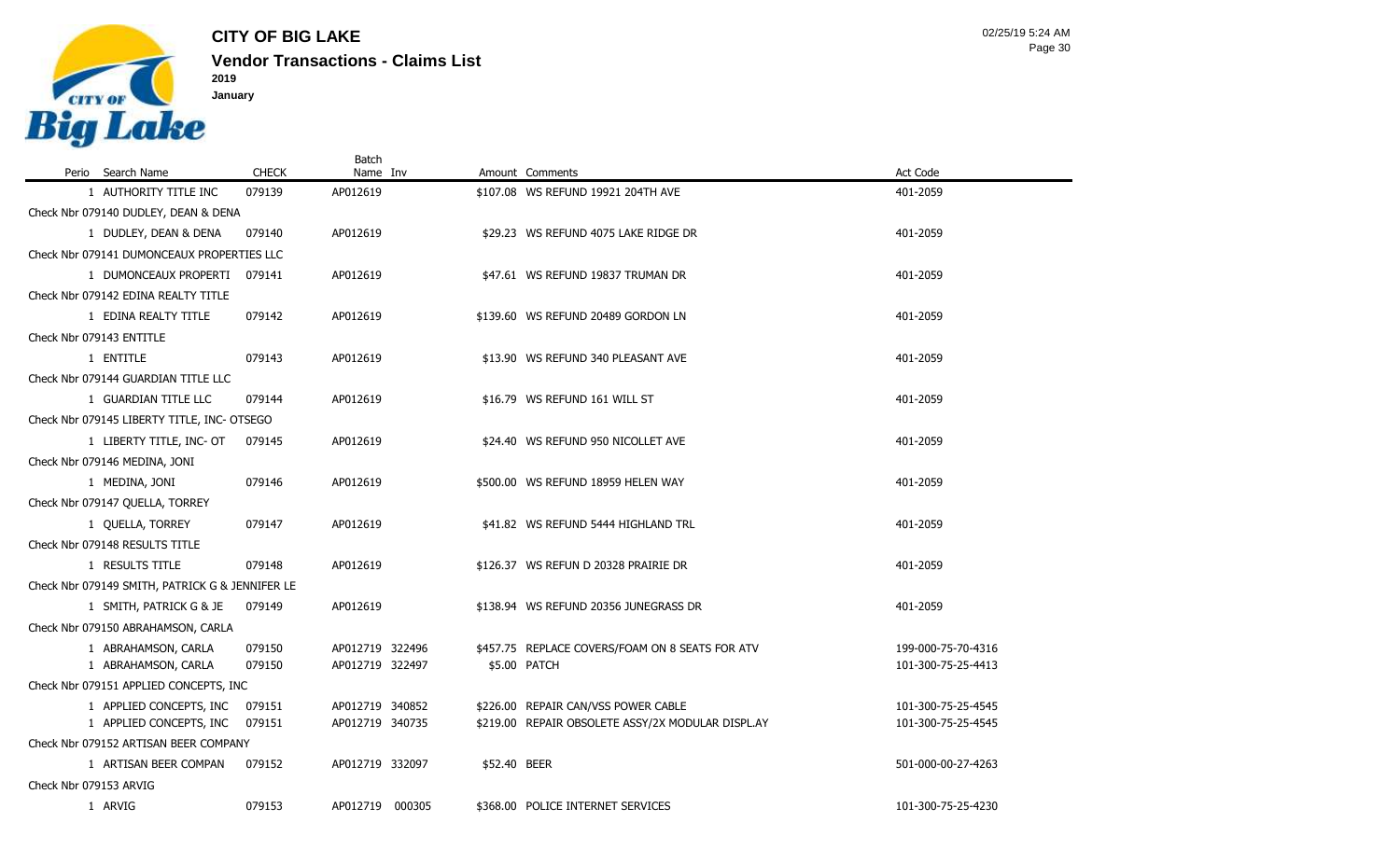

|       |                                               |              | Batch           |                   |                                                                 |                    |
|-------|-----------------------------------------------|--------------|-----------------|-------------------|-----------------------------------------------------------------|--------------------|
| Perio | Search Name                                   | <b>CHECK</b> | Name Inv        |                   | Amount Comments                                                 | Act Code           |
|       | Check Nbr 079154 AT & T MOBILITY              |              |                 |                   |                                                                 |                    |
|       | 1 AT & T MOBILITY                             | 079154       | AP012719 287284 |                   | \$900.68 POLICE CELL PHONES                                     | 101-300-75-25-4230 |
|       | Check Nbr 079155 AUDIO COMMUNICATIONS         |              |                 |                   |                                                                 |                    |
|       | 1 AUDIO COMMUNICATIO                          | 079155       | AP012719 12436  |                   | \$226.20 PUBLIC WORKS BLDG SECURITY MONITORING 2019             | 101-200-50-25-4540 |
|       | 1 AUDIO COMMUNICATIO                          | 079155       | AP012719 12435  |                   | \$226.20 CITY HALL SECURITY MONITORING 2019                     | 101-100-15-25-4540 |
|       | 1 AUDIO COMMUNICATIO                          | 079155       | AP012719 12433  |                   | \$226.20 WATER TREATMENT FACILITY SECURITY MONITORING 2019      | 301-000-00-25-4540 |
|       | 1 AUDIO COMMUNICATIO                          | 079155       | AP012719 12432  |                   | \$251.40 LIBRARY POLICE SECURITY MONITORING 2019                | 101-100-20-25-4540 |
|       | 1 AUDIO COMMUNICATIO                          | 079155       | AP012719 12434  |                   | \$226.20 WASTEWATER TREATMENT FACILITY SECURITY MONITORING 2019 | 401-000-00-25-4540 |
|       | Check Nbr 079156 BELL BOY CORPORATION-1       |              |                 |                   |                                                                 |                    |
|       | 1 BELL BOY CORPORATION                        | 079156       | AP012719 009889 |                   | \$78.71 LIQUOR SUPPLIES                                         | 501-000-00-25-4210 |
|       | 1 BELL BOY CORPORATION                        | 079156       | AP012719 006793 | \$1,430.65 LIQUOR |                                                                 | 501-000-00-27-4262 |
|       | 1 BELL BOY CORPORATION                        | 079156       | AP012719 006793 | \$17.60 FRT       |                                                                 | 501-000-00-27-4269 |
|       | 1 BELL BOY CORPORATION                        | 079156       | AP012719 009893 | \$5.70 MISC       |                                                                 | 501-000-00-27-4266 |
|       | 1 BELL BOY CORPORATION                        | 079156       | AP012719 009893 |                   | \$84.45 LIQUOR SUPPLIES                                         | 501-000-00-25-4210 |
|       | 1 BELL BOY CORPORATION                        | 079156       | AP012719 006804 | \$5.86 FRT        |                                                                 | 501-000-00-27-4269 |
|       | 1 BELL BOY CORPORATION                        | 079156       | AP012719 006804 | \$84.00 WINE      |                                                                 | 501-000-00-27-4264 |
|       | 1 BELL BOY CORPORATION                        | 079156       | AP012719 006804 |                   | \$87.66 LIQUOR                                                  | 501-000-00-27-4262 |
|       | 1 BELL BOY CORPORATION                        | 079156       | AP012719 009893 | \$2.42 FRT        |                                                                 | 501-000-00-27-4269 |
|       | Check Nbr 079157 BERNICKS PEPSI               |              |                 |                   |                                                                 |                    |
|       | 1 BERNICKS PEPSI                              | 079157       | AP012719 95145  | \$96.40 MIX       |                                                                 | 501-000-00-27-4265 |
|       | 1 BERNICKS PEPSI                              | 079157       | AP012719 91846  | \$964.55 BEER     |                                                                 | 501-000-00-27-4263 |
|       | 1 BERNICKS PEPSI                              | 079157       | AP012719 91845  | \$64.30 MIX       |                                                                 | 501-000-00-27-4265 |
|       | 1 BERNICKS PEPSI                              | 079157       | AP012719 95147  | \$993.10 BEER     |                                                                 | 501-000-00-27-4263 |
|       | Check Nbr 079158 BIG LAKE CHAMBER OF COMMERCE |              |                 |                   |                                                                 |                    |
|       | 1 BIG LAKE CHAMBER OF C                       | 079158       | AP012719        |                   | \$41.67 2019 CHAMBER COMMUNITY FAIR                             | 101-100-10-25-4220 |
|       | 1 BIG LAKE CHAMBER OF C                       | 079158       | AP012719        |                   | \$41.67 2019 CHAMBER COMMUNITY FAIR                             | 275-000-00-25-4220 |
|       | 1 BIG LAKE CHAMBER OF C                       | 079158       | AP012719        |                   | \$41.66 2019 CHAMBER COMMUNITY FAIR                             | 101-100-05-25-4220 |
|       | Check Nbr 079159 BIG LAKE COMMUNITY EDUCATION |              |                 |                   |                                                                 |                    |
|       | 1 BIG LAKE COMMUNITY E                        | 079159       | AP012719        |                   | \$100.00 2019 SPRING AD IN COMMUNITY ED                         | 280-000-00-25-4220 |
|       | Check Nbr 079160 BIG LAKE LUMBER              |              |                 |                   |                                                                 |                    |
|       | 1 BIG LAKE LUMBER                             | 079160       | AP012719 200712 |                   | \$243.05 PARK SUPPLIES/TABLES                                   | 101-200-55-25-4210 |
|       | Check Nbr 079161 BIG LAKE TOWNSHIP            |              |                 |                   |                                                                 |                    |
|       | 1 BIG LAKE TOWNSHIP                           | 079161       | AP012719        |                   | \$6,439.36 PROPERTY TAX SETTLEMENT #3 DIST #6                  | 101-2075           |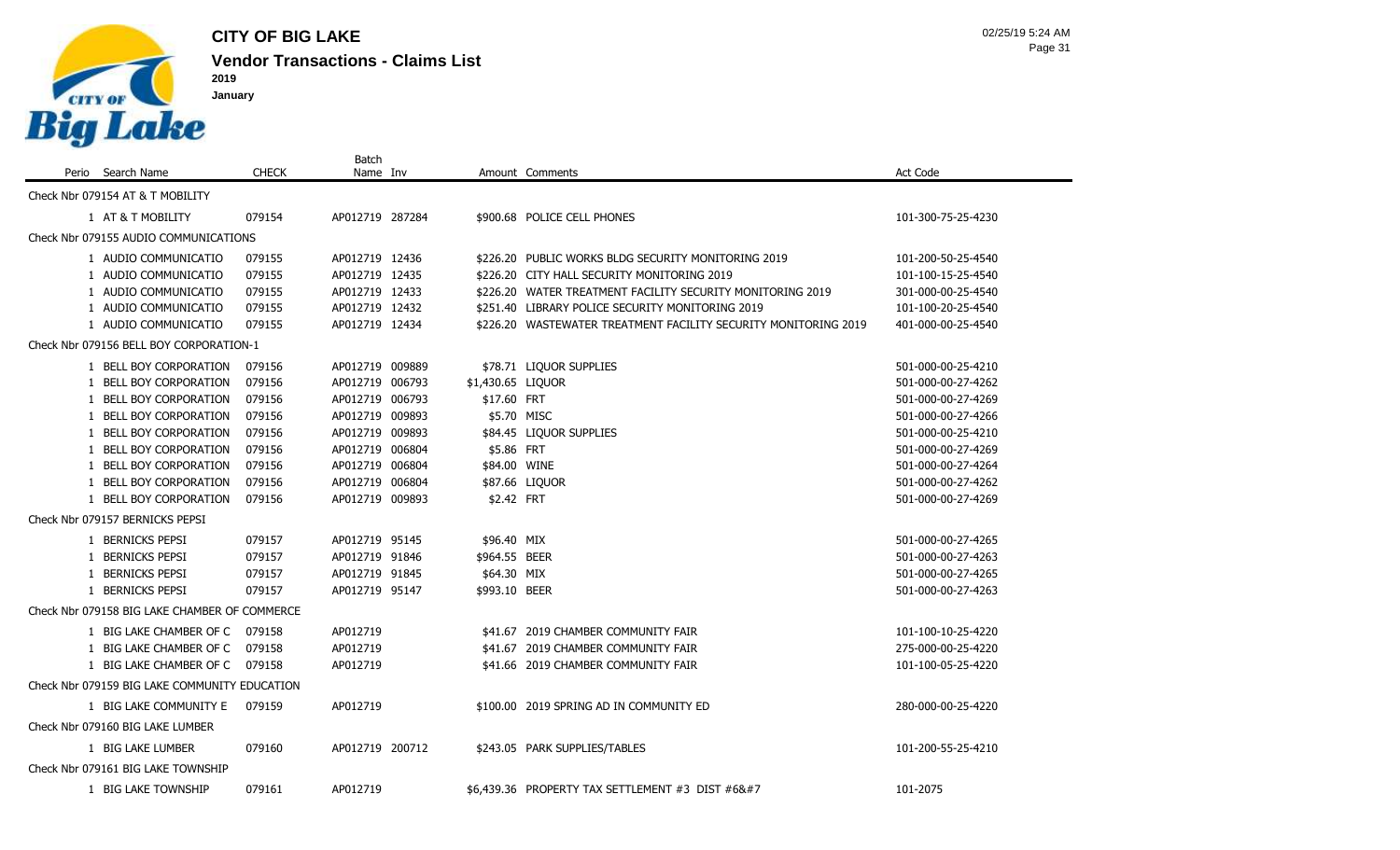

**January**

 $\sim$ 

|                                               |              | Batch           |                   |                                            |                    |
|-----------------------------------------------|--------------|-----------------|-------------------|--------------------------------------------|--------------------|
| Perio Search Name                             | <b>CHECK</b> | Name Inv        |                   | Amount Comments                            | Act Code           |
| Check Nbr 079162 CITY OF BIG LAKE             |              |                 |                   |                                            |                    |
| 1 CITY OF BIG LAKE                            | 079162       | AP012719        |                   | \$33.80 PAYROLL DEDUC/AUDETTE              | 101-2175           |
| 1 CITY OF BIG LAKE                            | 079162       | AP012719        |                   | \$28.20 PAYROLL DEDUC/PASSER               | 101-2175           |
| 1 CITY OF BIG LAKE                            | 079162       | AP012719        |                   | \$48.71 PAYROLL DEDUC/SCOTT                | 101-2175           |
| Check Nbr 079163 BREAKTHRU BEVERAGE           |              |                 |                   |                                            |                    |
| 1 BREAKTHRU BEVERAGE                          | 079163       | AP012719 108091 | \$193.50 BEER     |                                            | 501-000-00-27-4263 |
| 1 BREAKTHRU BEVERAGE                          | 079163       | AP012719 108091 |                   | \$36.00 NA WINE                            | 501-000-00-27-4268 |
| 1 BREAKTHRU BEVERAGE                          | 079163       | AP012719 108091 | \$30.00 MIX       |                                            | 501-000-00-27-4265 |
| 1 BREAKTHRU BEVERAGE                          | 079163       | AP012719 108092 | \$1,861.10 LIQUOR |                                            | 501-000-00-27-4262 |
| 1 BREAKTHRU BEVERAGE                          | 079163       | AP012719 108092 | \$135.00 LIQUOR   |                                            | 501-000-00-27-4262 |
| 1 BREAKTHRU BEVERAGE                          | 079163       | AP012719 108091 | \$5,847.90 LIQUOR |                                            | 501-000-00-27-4262 |
| 1 BREAKTHRU BEVERAGE                          | 079163       | AP012719 108091 | \$396.00 WINE     |                                            | 501-000-00-27-4264 |
| 1 BREAKTHRU BEVERAGE                          | 079163       | AP012719 108092 | \$1,536.00 WINE   |                                            | 501-000-00-27-4264 |
| Check Nbr 079164 C&L DISTRIBUTING COMPANY     |              |                 |                   |                                            |                    |
| 1 C&L DISTRIBUTING COM                        | 079164       | AP012719 968012 | -\$89.82 CREDIT   |                                            | 501-000-00-27-4263 |
| 1 C&L DISTRIBUTING COM                        | 079164       | AP012719 968014 | $-$120.34$        |                                            | 501-000-00-27-4263 |
| 1 C&L DISTRIBUTING COM                        | 079164       | AP012719 948043 | \$1,081.05 BEER   |                                            | 501-000-00-27-4263 |
| 1 C&L DISTRIBUTING COM                        | 079164       | AP012719 942030 | \$82.60 MIX       |                                            | 501-000-00-27-4265 |
| 1 C&L DISTRIBUTING COM                        | 079164       | AP012719 942030 |                   | -\$60.00 CREDIT                            | 501-000-00-27-4274 |
| 1 C&L DISTRIBUTING COM                        | 079164       | AP012719 948041 | \$838.00 BEER     |                                            | 501-000-00-27-4263 |
| 1 C&L DISTRIBUTING COM                        | 079164       | AP012719 942030 | \$9,663.95 BEER   |                                            | 501-000-00-27-4263 |
| 1 C&L DISTRIBUTING COM                        | 079164       | AP012719 961078 | \$14.00 MIX       |                                            | 501-000-00-27-4265 |
| 1 C&L DISTRIBUTING COM                        | 079164       | AP012719 961078 |                   | \$30.00 KEG DEPOSIT                        | 501-000-00-27-4274 |
| 1 C&L DISTRIBUTING COM                        | 079164       | AP012719 961078 | \$10,055.50 BEER  |                                            | 501-000-00-27-4263 |
| Check Nbr 079165 CHARTER COMMUNICATIONS       |              |                 |                   |                                            |                    |
| 1 CHARTER COMMUNICATI 079165                  |              | AP012719 017101 |                   | \$134.98 LAKESIDE PARK JAN 18              | 101-200-55-25-4230 |
| Check Nbr 079166 COLLINS BROTHERS TOWING, INC |              |                 |                   |                                            |                    |
| 1 COLLINS BROTHERS TO                         | 079166       | AP012719 59119  |                   | \$300.00 PUBLIC WORKS TOW 17 INTERNATIONAL | 101-200-50-25-4430 |
| Check Nbr 079167 CORNERSTONE CHEVROLET        |              |                 |                   |                                            |                    |
| 1 CORNERSTONE CHEVRO                          | 079167       | AP012719 162453 |                   | \$255.23 POLICE/CUT & PROGRAM KEYS         | 101-300-75-25-4413 |
| Check Nbr 079168 CRYSTAL SPRINGS ICE          |              |                 |                   |                                            |                    |
| 1 CRYSTAL SPRINGS ICE                         | 079168       | AP012719 004.B0 |                   | \$172.80 ICE/WATER                         | 501-000-00-27-4266 |
| Check Nbr 079169 CUSHMAN MOTOR CO, INC        |              |                 |                   |                                            |                    |
| 1 CUSHMAN MOTOR CO, I                         | 079169       | AP012719 174624 |                   | \$241.18 PARK REPAIR-SPEED CABLE           | 101-200-55-25-4545 |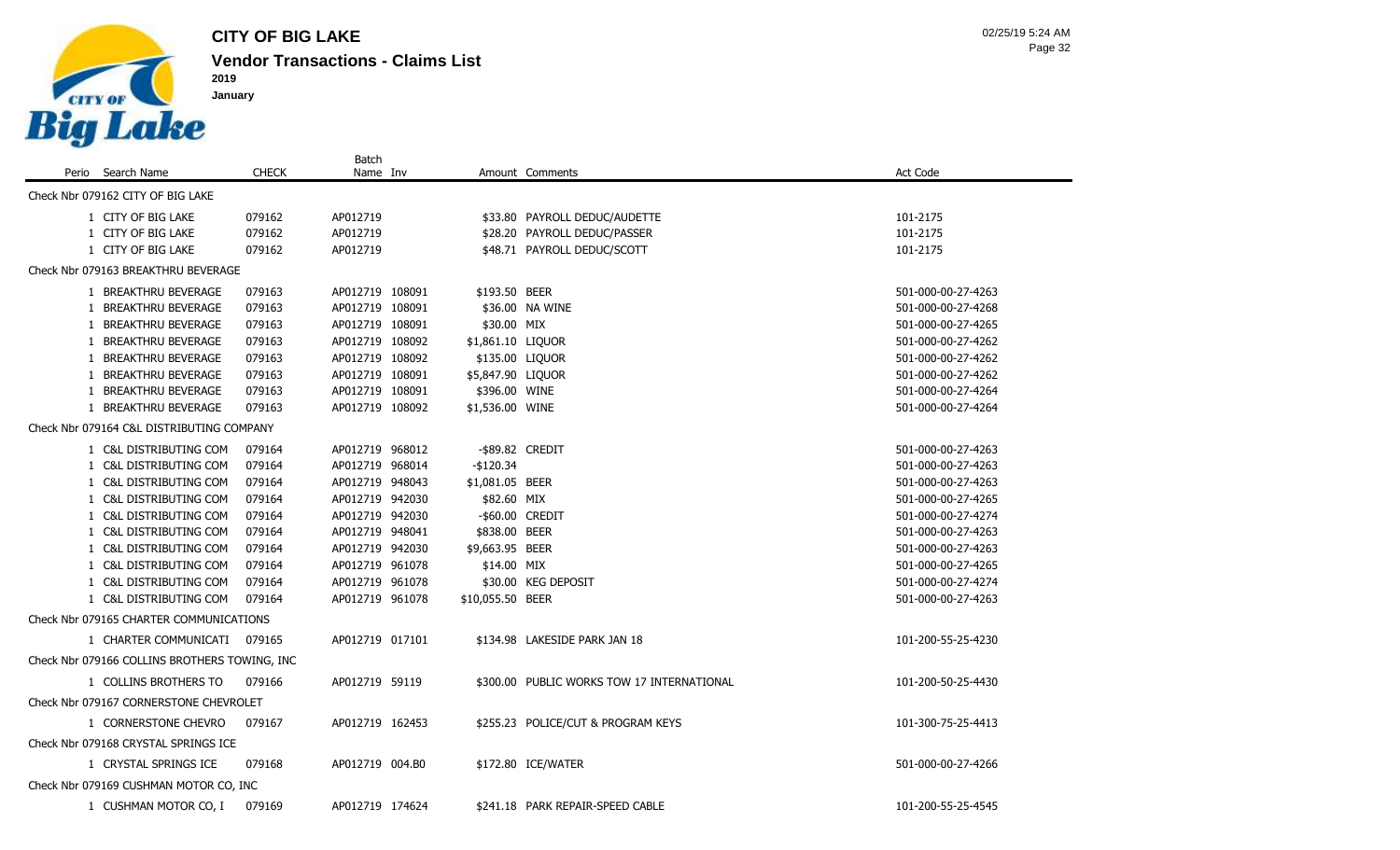

Check Nbr 079179 JJ TAYLOR DIST OF MINN.

**Vendor Transactions - Claims List CITY OF BIG LAKE**

Batch

**January**

Perio Search Name **CHECK** Name Inv Amount Comments Act Code Check Nbr 079170 DAHLHEIMER DISTRIBUTING CO 1 DAHLHEIMER DISTRIBUT 079170 AP012719 198196 -\$298.00 CREDIT 501-000-00-27-4263 1 DAHLHEIMER DISTRIBUT 079170 AP012719 197648 \$18.40 NA BEER 501-000-00-27-4267 1 DAHLHEIMER DISTRIBUT 079170 AP012719 197648 \$27.20 MIX 501-000-00-27-4265 1 DAHLHEIMER DISTRIBUT 079170 AP012719 197648 \$11,315.03 BEER 501-000-00-27-4263 1 DAHLHEIMER DISTRIBUT 079170 AP012719 139411 \$4,053.05 BEER 501-000-00-27-4263 1 DAHLHEIMER DISTRIBUT 079170 AP012719 139411 \$45.05 NA BEER 501-000-00-27-4267 1 DAHLHEIMER DISTRIBUT 079170 AP012719 139409 \$1,086.50 BEER 501-000-00-27-4263 1 DAHLHEIMER DISTRIBUT 079170 AP012719 139411 - \$30.00 KEG RETURN 501-000-00-27-4274 Check Nbr 079171 DAILEY DATA & ASSOCIATES, INC 1 DAILEY DATA & ASSOCIA 079171 AP012719 102132 \$48.09 LIQUOR STORE NEW CASH DRAWER 501-000-00-25-4413 Check Nbr 079172 DAKOTA SUPPLY GROUP 1 DAKOTA SUPPLY GROUP 079172 AP012719 E46118 \$22.31 PARK SEAT REPAIR S 101-200-55-25-4545 Check Nbr 079173 DATA SUCCESS, INC 1 DATA SUCCESS, INC 079173 AP012719 12373 \$405.00 UTILITY BILLING SOFTWARE MAINT 101-105-15-20-4133 1 DATA SUCCESS, INC 079173 AP012719 12376 \$250.00 POLICE COMPUTER REPAIR 101-105-75-20-4133 Check Nbr 079174 GENERAL RENTAL CENTER 1 GENERAL RENTAL CENTE 079174 AP012719 247891 \$182.00 PUBLIC WORKS/SAW WALK BEHIND/WRENCH/DIAMOND BLADE 101-200-50-25-4255 Check Nbr 079175 GRANITE CITY JOBBING 1 GRANITE CITY JOBBING 079175 AP012719 122671 \$102.33 CIGARS 501-000-00-27-4271 1 GRANITE CITY JOBBING 079175 AP012719 122671 \$4.25 FRT 501-000-00-27-4269 1 GRANITE CITY JOBBING 079175 AP012719 121825 \$4.25 FRT 501-000-00-27-4269 1 GRANITE CITY JOBBING 079175 AP012719 121825 \$9.10 MISC \$9.10 SOLONG 501-000-00-27-4266 1 GRANITE CITY JOBBING 079175 AP012719 121825 \$508.92 TOBACCO 501-000-00-27-4273 1 GRANITE CITY JOBBING 079175 AP012719 122671 \$678.56 TOBACCO 501-000-00-27-4273 1 GRANITE CITY JOBBING 079175 AP012719 121825 \$182.64 CIGARS 501-000-00-27-4271 Check Nbr 079176 GUARDIAN TRACKING 1 GUARDIAN TRACKING 079176 AP012719 2018-0 \$861.00 POLICE 2019 ANNUAL SUBSCRIP INTERNET TRACKING 101-300-75-25-4260 Check Nbr 079177 HAWKINS, INC-1 1 HAWKINS, INC-1 079177 AP012719 442727 \$301.95 WATER CHEMICALS 301-000-00-25-4380 Check Nbr 079178 IACP 1 IACP 079178 AP012719 004096 \$190.00 POLICE DUES 101-300-75-25-4260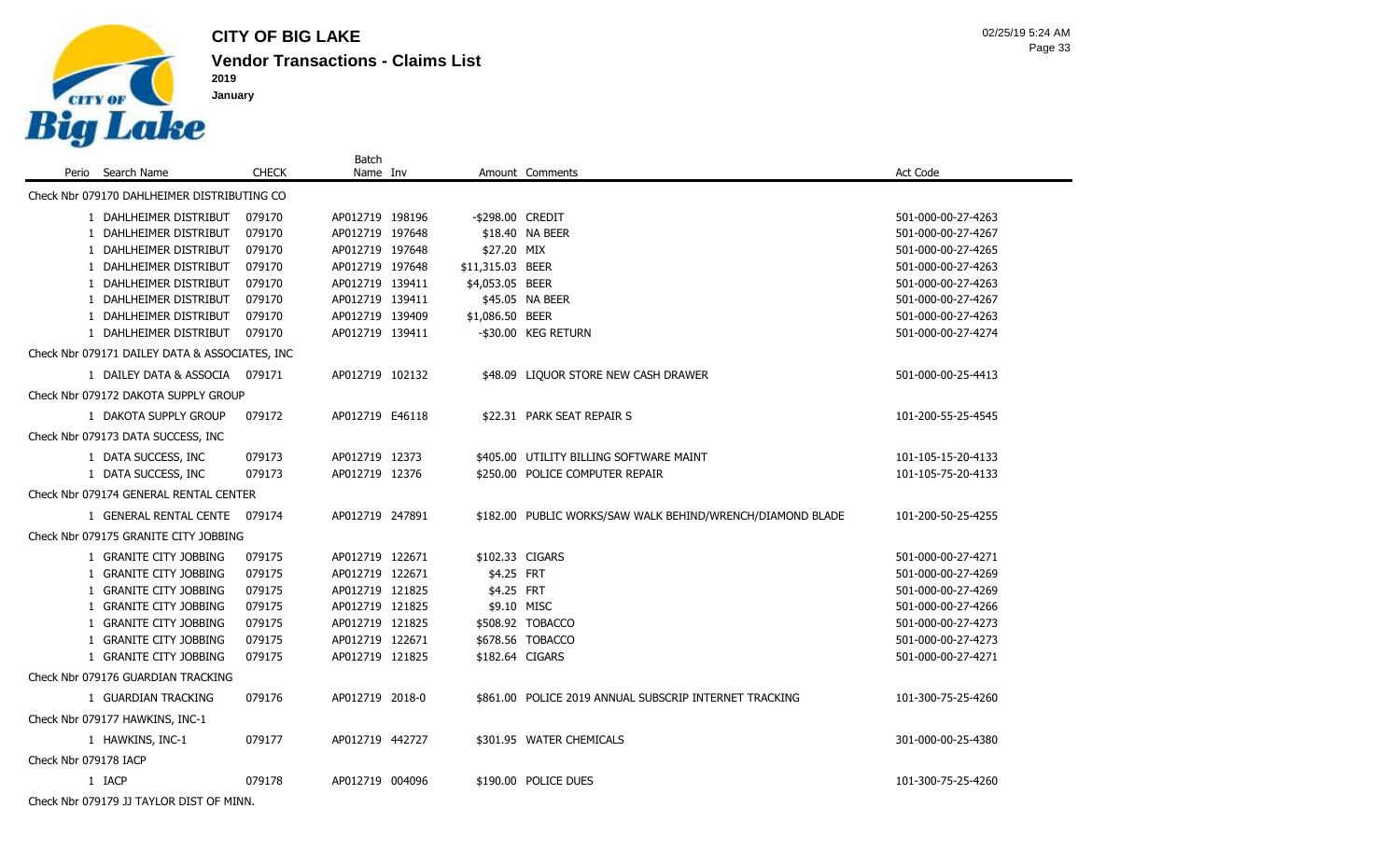

 **January**

|                                             |              | Batch           |                   |                                 |                    |
|---------------------------------------------|--------------|-----------------|-------------------|---------------------------------|--------------------|
| Perio Search Name                           | <b>CHECK</b> | Name Inv        |                   | Amount Comments                 | <b>Act Code</b>    |
| 1 JJ TAYLOR DIST OF MIN                     | 079179       | AP012719 289381 |                   | \$141.35 BEER/NO FREIGHT CHARGE | 501-000-00-27-4263 |
| Check Nbr 079180 JOHNSON BROTHERS WHOLESALE |              |                 |                   |                                 |                    |
| 1 JOHNSON BROTHERS W                        | 079180       | AP012719 120551 | \$1,200.00 LIQUOR |                                 | 501-000-00-27-4262 |
| 1 JOHNSON BROTHERS W                        | 079180       | AP012719 522410 | -\$49.65 CREDIT   |                                 | 501-000-00-27-4264 |
| 1 JOHNSON BROTHERS W                        | 079180       | AP012719 522641 | -\$90.61 CREDIT   |                                 | 501-000-00-27-4262 |
| 1 JOHNSON BROTHERS W                        | 079180       | AP012719 522642 | -\$122.00 CREDIT  |                                 | 501-000-00-27-4262 |
| 1 JOHNSON BROTHERS W                        | 079180       | AP012719 522643 | -\$58.15 CREDIT   |                                 | 501-000-00-27-4264 |
| 1 JOHNSON BROTHERS W                        | 079180       | AP012719 523103 | -\$171.42 CREDIT  |                                 | 501-000-00-27-4264 |
| 1 JOHNSON BROTHERS W                        | 079180       | AP012719 522976 |                   | -\$6.36 CREDIT                  | 501-000-00-27-4263 |
| 1 JOHNSON BROTHERS W                        | 079180       | AP012719 522976 |                   | -\$3.64 CREDIT                  | 501-000-00-27-4262 |
| 1 JOHNSON BROTHERS W                        | 079180       | AP012719 522406 | -\$26.68 CREDIT   |                                 | 501-000-00-27-4264 |
| 1 JOHNSON BROTHERS W                        | 079180       | AP012719 522405 | $-$11.33$ CREDIT  |                                 | 501-000-00-27-4264 |
| 1 JOHNSON BROTHERS W                        | 079180       | AP012719 522403 |                   | -\$5.38 CREDIT                  | 501-000-00-27-4262 |
| 1 JOHNSON BROTHERS W                        | 079180       | AP012719 522404 |                   | -\$2.00 CREDIT                  | 501-000-00-27-4262 |
| 1 JOHNSON BROTHERS W                        | 079180       | AP012719 120668 | \$1,290.85 WINE   |                                 | 501-000-00-27-4264 |
| 1 JOHNSON BROTHERS W                        | 079180       | AP012719 120552 | \$99.50 WINE      |                                 | 501-000-00-27-4264 |
| 1 JOHNSON BROTHERS W                        | 079180       | AP012719 120068 | \$32.00 MIX       |                                 | 501-000-00-27-4265 |
| 1 JOHNSON BROTHERS W                        | 079180       | AP012719 120552 | \$2,992.81 LIQUOR |                                 | 501-000-00-27-4262 |
| JOHNSON BROTHERS W                          | 079180       | AP012719 120552 | \$1,066.55 WINE   |                                 | 501-000-00-27-4264 |
| 1 JOHNSON BROTHERS W                        | 079180       | AP012719 120551 | \$929.60 LIQUOR   |                                 | 501-000-00-27-4262 |
| JOHNSON BROTHERS W                          | 079180       | AP012719 120068 | \$642.00 LIQUOR   |                                 | 501-000-00-27-4262 |
| 1 JOHNSON BROTHERS W                        | 079180       | AP012719 119729 | \$912.00 LIQUOR   |                                 | 501-000-00-27-4262 |
| JOHNSON BROTHERS W                          | 079180       | AP012719 119462 | \$538.50 LIQUOR   |                                 | 501-000-00-27-4262 |
| 1 JOHNSON BROTHERS W                        | 079180       | AP012719 119729 | \$384.84 WINE     |                                 | 501-000-00-27-4264 |
| 1 JOHNSON BROTHERS W                        | 079180       | AP012719 120067 | \$905.35 WINE     |                                 | 501-000-00-27-4264 |
| 1 JOHNSON BROTHERS W                        | 079180       | AP012719 120068 | \$1,015.02 WINE   |                                 | 501-000-00-27-4264 |
| 1 JOHNSON BROTHERS W                        | 079180       | AP012719 120068 | \$210.61 LIUQOR   |                                 | 501-000-00-27-4262 |
| 1 JOHNSON BROTHERS W                        | 079180       | AP012719 120551 | \$1,153.45 WINE   |                                 | 501-000-00-27-4264 |
| 1 JOHNSON BROTHERS W                        | 079180       | AP012719 522409 | -\$14.00 CREDIT   |                                 | 501-000-00-27-4262 |
| 1 JOHNSON BROTHERS W                        | 079180       | AP012719 120067 | \$1,578.79 LIQUOR |                                 | 501-000-00-27-4262 |
| 1 JOHNSON BROTHERS W                        | 079180       | AP012719 120067 | \$25.60 BEER      |                                 | 501-000-00-27-4263 |
| 1 JOHNSON BROTHERS W                        | 079180       | AP012719 120068 | \$4,124.22 LIQUOR |                                 | 501-000-00-27-4262 |
| 1 JOHNSON BROTHERS W                        | 079180       | AP012719 120551 | \$2,138.00 LIQUOR |                                 | 501-000-00-27-4262 |
| Check Nbr 079181 JOHNSON CONTROLS SECURITY  |              |                 |                   |                                 |                    |
| 1 JOHNSON CONTROLS SE                       | 079181       | AP012719 318439 |                   | \$462.72 COMPOST SECURITY       | 101-200-50-25-4315 |

Check Nbr 079182 KALLA, JOE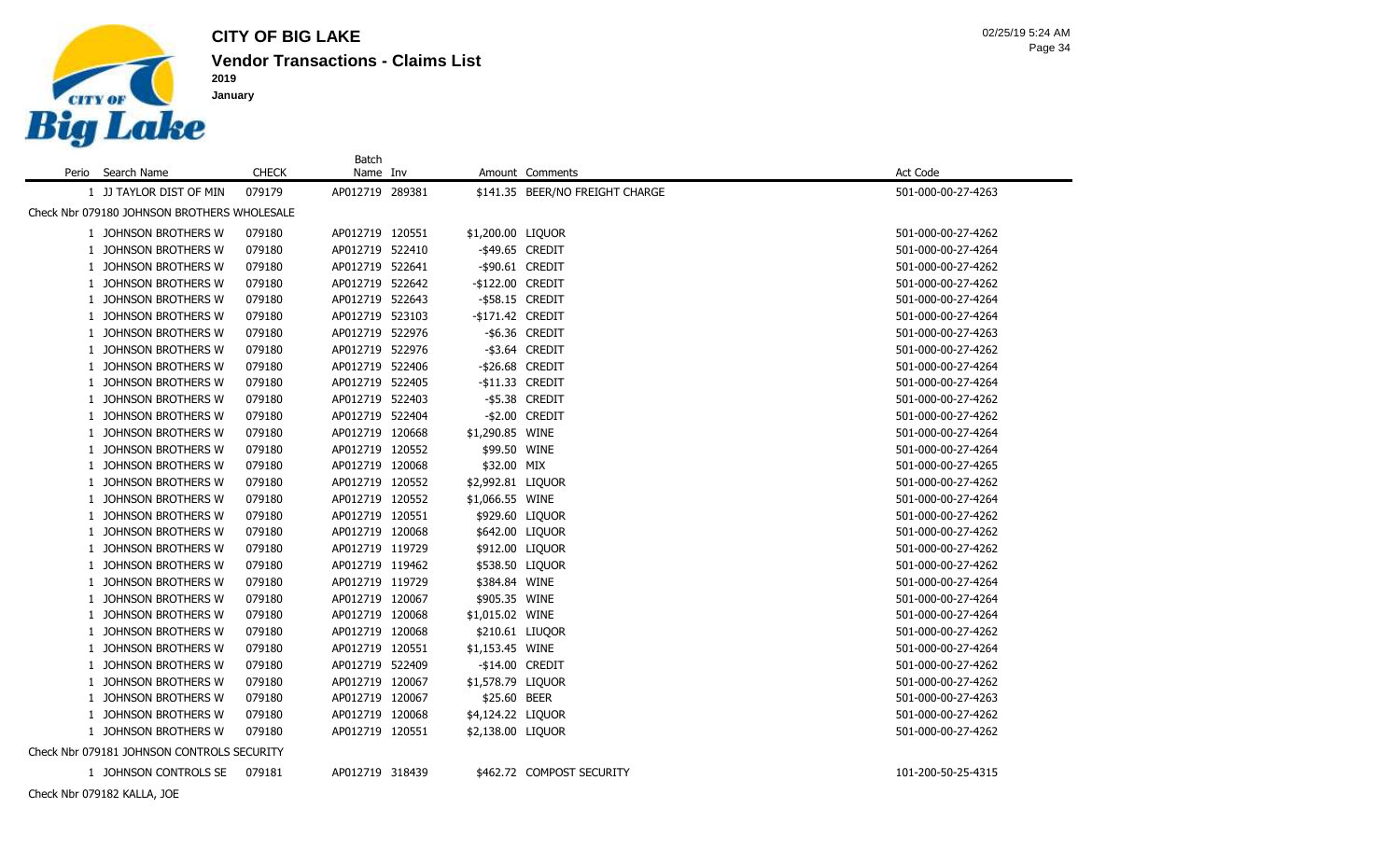

|                                            |              | Batch           |                 |                                         |                    |
|--------------------------------------------|--------------|-----------------|-----------------|-----------------------------------------|--------------------|
| Perio Search Name                          | <b>CHECK</b> | Name Inv        |                 | Amount Comments                         | Act Code           |
| 1 KALLA, JOE                               | 079182       | AP012719        |                 | \$88.36 POLICE UNIFORMS                 | 101-300-75-25-4215 |
| Check Nbr 079183 LEAGUE OF MN CITIES       |              |                 |                 |                                         |                    |
| 1 LEAGUE OF MN CITIES                      | 079183       | VoidCheck       |                 | -\$20.00 SAFETY CONF 4/23/19            | 101-100-15-25-4238 |
| 1 LEAGUE OF MN CITIES                      | 079183       | AP012719        |                 | \$20.00 SAFETY CONF 4/23/19             | 101-100-15-25-4238 |
| Check Nbr 079184 MIDWAY IRON INC.          |              |                 |                 |                                         |                    |
| 1 MIDWAY IRON INC.                         | 079184       | AP012719 412466 |                 | \$21.42 PARK DOCK - REPAIRS             | 101-200-55-25-4545 |
| 1 MIDWAY IRON INC.                         | 079184       | AP012719 412465 |                 | \$29.14 PARK - DOCK REPAIRS             | 101-200-55-25-4545 |
| 1 MIDWAY IRON INC.                         | 079184       | AP012719 412477 |                 | \$25.83 PARK - DOCK REPAIRS             | 101-200-55-25-4545 |
| Check Nbr 079185 MIES OUTLAND OF ST CLOUD  |              |                 |                 |                                         |                    |
| 1 MIES OUTLAND OF ST CL 079185             |              | AP012719 01-523 |                 | \$4,177.81 ATV REPAIRS AND MAINT        | 199-000-75-70-4316 |
| Check Nbr 079186 MINNESOTA DRIVELINE INC   |              |                 |                 |                                         |                    |
| 1 MINNESOTA DRIVELINE                      | 079186       | AP012719 113198 |                 | \$242.90 PUBLIC WORKS SHOP MATERIALS    | 101-200-55-25-4545 |
| Check Nbr 079187 NORTHLAND SECURITIES, INC |              |                 |                 |                                         |                    |
| 1 NORTHLAND SECURITIE                      | 079187       | VoidCheck 5523  |                 | -\$406.25 2018 ANNUAL DISCLOSURE REPORT | 301-2020           |
| 1 NORTHLAND SECURITIE                      | 079187       | AP012719 5523   |                 | \$406.25 2018 ANNUAL DISCLOSURE REPORT  | 401-2020           |
| 1 NORTHLAND SECURITIE                      | 079187       | VoidCheck 5523  |                 | -\$406.25 2018 ANNUAL DISCLOSURE REPORT | 101-2020           |
| 1 NORTHLAND SECURITIE                      | 079187       | AP012719 5523   |                 | \$406.25 2018 ANNUAL DISCLOSURE REPORT  | 301-2020           |
| 1 NORTHLAND SECURITIE                      | 079187       | VoidCheck 5523  |                 | -\$406.25 2018 ANNUAL DISCLOSURE REPORT | 501-2020           |
| 1 NORTHLAND SECURITIE                      | 079187       | AP012719 5523   |                 | \$406.25 2018 ANNUAL DISCLOSURE REPORT  | 501-2020           |
| 1 NORTHLAND SECURITIE                      | 079187       | AP012719 5523   |                 | \$406.25 2018 ANNUAL DISCLOSURE REPORT  | 101-2020           |
| 1 NORTHLAND SECURITIE                      | 079187       | VoidCheck 5523  |                 | -\$406.25 2018 ANNUAL DISCLOSURE REPORT | 401-2020           |
| Check Nbr 079188 OFFICE DEPOT              |              |                 |                 |                                         |                    |
| 1 OFFICE DEPOT                             | 079188       | AP012719 257313 |                 | \$204.98 CITY HALL SUPPLIES             | 101-100-15-25-4210 |
| Check Nbr 079189 PAUSTIS WINE COMPANY      |              |                 |                 |                                         |                    |
| 1 PAUSTIS WINE COMPAN                      | 079189       | AP012719 39070  | \$1,157.50 WINE |                                         | 501-000-00-27-4264 |
| 1 PAUSTIS WINE COMPAN                      | 079189       | AP012719 39071  |                 | \$0.00 ZERO INVOICE                     | 501-000-00-27-4266 |
| 1 PAUSTIS WINE COMPAN                      | 079189       | AP012719 39070  | \$16.25 FRT     |                                         | 501-000-00-27-4269 |
| Check Nbr 079190 PERMITWORKS               |              |                 |                 |                                         |                    |
| 1 PERMITWORKS                              | 079190       | AP012719 2019-0 |                 | \$3,085.00 PERMIT WORKS 2019 SUPPORT    | 101-105-30-25-4130 |
| Check Nbr 079191 PETERSONS PROMOTIONS      |              |                 |                 |                                         |                    |
| 1 PETERSONS PROMOTION 079191               |              | AP012719        |                 | \$260.00 LIQUOR STORE ADVERTISING       | 501-000-00-25-4220 |
| Check Nbr 079192 PHILLIPS WINE & SPIRITS   |              |                 |                 |                                         |                    |
| 1 PHILLIPS WINE & SPIRIT 079192            |              | AP012719 249459 | \$24.40 MIX     |                                         | 501-000-00-27-4265 |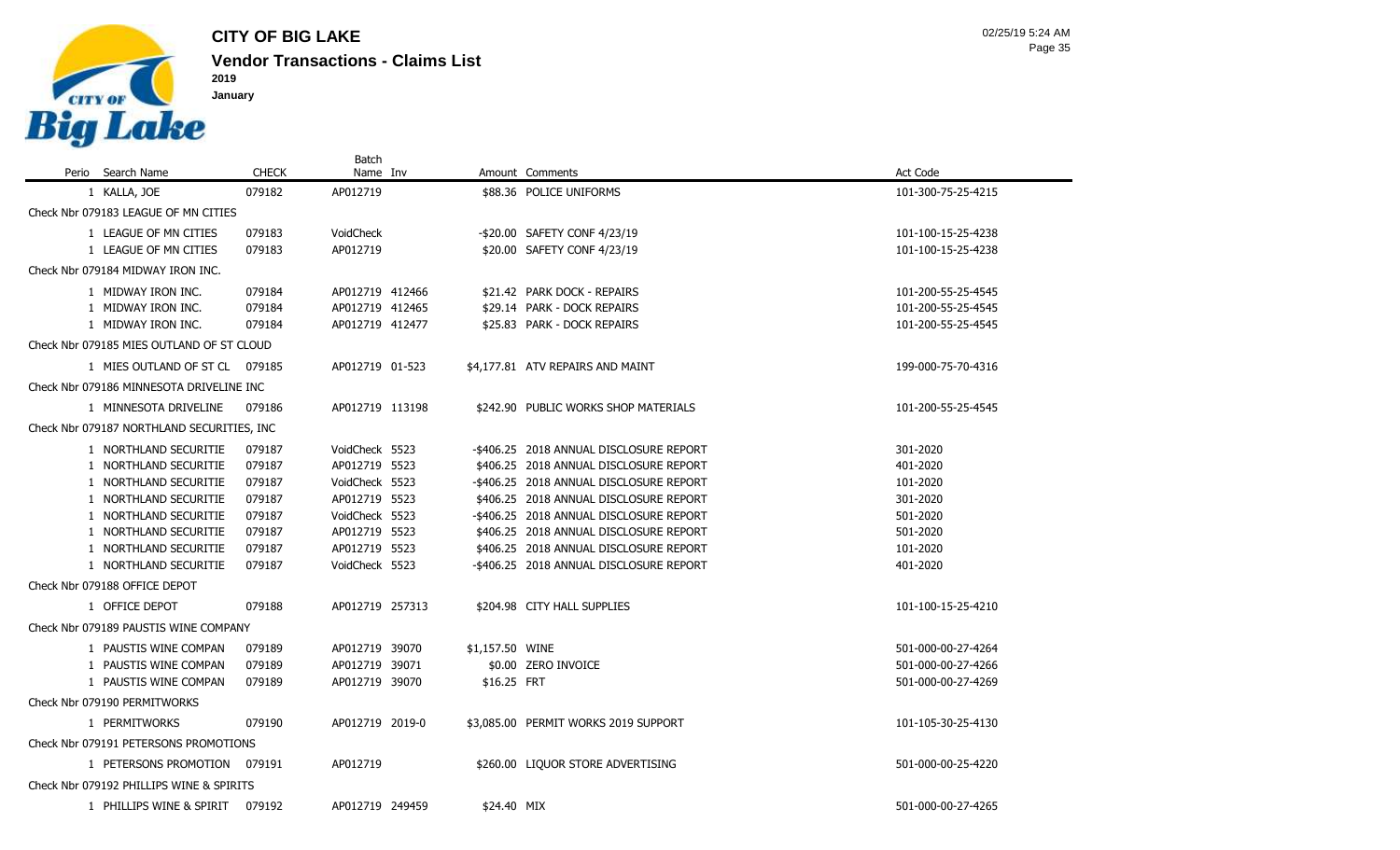

|                                                |              | <b>Batch</b>    |                   |                                                 |                    |
|------------------------------------------------|--------------|-----------------|-------------------|-------------------------------------------------|--------------------|
| Perio Search Name                              | <b>CHECK</b> | Name Inv        |                   | Amount Comments                                 | Act Code           |
| 1 PHILLIPS WINE & SPIRIT                       | 079192       | AP012719 249105 | \$994.75 WINE     |                                                 | 501-000-00-27-4264 |
| 1 PHILLIPS WINE & SPIRIT                       | 079192       | AP012719 249105 | \$5,214.52 LIQUOR |                                                 | 501-000-00-27-4262 |
| 1 PHILLIPS WINE & SPIRIT                       | 079192       | AP012719 249105 | \$48.00 MIX       |                                                 | 501-000-00-27-4265 |
| 1 PHILLIPS WINE & SPIRIT                       | 079192       | AP012719 249459 |                   | \$441.50 LIUQOR                                 | 501-000-00-27-4262 |
| 1 PHILLIPS WINE & SPIRIT                       | 079192       | AP012719 249459 | \$1,853.10 WINE   |                                                 | 501-000-00-27-4264 |
| Check Nbr 079193 PIKALA, DAVID                 |              |                 |                   |                                                 |                    |
| 1 PIKALA, DAVID                                | 079193       | AP012719        |                   | \$454.00 REFUND ESCROW                          | 101-2055           |
| Check Nbr 079194 RAY S CARPET SALES            |              |                 |                   |                                                 |                    |
| 1 RAY S CARPET SALES                           | 079194       | AP012719 5717   |                   | \$2,000.00 POLICE/LIBRARY BUILDING IMP FLOORING | 101-100-20-25-4540 |
| Check Nbr 079195 SCHARF, JOEL                  |              |                 |                   |                                                 |                    |
| 1 SCHARF, JOEL                                 | 079195       | AP012719        |                   | \$270.00 FIREARMS ENGRAVING                     | 101-300-75-25-4216 |
| 1 SCHARF, JOEL                                 | 079195       | AP012719        |                   | \$21.00 PARKING FEDERAL COURT                   | 101-300-75-25-4212 |
| Check Nbr 079196 SHRED RIGHT                   |              |                 |                   |                                                 |                    |
| 1 SHRED RIGHT                                  | 079196       | AP012719 326414 |                   | \$16.00 CITY HALL SHREDDING                     | 101-100-15-25-4212 |
| 1 SHRED RIGHT                                  | 079196       | AP012719 326414 |                   | \$16.00 POLICE SHREDDING                        | 101-300-75-25-4212 |
| Check Nbr 079197 SOUTHERN WINE & SPIRITS OF MN |              |                 |                   |                                                 |                    |
| 1 SOUTHERN WINE & SPIR                         | 079197       | AP012719 177605 | \$73.76 MIX       |                                                 | 501-000-00-27-4265 |
| 1 SOUTHERN WINE & SPIR                         | 079197       | AP012719 177850 | \$1,631.44 LIQUOR |                                                 | 501-000-00-27-4262 |
| 1 SOUTHERN WINE & SPIR                         | 079197       | AP012719 177850 | \$27.00 MIX       |                                                 | 501-000-00-27-4265 |
| 1 SOUTHERN WINE & SPIR                         | 079197       | AP012719 177605 | \$388.00 WINE     |                                                 | 501-000-00-27-4264 |
| 1 SOUTHERN WINE & SPIR                         | 079197       | AP012719 177605 | \$4,944.41 LIQUOR |                                                 | 501-000-00-27-4262 |
| 1 SOUTHERN WINE & SPIR                         | 079197       | AP012719 177850 | \$642.00 WINE     |                                                 | 501-000-00-27-4264 |
| Check Nbr 079198 STREICHERS                    |              |                 |                   |                                                 |                    |
| 1 STREICHERS                                   | 079198       | AP012719 I13483 |                   | \$258.00 POLICE UNIFORM                         | 101-300-75-25-4215 |
| 1 STREICHERS                                   | 079198       | AP012719 I13492 |                   | \$260.96 FIREARMS                               | 101-300-75-25-4216 |
| 1 STREICHERS                                   | 079198       | AP012719 I13493 |                   | \$2,166.96 FIREARMS                             | 101-300-75-25-4216 |
| 1 STREICHERS                                   | 079198       | AP012719 I13487 |                   | \$116.99 POLICE UNIFORM                         | 101-300-75-25-4215 |
| Check Nbr 079199 VERIZON WIRELESS              |              |                 |                   |                                                 |                    |
| 1 VERIZON WIRELESS                             | 079199       | AP012719        |                   | \$51.67 POLICE CSO CELL PHONE                   | 101-100-10-25-4230 |
| 1 VERIZON WIRELESS                             | 079199       | AP012719        |                   | \$72.94 RECREATION COORD CELL PHONE             | 101-400-56-25-4230 |
| 1 VERIZON WIRELESS                             | 079199       | AP012719        |                   | \$349.99 POLICE CSO NEW PHONE                   | 101-400-56-25-4413 |
| 1 VERIZON WIRELESS                             | 079199       | AP012719 982138 |                   | \$72.94 PLANNER CELL PHONE                      | 101-100-10-25-4230 |

VERIZON WIRELESS 079199 AP012719 \$86.68 BUILDING OFFICIAL CELL PHONE 101-100-30-25-4230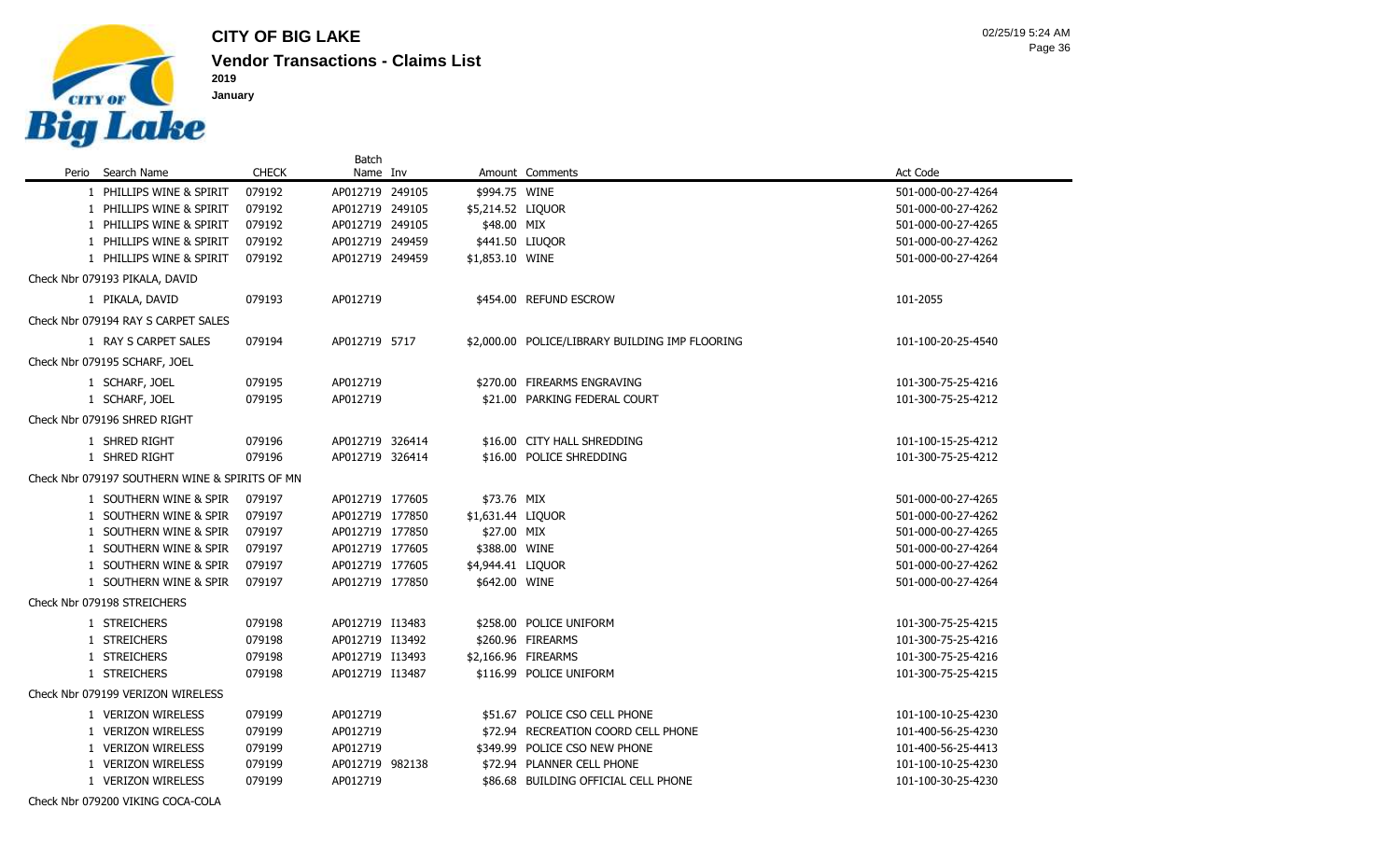

**CITY OF BIG LAKE** 

|                                         |              | <b>Batch</b>       |                    |                                             |                    |
|-----------------------------------------|--------------|--------------------|--------------------|---------------------------------------------|--------------------|
| Perio Search Name                       | <b>CHECK</b> | Name Inv           |                    | Amount Comments                             | Act Code           |
| 1 VIKING COCA-COLA                      | 079200       | AP012719 228375    | \$245.90 MIX       |                                             | 501-000-00-27-4265 |
| Check Nbr 079201 VINOCOPIA              |              |                    |                    |                                             |                    |
| 1 VINOCOPIA                             | 079201       | AP012719 022539    | \$80.00 WINE       |                                             | 501-000-00-27-4264 |
| 1 VINOCOPIA                             | 079201       | AP012719           | \$2.50 FRT         |                                             | 501-000-00-27-4269 |
| Check Nbr 079202 WEGELEBEN, DEB         |              |                    |                    |                                             |                    |
| 1 WEGELEBEN, DEB                        | 079202       | AP012719           |                    | \$9.32 CITY HALL CLEANING SUPPLIES          | 101-100-15-25-4212 |
| 1 WEGELEBEN, DEB                        | 079202       | AP012719           |                    | \$42.93 CITY HALL SUPPLIES                  | 101-100-15-25-4413 |
| Check Nbr 079203 WERSCHAY HOMES INC     |              |                    |                    |                                             |                    |
| 1 WERSCHAY HOMES INC                    | 079203       | AP012719           |                    | -\$1,860.00 LANDSCAPE ESCROW 49 CRESCENT ST | 701-2057           |
| 1 WERSCHAY HOMES INC                    | 079203       | AP012719           |                    | \$1,860.00 LANDSCAPE ESCROW 49 CRESCENT ST  | 701-2057           |
| 1 WERSCHAY HOMES INC                    | 079203       | AP012719           |                    | \$1,860.00 LANDSCAPE ESCROW 49 CRESCENT ST  | 101-2057           |
| Check Nbr 079204 WEST SHERBURNE TRIBUNE |              |                    |                    |                                             |                    |
| 1 WEST SHERBURNE TRIB                   | 079204       | AP012719 080155    |                    | \$43.40 CHARTER CODE FRANCHISE              | 101-100-15-25-4220 |
| 1 WEST SHERBURNE TRIB                   | 079204       | AP012719 080154    |                    | \$29.15 CHARTER CODE FRANCHISE              | 101-100-15-25-4220 |
| Check Nbr 079205 WRI PROPERTY MGT       |              |                    |                    |                                             |                    |
| 1 WRI PROPERTY MGT                      | 079205       | AP012719           |                    | \$50.00 REFUND PERMIT                       | 101-030-3418       |
| Check Nbr 079206 BOLTON & MENK INC      |              |                    |                    |                                             |                    |
| 1 BOLTON & MENK INC                     | 079206       | 01-30-19 AP 022849 |                    | \$420.00 TRAIL INFO FOR GRANT               | 175-2020           |
| 1 BOLTON & MENK INC                     | 079206       | 01-30-19 AP 022849 | \$2,579.00         | <b>COMP PLAN MAPS</b>                       | 101-2020           |
| 1 BOLTON & MENK INC                     | 079206       | 01-30-19 AP 022849 |                    | \$1,111.00 PLOW MAPS                        | 101-2020           |
| 1 BOLTON & MENK INC                     | 079206       | 01-30-19 AP 022849 |                    | \$977.50 2018 STREET PROJ DEC SERVICE 2018  | 175-2020           |
| Check Nbr 079207 CONNEXUS ENERGY        |              |                    |                    |                                             |                    |
| 1 CONNEXUS ENERGY                       | 079207       | 01-30-19 AP 390212 |                    | \$739.44 STREET LIGHTS                      | 101-2020           |
| 1 CONNEXUS ENERGY                       | 079207       | 01-30-19 AP 390212 |                    | \$33.05 LIFT #4                             | 401-2020           |
| 1 CONNEXUS ENERGY                       | 079207       | 01-30-19 AP 390212 |                    | \$35.72 STREET LIGHTS                       | 101-2020           |
| 1 CONNEXUS ENERGY                       | 079207       | 01-30-19 AP 390212 |                    | \$826.00 STREET LIGHTS                      | 101-2020           |
| 1 CONNEXUS ENERGY                       | 079207       | 01-30-19 AP 390212 |                    | \$128.06 WATER TOWER                        | 301-2020           |
| 1 CONNEXUS ENERGY                       | 079207       | 01-30-19 AP 390212 |                    | \$1,885.20 STREET LIGHTS                    | 101-2020           |
| 1 CONNEXUS ENERGY                       | 079207       | 01-30-19 AP 390212 | \$1,567.59 WELL #4 |                                             | 301-2020           |
| 1 CONNEXUS ENERGY                       | 079207       | 01-30-19 AP 390212 |                    | \$151.82 STREET LIGHTS                      | 101-2020           |
| 1 CONNEXUS ENERGY                       | 079207       | 01-30-19 AP 390212 |                    | \$3,440.40 WATER TREATMENT FACILITY         | 301-2020           |
| 1 CONNEXUS ENERGY                       | 079207       | 01-30-19 AP 390212 |                    | \$259.22 POLICE/LIBRARY BLDG                | 101-2020           |
| 1 CONNEXUS ENERGY                       | 079207       | 01-30-19 AP 390212 |                    | \$38.72 PUBLIC WORKS SHED                   | 101-2020           |

1 CONNEXUS ENERGY 079207 01-30-19 AP 390212 \$110.80 LIFT #11 \$10 000 1100 12020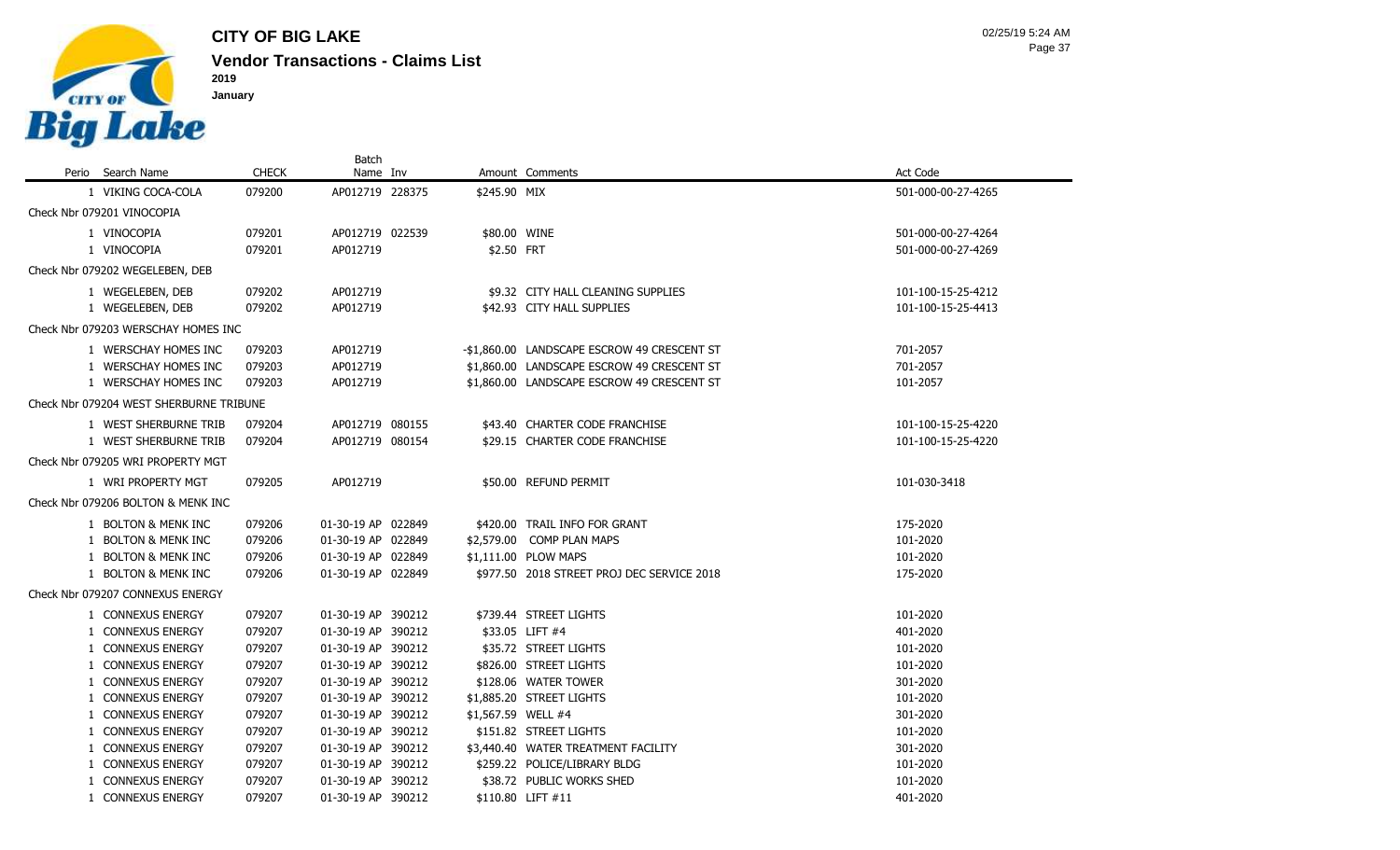

 **January**

|              |                                               |              | Batch              |        |                  |                                          |          |
|--------------|-----------------------------------------------|--------------|--------------------|--------|------------------|------------------------------------------|----------|
| Perio        | Search Name                                   | <b>CHECK</b> | Name Inv           |        |                  | Amount Comments                          | Act Code |
|              | 1 CONNEXUS ENERGY                             | 079207       | 01-30-19 AP 390212 |        | \$113.76 LIFT #8 |                                          | 401-2020 |
|              | 1 CONNEXUS ENERGY                             | 079207       | 01-30-19 AP 390212 |        |                  | \$326.11 WELL #5                         | 301-2020 |
|              | 1 CONNEXUS ENERGY                             | 079207       | 01-30-19 AP 390212 |        |                  | \$13.50 RIDGE PARK                       | 101-2020 |
|              | 1 CONNEXUS ENERGY                             | 079207       | 01-30-19 AP 390212 |        |                  | \$15.01 LAKESIDE PARK                    | 101-2020 |
| 1            | <b>CONNEXUS ENERGY</b>                        | 079207       | 01-30-19 AP 390212 |        |                  | \$282.08 PUBLIC WORKS BLDG               | 401-2020 |
| 1            | <b>CONNEXUS ENERGY</b>                        | 079207       | 01-30-19 AP 390212 |        |                  | \$282.08 PUBLIC WORKS BLDG               | 301-2020 |
| 1            | <b>CONNEXUS ENERGY</b>                        | 079207       | 01-30-19 AP 390212 |        |                  | \$13.85 STREET LIGHTS                    | 101-2020 |
| 1            | <b>CONNEXUS ENERGY</b>                        | 079207       | 01-30-19 AP 390212 |        |                  | \$5.34 NEDD PARK                         | 101-2020 |
| 1            | <b>CONNEXUS ENERGY</b>                        | 079207       | 01-30-19 AP 390212 |        |                  | \$4,096.42 WASTEWATER TREATMENT FACILITY | 401-2020 |
| 1            | <b>CONNEXUS ENERGY</b>                        | 079207       | 01-30-19 AP 390212 |        |                  | \$61.18 WELL #7                          | 301-2020 |
| 1            | <b>CONNEXUS ENERGY</b>                        | 079207       | 01-30-19 AP 390212 |        |                  | \$439.82 POLICE/LIBRARY BLDG             | 101-2020 |
| 1            | <b>CONNEXUS ENERGY</b>                        | 079207       | 01-30-19 AP 390212 |        |                  | \$89.53 POLICE/LIBRARY BLDG              | 101-2020 |
| 1            | <b>CONNEXUS ENERGY</b>                        | 079207       | 01-30-19 AP 390212 |        |                  | \$28.66 LAKESIDE PARK                    | 101-2020 |
|              | 1 CONNEXUS ENERGY                             | 079207       | 01-30-19 AP 390212 |        |                  | \$376.75 WATER TOWER                     | 301-2020 |
|              | 1 CONNEXUS ENERGY                             | 079207       | 01-30-19 AP 390212 |        |                  | \$13.50 MAY CIRCLE PARK                  | 101-2020 |
|              | 1 CONNEXUS ENERGY                             | 079207       | 01-30-19 AP 390212 |        |                  | \$13.50 HIGHLINE PARK                    | 101-2020 |
|              | 1 CONNEXUS ENERGY                             | 079207       | 01-30-19 AP 390212 |        |                  | \$343.08 WATER TOWER                     | 301-2020 |
|              | 1 CONNEXUS ENERGY                             | 079207       | 01-30-19 AP 390212 |        | \$130.52 LIFT #7 |                                          | 401-2020 |
|              | 1 CONNEXUS ENERGY                             | 079207       | 01-30-19 AP 390212 |        |                  | \$132.64 LIFT #12                        | 401-2020 |
|              | 1 CONNEXUS ENERGY                             | 079207       | 01-30-19 AP 390212 |        |                  | \$282.08 PUBLIC WORKS BLDG               | 101-2020 |
|              | 1 CONNEXUS ENERGY                             | 079207       | 01-30-19 AP        | 390212 |                  | \$883.00 WELL #3                         | 301-2020 |
|              | 1 CONNEXUS ENERGY                             | 079207       | 01-30-19 AP 390212 |        |                  | \$5.00 POWELL PARK                       | 101-2020 |
|              | 1 CONNEXUS ENERGY                             | 079207       | 01-30-19 AP 390212 |        |                  | \$62.01 PACIFIC LIFT                     | 401-2020 |
|              | 1 CONNEXUS ENERGY                             | 079207       | 01-30-19 AP 390212 |        |                  | \$13.50 PINTAIL PARK                     | 101-2020 |
|              | 1 CONNEXUS ENERGY                             | 079207       | 01-30-19 AP 390212 |        |                  | \$37.69 LIFT #6                          | 401-2020 |
|              | 1 CONNEXUS ENERGY                             | 079207       | 01-30-19 AP 390212 |        |                  | \$6,372.15 WASTEWATER TREATMENT FACILITY | 401-2020 |
|              | 1 CONNEXUS ENERGY                             | 079207       | 01-30-19 AP 390212 |        |                  | \$7.70 CR 5 PARK                         | 101-2020 |
|              | 1 CONNEXUS ENERGY                             | 079207       | 01-30-19 AP 390212 |        |                  | \$13.50 LAKESIDE PARK                    | 101-2020 |
|              | 1 CONNEXUS ENERGY                             | 079207       | 01-30-19 AP 390212 |        | \$189.52 LIFT #1 |                                          | 401-2020 |
|              | 1 CONNEXUS ENERGY                             | 079207       | 01-30-19 AP 390212 |        |                  | \$215.60 LIFT #10                        | 401-2020 |
|              | 1 CONNEXUS ENERGY                             | 079207       | 01-30-19 AP 390212 |        |                  | \$59.39 PUBLIC WORKS BLDG                | 601-2020 |
| $\mathbf{1}$ | <b>CONNEXUS ENERGY</b>                        | 079207       | 01-30-19 AP 390212 |        |                  | \$69.12 STREET LIGHTS                    | 101-2020 |
| 1            | <b>CONNEXUS ENERGY</b>                        | 079207       | 01-30-19 AP 390212 |        |                  | \$93.81 LIFT #9                          | 401-2020 |
|              | 1 CONNEXUS ENERGY                             | 079207       | 01-30-19 AP 390212 |        |                  | \$282.08 PUBLIC WORKS BLDG               | 101-2020 |
|              | Check Nbr 079208 DONALD SALVERDA & ASSOCIATES |              |                    |        |                  |                                          |          |

DONALD SALVERDA & AS 079208 01-30-19 AP P-1803- \$142.97 2018 TRAINING 101-2020

Check Nbr 079209 MENARD, INC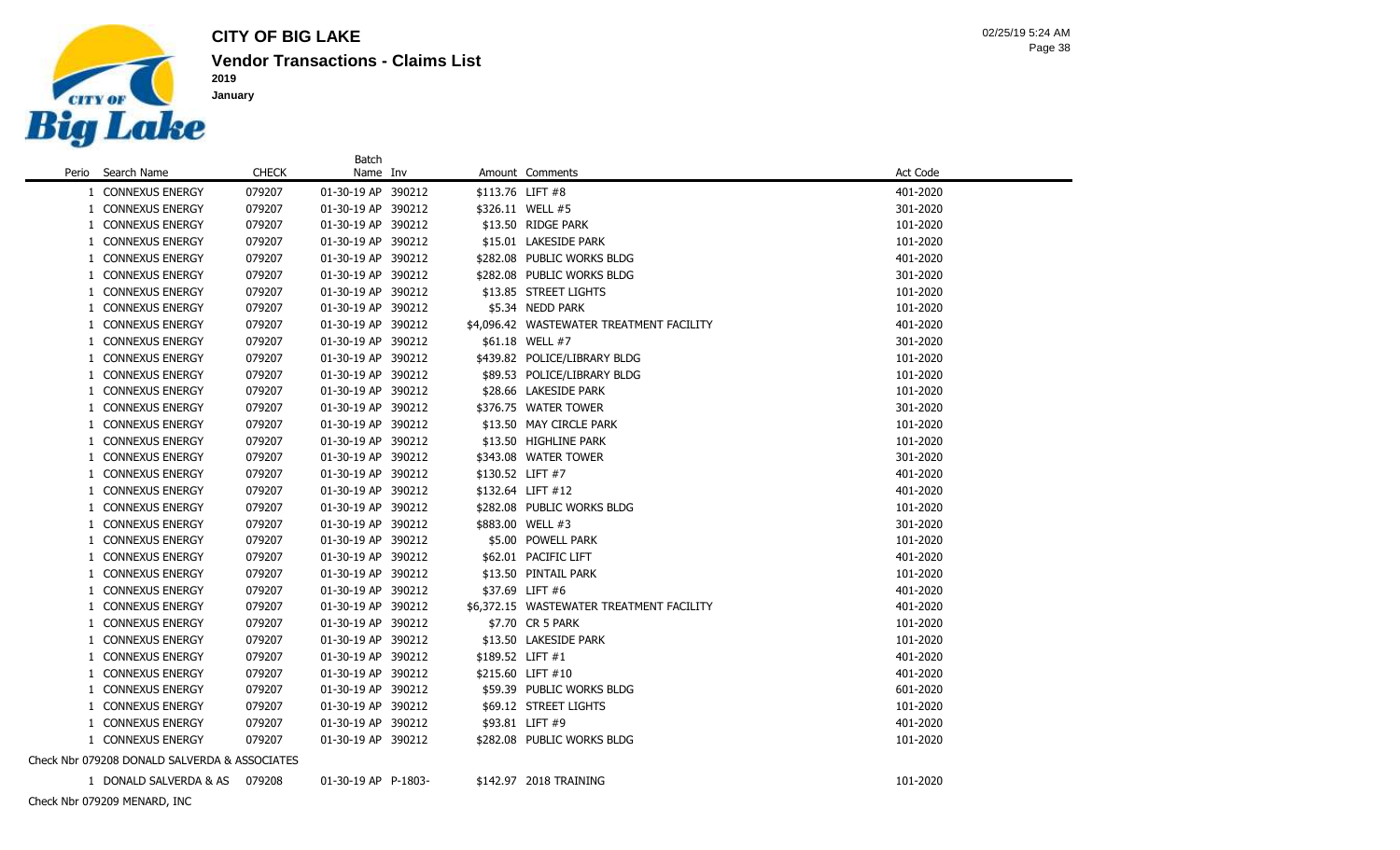

|                                               |              | Batch               |  |               |                                             |          |  |  |  |  |
|-----------------------------------------------|--------------|---------------------|--|---------------|---------------------------------------------|----------|--|--|--|--|
| Perio Search Name                             | <b>CHECK</b> | Name Inv            |  |               | Amount Comments                             | Act Code |  |  |  |  |
| 1 MENARD, INC                                 | 079209       | 01-30-19 AP 65279   |  |               | \$49.74 CITY HALL DUMPSTER                  | 199-2020 |  |  |  |  |
| 1 MENARD, INC                                 | 079209       | 01-30-19 AP 65280   |  |               | \$47.76 CITY HALL DUMPSTER                  | 199-2020 |  |  |  |  |
| 1 MENARD, INC                                 | 079209       | 01-30-19 AP 74432   |  |               | \$119.39 CITY HALL DUMPSTER                 | 199-2020 |  |  |  |  |
| Check Nbr 079210 MINNESOTA EQUIPMENT          |              |                     |  |               |                                             |          |  |  |  |  |
| 1 MINNESOTA EQUIPMENT 079210                  |              | 01-30-19 AP P80401  |  |               | \$272.46 PARK UNIVERSAL 0121                | 101-2020 |  |  |  |  |
| Check Nbr 079211 MN COMPUTER SYSTEMS INC      |              |                     |  |               |                                             |          |  |  |  |  |
| 1 MN COMPUTER SYSTEMS 079211                  |              | 01-30-19 AP 257759  |  |               | \$26.58 POLICE LEASE 12/5/18 TO 1/4/19      | 101-2020 |  |  |  |  |
| Check Nbr 079212 MN DEPT OF NATURAL RESOURCES |              |                     |  |               |                                             |          |  |  |  |  |
| 1 MN DEPT OF NATURAL R 079212                 |              | 01-30-19 AP 123120  |  |               | \$4,710.27 2018 WATER USE PERMIT #1979-3190 | 301-2020 |  |  |  |  |
| Check Nbr 079213 MN DEPT OF TRANSPORTATION    |              |                     |  |               |                                             |          |  |  |  |  |
| 1 MN DEPT OF TRANSPOR                         | 079213       | 01-30-19 AP P00009  |  |               | \$599.26 TESTING CR 5 SIGNAL                | 175-2020 |  |  |  |  |
| Check Nbr 079214 MONTICELLO, CITY OF          |              |                     |  |               |                                             |          |  |  |  |  |
| 1 MONTICELLO, CITY OF                         | 079214       | 01-30-19 AP 002230  |  |               | \$152.00 ANIMAL CONTROL                     | 101-2020 |  |  |  |  |
| Check Nbr 079215 NUTRIEN AG SOLUTIONS         |              |                     |  |               |                                             |          |  |  |  |  |
| 1 NUTRIEN AG SOLUTIONS 079215                 |              | 01-30-19 AP 124498  |  |               | \$423.24 PARK SUPPLIES                      | 101-2020 |  |  |  |  |
| Check Nbr 079216 ROYAL TIRE INC               |              |                     |  |               |                                             |          |  |  |  |  |
| 1 ROYAL TIRE INC                              | 079216       | 01-30-19 AP 131-16  |  |               | \$458.00 PUBLIC WORKS TIRES                 | 101-2020 |  |  |  |  |
| Check Nbr 079217 SHERBURNE CO SHERIFFS DEPT   |              |                     |  |               |                                             |          |  |  |  |  |
| 1 SHERBURNE CO SHERIFF                        | 079217       | 01-30-19 AP 5227.20 |  |               | \$180.00 CJDN CONNECT CHARGE 3RD QTR 2015   | 101-2020 |  |  |  |  |
| 1 SHERBURNE CO SHERIFF                        | 079217       | 01-30-19 AP 5227.20 |  |               | \$180.00 CJDN CONNECT CHARGE 4TH QTR 2018   | 101-2020 |  |  |  |  |
| 1 SHERBURNE CO SHERIFF                        | 079217       | 01-30-19 AP 5227.20 |  |               | \$180.00 CJDN CONNECT CHARGE 2ND OTR 2015   | 101-2020 |  |  |  |  |
| Check Nbr 079218 UNLIMITED SUPPLIES, INC      |              |                     |  |               |                                             |          |  |  |  |  |
| 1 UNLIMITED SUPPLIES, I                       | 079218       | 01-30-19 AP 321175  |  | \$16.22 SIGN  |                                             | 101-2020 |  |  |  |  |
| 1 UNLIMITED SUPPLIES, I                       | 079218       | 01-30-19 AP 317105  |  | \$19.80 SIGN  |                                             | 101-2020 |  |  |  |  |
| 1 UNLIMITED SUPPLIES, I                       | 079218       | 01-30-19 AP 320576  |  | \$276.80 SIGN |                                             | 101-2020 |  |  |  |  |
| 1 UNLIMITED SUPPLIES, I                       | 079218       | 01-30-19 AP 321053  |  | \$207.28 SIGN |                                             | 101-2020 |  |  |  |  |
| 1 UNLIMITED SUPPLIES, I                       | 079218       | 01-30-19 AP 321086  |  | \$8.75 SIGN   |                                             | 101-2020 |  |  |  |  |
| 1 UNLIMITED SUPPLIES, I                       | 079218       | 01-30-19 AP 321983  |  | \$51.54 SIGN  |                                             | 101-2020 |  |  |  |  |
| Check Nbr 079219 XCEL ENERGY                  |              |                     |  |               |                                             |          |  |  |  |  |
| 1 XCEL ENERGY                                 | 079219       | 01-30-19 AP 51-076  |  |               | \$313.34 PARK SKATING RINK                  | 501-2020 |  |  |  |  |
| 1 XCEL ENERGY                                 | 079219       | 01-30-19 AP 51-788  |  |               | \$59.67 LIQUOR STORE                        | 501-2020 |  |  |  |  |

Check Nbr 079220 AFLAC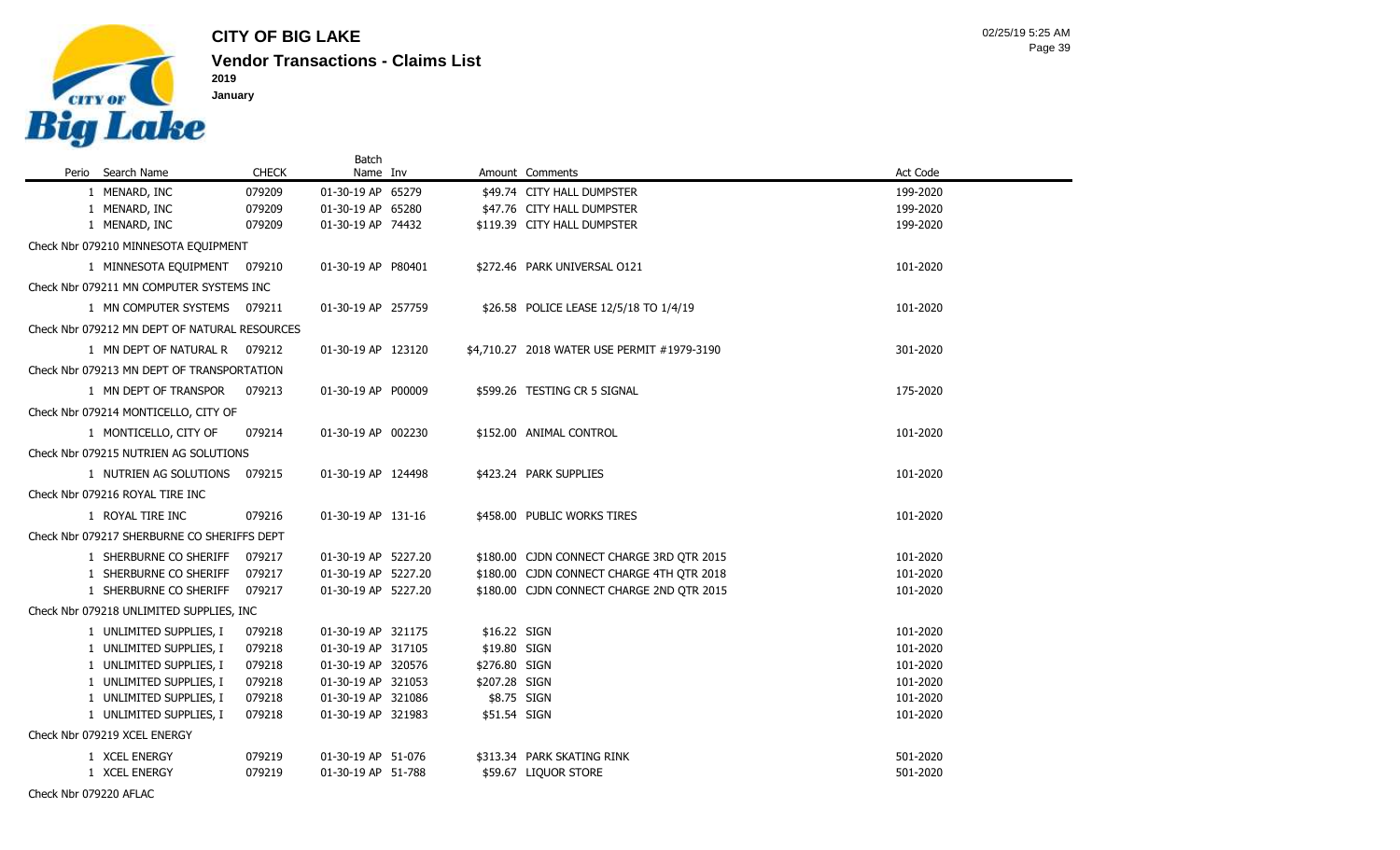

**CITY OF BIG LAKE 2019**

Batch

| Perio Search Name                           | <b>CHECK</b> | Name Inv        |                  | Amount Comments                                     | Act Code           |
|---------------------------------------------|--------------|-----------------|------------------|-----------------------------------------------------|--------------------|
| 1 AFLAC                                     | 079220       | AP013119 224639 |                  | \$272.61 PRE TAX INSURANCE                          | 101-2183           |
| Check Nbr 079221 ANYTIME FITNESS            |              |                 |                  |                                                     |                    |
| 1 ANYTIME FITNESS                           | 079221       | AP013119        |                  | -\$100.00 REFUND TEMP SIGN ESCROW                   | 702-2053           |
| 1 ANYTIME FITNESS                           | 079221       | AP013119        |                  | \$100.00 REFUND TEMP SIGN ESCROW                    | 101-2053           |
| 1 ANYTIME FITNESS                           | 079221       | AP013119        |                  | \$100.00 REFUND TEMP SIGN ESCROW                    | 702-2053           |
| Check Nbr 079222 AUTOMATIC SYSTEMS CO       |              |                 |                  |                                                     |                    |
| 1 AUTOMATIC SYSTEMS C                       | 079222       | AP013119 33103S |                  | \$226.75 WASTEWATER TX PLANT SYSTEM FAILING REPAIRS | 401-000-00-25-4545 |
| 1 AUTOMATIC SYSTEMS C                       | 079222       | AP013119 33109S |                  | \$829.80 WASTEWATER TX PLANT SYSTEM FAILING REPAIRS | 401-000-00-25-4545 |
| Check Nbr 079223 BARTON, CARTER             |              |                 |                  |                                                     |                    |
| 1 BARTON, CARTER                            | 079223       | AP013119        |                  | \$75.00 VIDEO TAPING CC MTG 2/13/19                 | 101-100-05-25-4257 |
| Check Nbr 079224 BELL BOY CORPORATION-1     |              |                 |                  |                                                     |                    |
| 1 BELL BOY CORPORATION                      | 079224       | AP013119 006814 | \$11.72 FRT      |                                                     | 501-000-00-27-4269 |
| 1 BELL BOY CORPORATION                      | 079224       | AP013119 006814 | \$265.32 LIQUOR  |                                                     | 501-000-00-27-4262 |
| Check Nbr 079225 BIG LAKE LUMBER            |              |                 |                  |                                                     |                    |
| 1 BIG LAKE LUMBER                           | 079225       | AP013119 200711 |                  | \$74.17 SHOREACRES DR MAILBOX                       | 101-200-50-25-4210 |
| Check Nbr 079226 BOYER FORD TRUCKS INC      |              |                 |                  |                                                     |                    |
| 1 BOYER FORD TRUCKS IN                      | 079226       | AP013119 480170 |                  | \$655.81 INTERNATION 7500 REPAIRS                   | 101-200-50-25-4430 |
| Check Nbr 079227 C&L DISTRIBUTING COMPANY   |              |                 |                  |                                                     |                    |
| 1 C&L DISTRIBUTING COM                      | 079227       | AP013119 961085 | \$8,328.00 BEER  |                                                     | 501-000-00-27-4263 |
| 1 C&L DISTRIBUTING COM                      | 079227       | AP013119 961085 | \$28.00 MIX      |                                                     | 501-000-00-27-4265 |
| 1 C&L DISTRIBUTING COM                      | 079227       | AP013119 948046 | \$2,010.25 BEER  |                                                     | 501-000-00-27-4263 |
| 1 C&L DISTRIBUTING COM                      | 079227       | AP013119 892852 | \$1,637.80 BEER  |                                                     | 501-000-00-27-4263 |
| 1 C&L DISTRIBUTING COM                      | 079227       | AP013119 948047 | -\$69.33 CREDIT  |                                                     | 501-000-00-27-4263 |
| Check Nbr 079228 C&R CARPET RESTORATION     |              |                 |                  |                                                     |                    |
| 1 C&R CARPET RESTORATI 079228               |              | AP013119 5590   |                  | \$187.91 POLICE/LIBRARY BLDG CARPET CLEANING        | 101-100-20-25-4217 |
| Check Nbr 079229 CHARTER COMMUNICATIONS     |              |                 |                  |                                                     |                    |
| 1 CHARTER COMMUNICATI 079229                |              | AP013119 016166 |                  | \$306.37 LIQUOR STORE TELEPHONE                     | 501-000-00-25-4230 |
| Check Nbr 079230 DAHLHEIMER DISTRIBUTING CO |              |                 |                  |                                                     |                    |
| 1 DAHLHEIMER DISTRIBUT                      | 079230       | AP013119 199238 | -\$69.75 CREDIT  |                                                     | 501-000-00-27-4263 |
| 1 DAHLHEIMER DISTRIBUT                      | 079230       | AP013119 139415 | \$19,323.90 BEER |                                                     | 501-000-00-27-4263 |
| 1 DAHLHEIMER DISTRIBUT                      | 079230       | AP013119 199239 | -\$240.40 CREDIT |                                                     | 501-000-00-27-4263 |

Check Nbr 079231 GFOA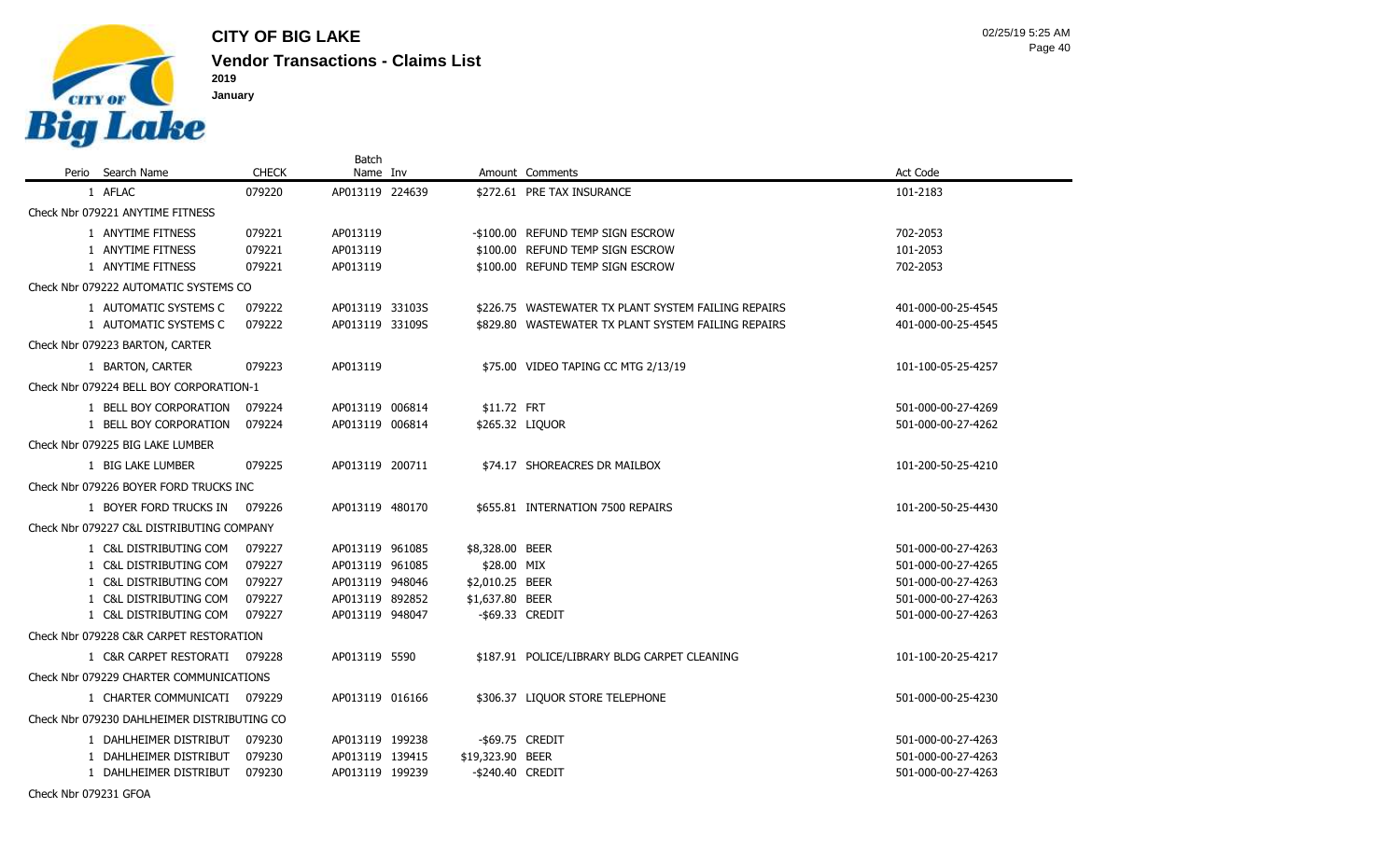

 $\sim$ 

**CITY OF BIG LAKE 2019**

|                                             |              | <b>Batch</b>    |             |                                                 |                    |
|---------------------------------------------|--------------|-----------------|-------------|-------------------------------------------------|--------------------|
| Perio Search Name                           | <b>CHECK</b> | Name Inv        |             | Amount Comments                                 | <b>Act Code</b>    |
| 1 GFOA                                      | 079231       | AP013119 014388 |             | \$190.00 2019 MEMBERSHIP DUES                   | 101-100-15-25-4260 |
| Check Nbr 079232 GRANITE CITY JOBBING       |              |                 |             |                                                 |                    |
| 1 GRANITE CITY JOBBING                      | 079232       | AP013119 123531 | \$9.10 MISC |                                                 | 501-000-00-27-4266 |
| 1 GRANITE CITY JOBBING                      | 079232       | AP013119 123531 | \$4.25 FRT  |                                                 | 501-000-00-27-4269 |
| 1 GRANITE CITY JOBBING                      | 079232       | AP013119 123531 |             | \$37.44 CIGARS                                  | 501-000-00-27-4271 |
| 1 GRANITE CITY JOBBING                      | 079232       | AP013119 123531 |             | \$508.92 TOBACCO                                | 501-000-00-27-4273 |
| 1 GRANITE CITY JOBBING                      | 079232       | AP013119 123531 |             | \$10.92 SUPPLIES                                | 501-000-00-25-4210 |
| Check Nbr 079233 HAWKINS INCP               |              |                 |             |                                                 |                    |
| 1 HAWKINS INCP                              | 079233       | AP013119 443110 |             | \$2,613.36 SEWER CHEMICALS                      | 401-000-00-25-4380 |
| Check Nbr 079234 KAEHLER, MICK              |              |                 |             |                                                 |                    |
| 1 KAEHLER, MICK                             | 079234       | AP013119        |             | \$143.84 BUILDING OFFICIAL MILEAGE REIMB/CONFER | 101-100-30-25-4240 |
| Check Nbr 079235 LEAGUE OF MN CITIES        |              |                 |             |                                                 |                    |
| 1 LEAGUE OF MN CITIES                       | 079235       | AP013119        |             | \$20.00 SAFETY CONFERENCE 2019                  | 101-100-15-25-4238 |
| Check Nbr 079236 MN NCPERS LIFE             |              |                 |             |                                                 |                    |
| 1 MN NCPERS LIFE                            | 079236       | AP013119 342600 |             | \$48.00 PERA LIFE                               | 101-2180           |
| Check Nbr 079237 MN RURAL WATER ASSOCIATION |              |                 |             |                                                 |                    |
| 1 MN RURAL WATER ASSO                       | 079237       | AP013119        |             | \$240.00 WATER TRAINING/GAMMON                  | 301-000-00-25-4238 |
| Check Nbr 079238 MONTICELLO, CITY OF        |              |                 |             |                                                 |                    |
| 1 MONTICELLO, CITY OF                       | 079238       | AP013119 002232 |             | \$250.00 ANIMAL CONTROL                         | 101-300-80-25-4207 |
| Check Nbr 079239 NEUMAN, NATHAN             |              |                 |             |                                                 |                    |
| 1 NEUMAN, NATHAN                            | 079239       | AP013119        |             | \$200.00 FARMERS MARKET MUSIC 2/8/19            | 280-000-00-25-4257 |
| Check Nbr 079240 NORTHLAND SECURITIES, INC  |              |                 |             |                                                 |                    |
| 1 NORTHLAND SECURITIE                       | 079240       | AP013119 5523   |             | \$406.25 2018 ANNUAL DISCLOSURE REPORT          | 101-2020           |
| 1 NORTHLAND SECURITIE                       | 079240       | AP013119 5523   |             | \$406.25 2018 ANNUAL DISCLOSURE REPORT          | 401-2020           |
| 1 NORTHLAND SECURITIE                       | 079240       | AP013119 5523   |             | \$406.25 2018 ANNUAL DISCLOSURE REPORT          | 301-2020           |
| 1 NORTHLAND SECURITIE                       | 079240       | AP013119 5523   |             | \$406.25 2018 ANNUAL DISCLOSURE REPORT          | 501-2020           |
| Check Nbr 079241 OFFICE DEPOT               |              |                 |             |                                                 |                    |
| 1 OFFICE DEPOT                              | 079241       | AP013119 259748 |             | \$160.07 LASER JET PRO SHEET TRAY BUILDING DEPT | 101-100-30-25-4413 |
| 1 OFFICE DEPOT                              | 079241       | AP013119 259748 |             | \$31.25 CITY HALL SUPPLIES                      | 101-100-15-25-4210 |
| 1 OFFICE DEPOT                              | 079241       | AP013119 259748 |             | \$427.49 LASER PRINTER BUILDING DEPT            | 101-100-30-25-4413 |
| Check Nbr 079242 ROYAL TIRE INC             |              |                 |             |                                                 |                    |
|                                             |              |                 |             |                                                 |                    |

1 ROYAL TIRE INC 079242 AP013119 312-27 \$50.00 STREET TIRE 101-200-50-25-4410